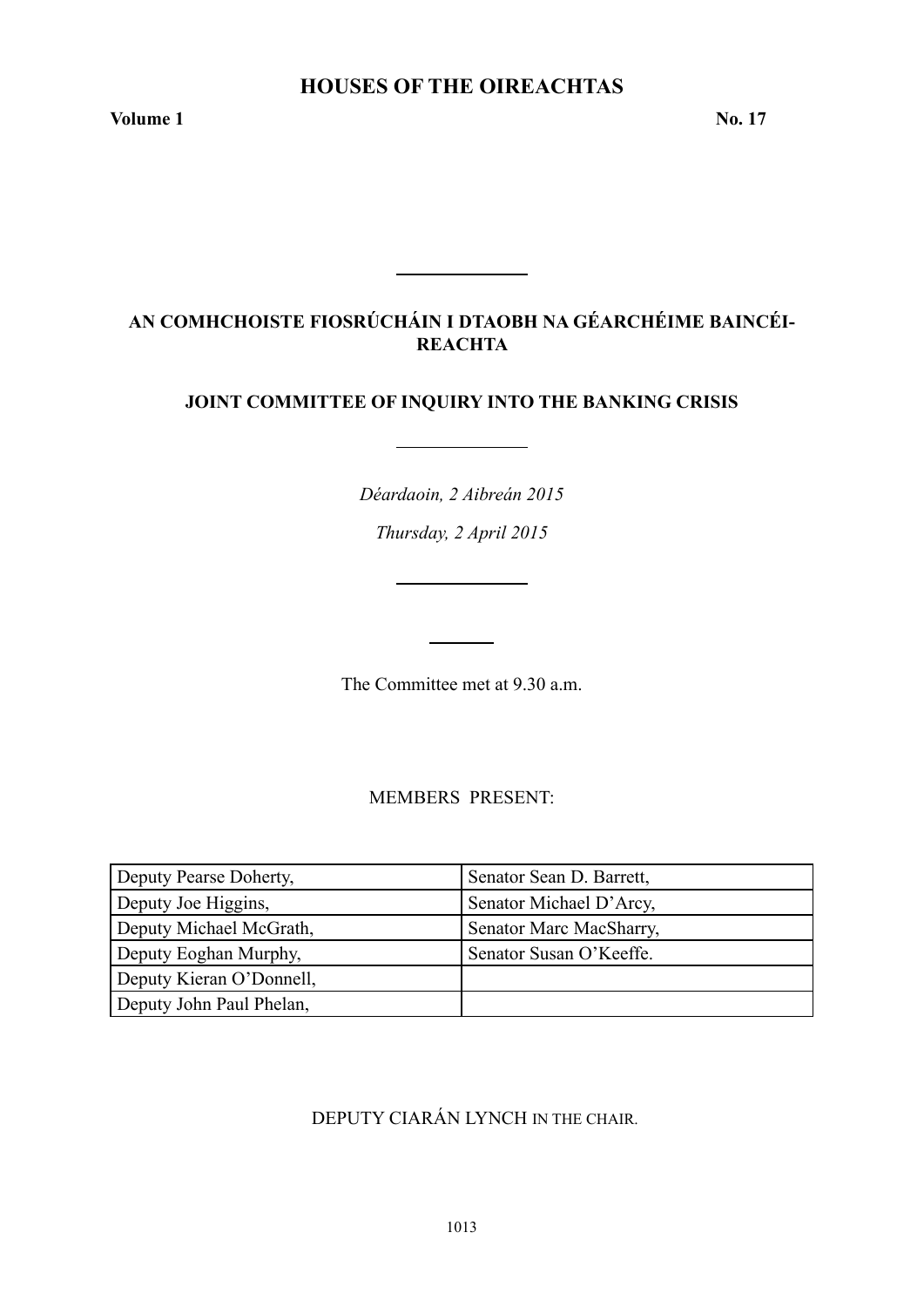Moran has been very valuable and informative and has assisted the committee's understanding of factors leading up to the crisis. I also thank him for his co-operation and assistance with matters earlier this morning and for his flexibility in that regard. We are running late so we will suspend and return at 12.25 p.m.

*Sitting suspended at 12.10 p.m. and resumed at 12.25 p.m.*

# **Ms Marie Hunt**

**Chairman:** We are now in public session. The second session of today's hearings is a discussion with Ms Marie Hunt of CBRE. We are focusing on issues related to the nature and functioning of the commercial real estate market in the period prior to 2008 in the context of the banking crisis in Ireland.

I welcome Ms Hunt. CBRE group is the world's largest commercial real estate service and investment firm, with more than 52,000 employees, and serves real estate owners, investors and occupiers through more than 370 offices worldwide. In Ireland, CBRE is the country's largest commercial real estate services company, employing over 140 employees with offices in Dublin and Belfast. CBRE Ireland is a multi-disciplinary property services company, offering a full range of property services including property sales and acquisitions, leasing and management, investment sales and acquisitions, corporate services, project management, consultancy, valuations and research on behalf of a range of different client types, including vendors, purchasers, landlords, tenants, developers and investors as well as third party service providers including banks, solicitors, receivers, planners, accountants, etc.

Ms Marie Hunt is a fellow of the Society of Chartered Surveyors in Ireland and a member of the European Society of Property Researchers. Almost 20 years ago, Ms Hunt established the research department of the Irish business of CBRE, which is now regarded as one of the most authoritative sources of commercial property information in the Irish market. A regular conference participant and commentator in the Irish media on property matters, Ms Hunt produces many property market publications on all sectors of the Irish commercial real estate market and carries out specialist consultancy work on behalf of a broad range of institutional, private and public sector clients.

Before we begin, I advise that by virtue of section 17(2)(*l*) of the Defamation Act 2009, witnesses are protected by absolute privilege in respect of their evidence to the committee. If they are directed by the Chairman to cease giving evidence on a particular matter and continue to so do, they are entitled thereafter only to qualified privilege in respect of their evidence. They are directed that only evidence connected with the subject matter of these proceedings is to be given and, as they have been informed previously, the committee is asking them to refrain from discussing named individuals in this phase of the inquiry. Members are reminded of the longstanding ruling of the Chair to the effect that they should not comment on, criticise or make charges against a person outside the Houses or an official by name or in such a way as to make him or her identifiable. I invite Ms Hunt to make her opening comments.

**Ms Marie Hunt:** I thank the committee for inviting me to attend to put in context the nature and functioning of the commercial real estate market in the period up to 2008. Members have my submission so I will not read it verbatim but will highlight some of the key points.

Commercial real estate breaks down into a lot of markets and sub-markets such as office,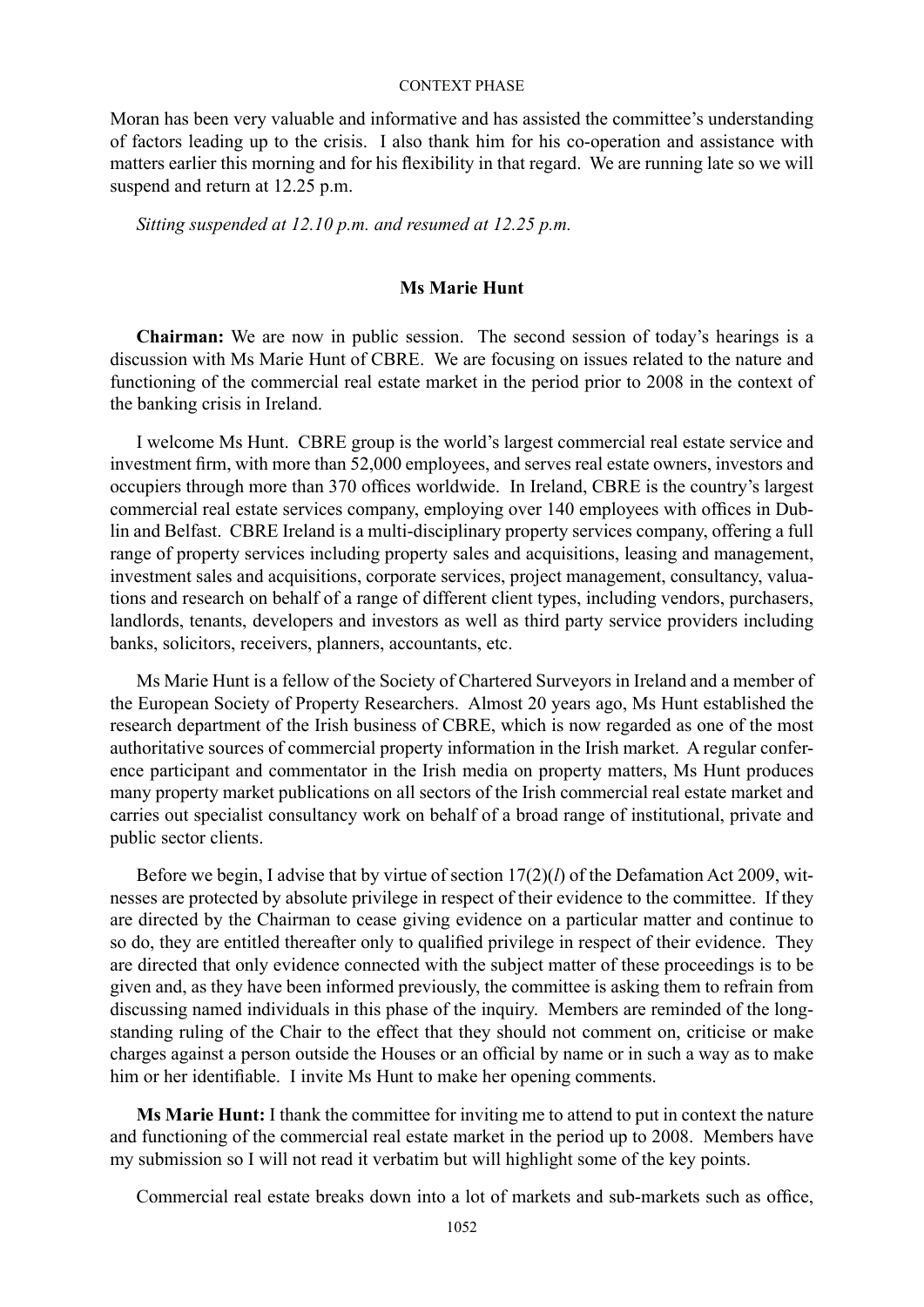retail and industrial occupier markets, the investment market, the development land market and the hotel and licensed markets. All these different sub-markets operate independently of one another. Commercial real estate volumes are considerably lower than in the residential property sector but the value of commercial real estate transactions is considerably higher. In the absence of a national census or register of commercial property it is quite difficult to do as the committee asked and precisely quantify the size of the market, though some sectoral estimates on stock figures and transaction activity are collated by firms such as ourselves.

Commercial property tends to break down into three distinct elements, which are the development piece, the occupier piece and the investment piece. What happened in Ireland in the period up to 2008 is that the three distinct sectors effectively merged and real estate developers began to develop accommodation, let it out and hold onto the property for investment purposes. Invariably they then used it as collateral for other investments and developments.

Commercial property is, by its nature, a long-term investment. In general, commercial property is significantly more complex than other forms of investment and much less liquid. By virtue of the typical size of transactions it is not really a sector that is accessible to all - one needs a lot of money to be able to invest in commercial real estate. However, the emergence of the syndicate model in Ireland in the late 1990s did enable a larger cohort of investors to get into commercial property.

CBRE is a Fortune 500 and S&P 500 company with headquarters in Los Angeles. It has 52,000 employees and its Irish firm is the largest property firm in Ireland. CBRE Ireland is a multidisciplinary firm and is involved in everything to do with commercial property, be it property sales and acquisitions, leasing, investment sales, corporate services, project management, consultancy or anything else. In the same vein, we do not act for a particular type of client. We act for vendors, purchasers, landlords, tenants, developers, etc. In addition, under the property industry umbrella, we act for significant numbers of third-party providers, such as accountants, solicitors, banks, receivers and so on.

The research function at CBRE Ireland has the same platform as we have in every CBRE office across Europe, in that we have systems, databases and processes in place. Our main role is to track transactions and market information. We track transaction volume, land sales, hotel and pub sales, office and industrial leasing statistics and supply and demand to whatever degree we can. We also comment on issues such as rents, yields and capital values. All of this information is inputted into global databases and this enables us to produce pan-European publications and to compare Ireland with other jurisdictions. It is important to stress that the research function at CBRE operates independently of the rest of the business. Therefore, my team is not involved in transactional activity on a day-to-day basis. We observe what happens on the ground and we are charged with giving impartial and unbiased observations and commentary based on our interpretation of market trends from the perspective of property market specialists operating in the business.

I am not an economist. This is quite unusual because many of those on research teams working within property come from an economic background. I come from a surveying background. I am a chartered surveyor by profession and I am a full member of the Society of Chartered Surveyors Ireland, SCSI, I have completed all my postgraduate qualifications and I am a fellow of that society. Over the past 20 years, I have been a regular commentator on the commercial real estate sector in Ireland and I produce a range of publications on the market and across all of the sectors. We produce a significant number of statistical publications on the office, industrial and investment sectors, just as CBRE does worldwide. The publication we are best known for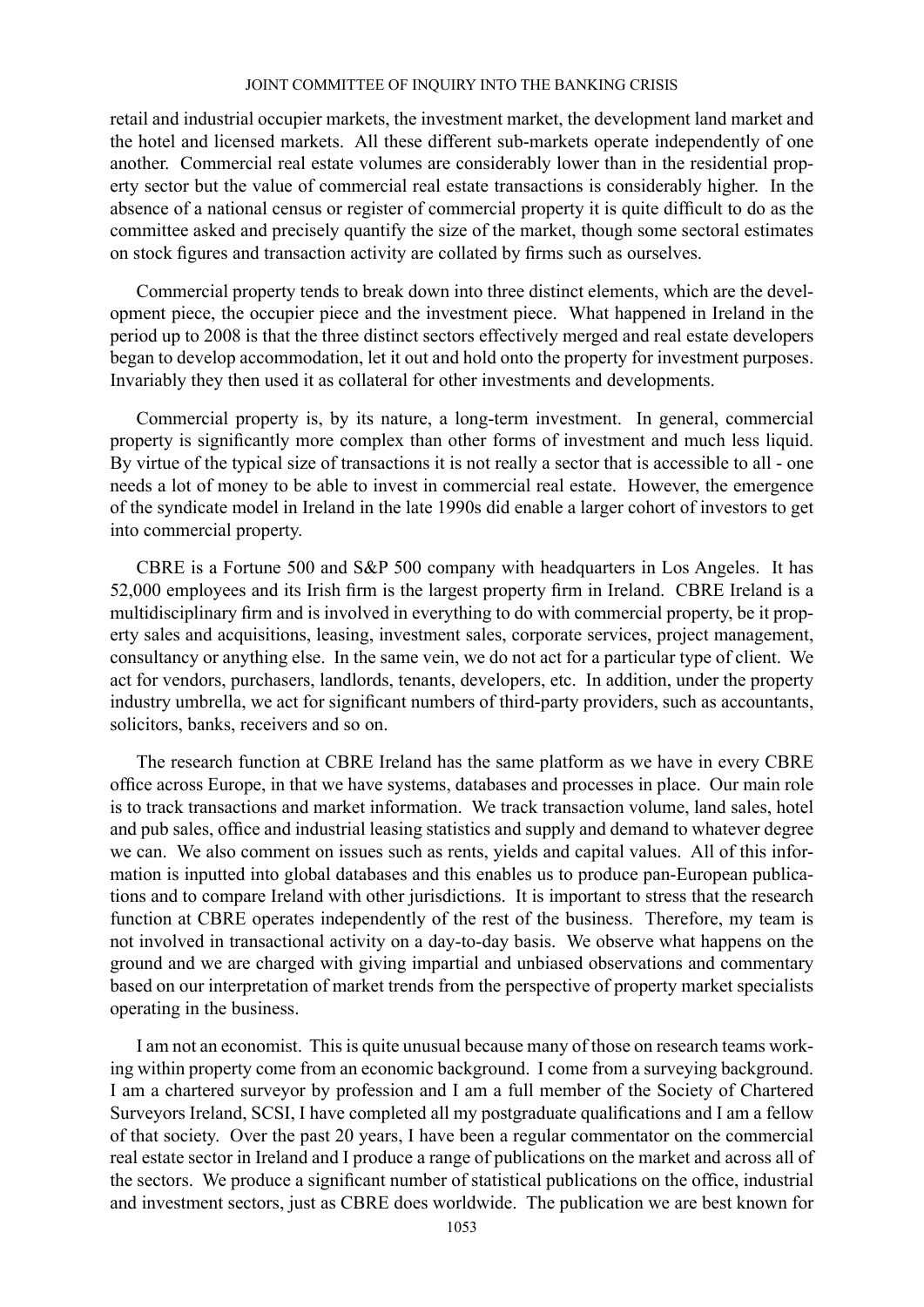is our bimonthly report, which is more of a newsy report that provides an update or snapshot every two months in terms of trends and transactions happening on the ground.

The most significant challenge I have faced in my 20 years doing this job in trying to track the size and scale of activity is the scarcity of data. Unlike in many jurisdictions across Europe where I have colleagues working, we do not have a national property register. This has created huge issues, because it is down to private firms like ours to carry out research. Invariably, when we publish that research, it is claimed we have a vested interest. Therefore, our research has been a thankless job. I believe the Government should have established a national property register or system to enable us to track the market better. Perhaps we can discuss that later.

The understanding of risk is related to the issue of available data. Again, we do not have the luxury of a long-time series. The only independent source of data on the Irish market is produced by a private company, Investment Property Databank, IPD. I do not know whether members are familiar with the work of IPD, but since the mid-1970s, all institutionally owned properties in Ireland must value their assets quarterly. These quarterly valuations are what make up the IPD data. Therefore, the data are not representative of the entire market because the valuations relate purely to institutional assets. However, the data do give us a good barometer of trends in the market. As members can see from figure 1, the commercial real estate market in Ireland, for the period for which data are available, has demonstrated a highly cyclical pattern. This demonstrates the fact that commercial real estate is a long-term investment. According to this index, the average total return is 16.4% per annum which one would agree is a decent level of annual return. However, looking at it on an annualised basis, this is hugely cyclical. Figure 2 shows a table for the years from 2001 to 2008 where this cyclical pattern is clearly evident. In 2002, we had a total ungeared return of 2.2%. Four years later that was 24.4%.

Roughly, each cycle has tended to be of ten years duration. In the period up to 2007, considering the fact that interest rates were rising and we had built a significant amount of property in the preceding years, primarily as a result of the ready availability of cheap and plentiful debt and Government tax policy in place at the time, which incentivised real estate investment and development, it was predictable that the market would turn and we would enter the downward phase of the cycle.

If we look at what drives property, this can be broken down to four key drivers: the economic backdrop; the balance between supply and demand; funding; and sentiment. If the cycle had followed its normal or expected pattern, as we considered it would at the time, Irish commercial property values would have gradually fallen from peak levels, dipped close to or slightly into negative territory, plateaued and ultimately the cycle would have kick-started again. For the period from 1976 for which we had data, that was the pattern and what we anticipated would happen. We did not anticipate the extent of the crash that happened, and the extent to which Irish investors and developers were leveraged exacerbated their losses.

I will run through each of the four drivers individually, beginning with the economic backdrop. We are a real estate firm, not economists. Therefore, our economic projections and assumptions, both from a micro and macro level, came from outside the organisation. We would have paid huge credence to the ESRI, the ECB and the IMF. Also, as an S&P 500 company, we would have been very mindful of the ratings agencies, none of which downgraded their projections for Ireland until the third quarter of 2008.

In regard to the supply-demand balance, I know the committee had someone before it in recent weeks who said the supply-demand balance does not have a bearing. However, it is criti-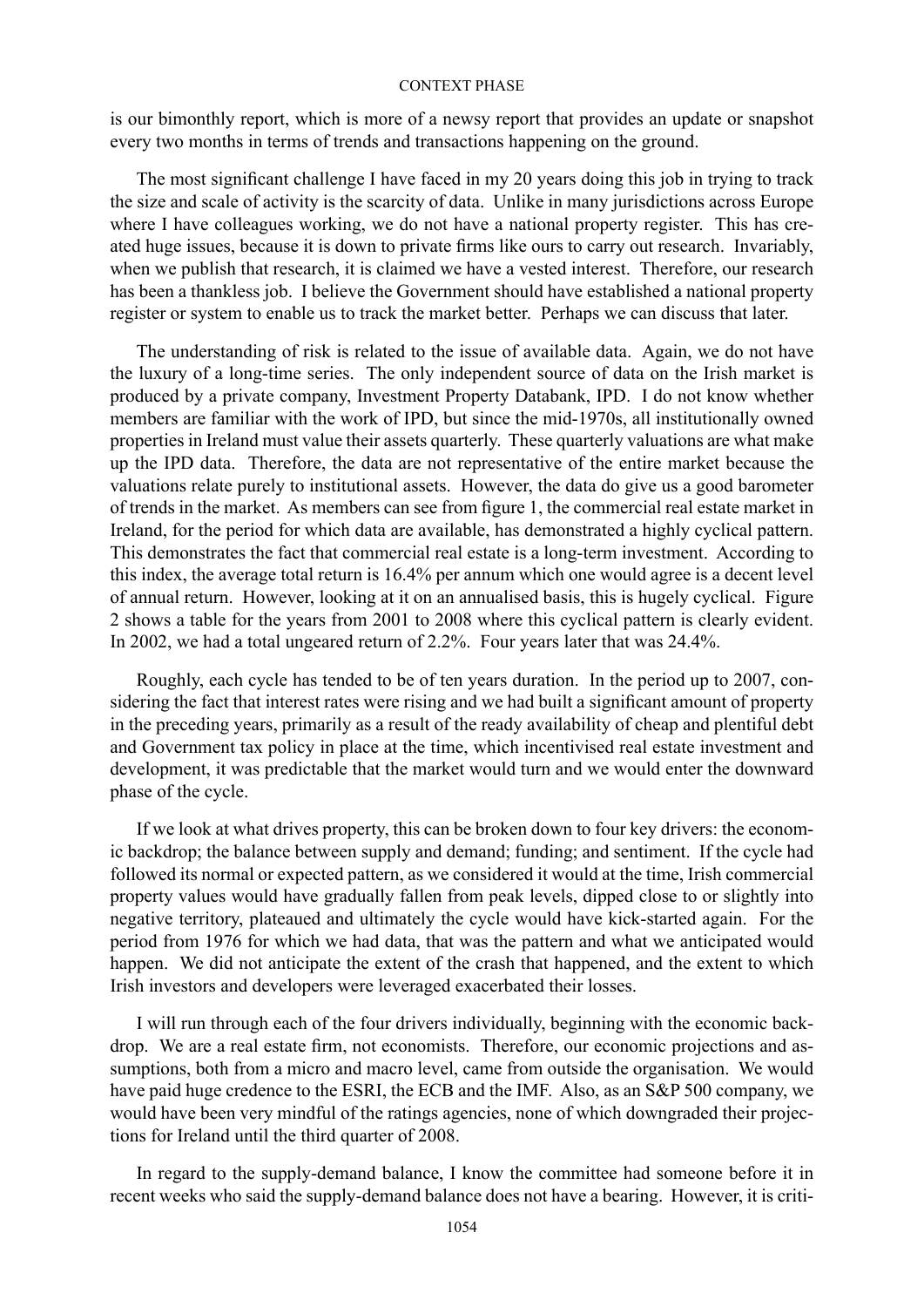cal. Consider the double-digit house price rises we have seen in Dublin over recent times and the 50% increase in office rents in the past 18 months. This is due to the under-supply situation we are in. It was obvious to us in the period up to 2007 that an imbalance was starting to come through in supply and demand. Cheap and plentiful bank debt and Government tax policy fuelled a construction boom and encouraged the development of both residential and commercial property, much of which occurred in the wrong parts of the country. Extensive rezoning of land for development across many different local authority areas and the absence of a national planning strategy exacerbated this trend. In simple terms, we were building too much accommodation, much of which was in the wrong locations. The pace of development was unsustainable and needed to be curtailed.

As a firm, we began to warn in 2005 about the potential for oversupply and we welcomed signs that development was beginning to slow down. Against the backdrop of development continuing to slow down and domestic economic activity remaining strong, as we believed to be the case based on the commentary being provided by the IMF and the ESRI and so forth, a soft landing was plausible in our opinion. In fact, this was the most likely scenario according to a range of market advisers and participants at that time.

The third factor, one critical to the committee's deliberations, is funding. In the context of property, when we worried about funding, all we ever considered was whether interest rates were going up or down. The likelihood of a global banking crisis removing debt from the equation completely did not enter our thinking. We believed that the banks were stress-testing borrowers. A scenario where the global banking system would completely implode and where domestic debt funding would completely disappear, which exacerbated the pace and severity of collapse experienced in the Irish commercial property market, just was not envisaged.

The fourth influencer, probably the most difficult to measure, is sentiment. Herd instinct plays a part in the property market and the market is heavily influenced by sentiment. We took our role seriously and understood that commentary, positive or negative, can influence sentiment to a large degree and that this could influence activity levels and, ultimately, pricing. As an organisation, CBRE is very mindful of its role. Any commentary or observations made about the market were made objectively and without influence. Consider the client base we had and have today. Talking the market up or talking it down was not on our agenda, because we had clients on every side.

We believe our commentary always has been open, honest, based on the information available to us and based on our perspective as property specialists. From our perspective and as I stated, the information up to 2007 suggested that a soft landing was the most likely pattern. We found that a property market tends to follow the same pattern and we refer frequently to a chart, shown as figure 3 in our presentation, which comes from a book written more than 100 years ago by a man called Homer Hoyt. It follows a study of 100 years of land values in Chicago, in which eight different cycles were followed and monitored, including the gold rush, the arrival of trains and so on. Hoyt came to the conclusion that a property cycle always tends to follow the same pattern. CBRE used that graphic a lot in presentations to clients to demonstrate the cyclicality of the market and in turn, to demonstrate risk to some degree. As members can see, figure 3 typically follows the same pattern but what took everybody by surprise in the crash in 2008 is that it did not follow the normal pattern. Effectively, we jumped from stage 7, where the real estate market was peaking, to stage 12, where the banks reversed their boom policy on loans overnight. We skipped all the other stages and that led to the crash being significantly more severe. Certainly for the period for which data were available, we had never experienced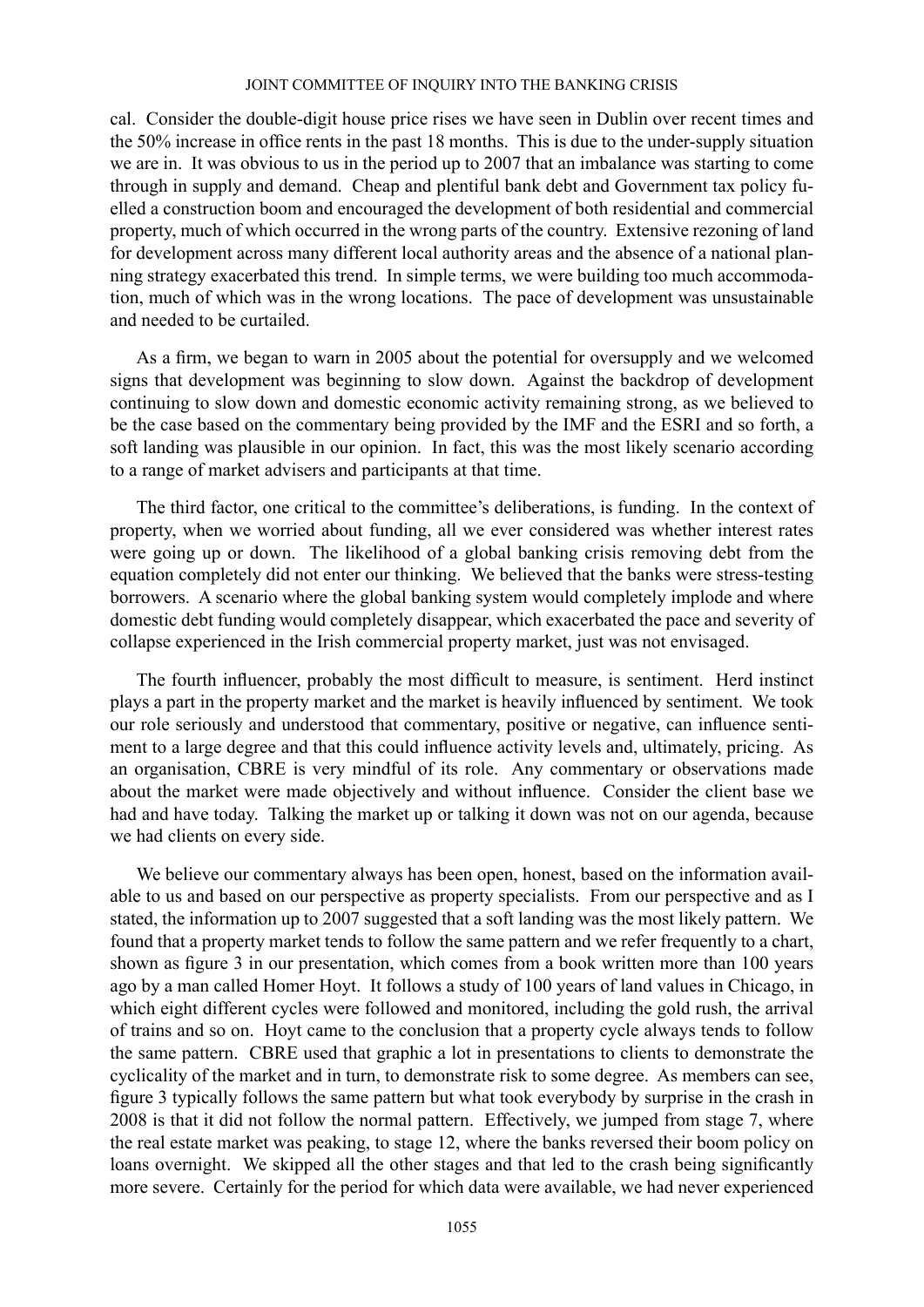anything of that magnitude.

Moving on to some of the analysis we do locally, we maintain property databases and again, these follow the same definitions and methodologies as does CBRE worldwide. We have been tracking what Irish people were spending on investment property and we track every single transaction over  $\epsilon$ 1 million in value. We can then put that into a global system and look at it on a pan-European basis. According to our research, Irish investors invested more than  $646.35$ billion in income-producing assets with a value of more than  $\epsilon$ 1 million in the period between 2001 and 2008. Were one to add properties that were below  $\epsilon$ 1 million in value, that figure would probably be closer to  $\epsilon$ 50 billion. I should state that more than 50% of this investment during the aforementioned period occurred in the United Kingdom and 23% in Ireland. The volume increased year on year from 2003 to 2006, peaking at more than  $\epsilon$ 11 billion in 2006. Unusually, 100% of investment expenditure in Ireland in the period between 2001 and 2008 was by domestic investors. At the peak in 2006, 30% of Irish investment occurred in Ireland, with 55% in that year occurring in the United Kingdom.

To put into context how severe was the crash, at peak in 2006 there were more than 98 transactions of more than  $\epsilon$ 1 million in the Irish market while two years later in 2008, there were only 26 transactions totalling less than  $\epsilon$ 500 million. These data were publicly available and were produced in all CBRE research publications at the time. Anybody who went looking for it could have found it and I suppose it marries the data that were coming out in respect of the amount of lending that was going on. I have just looked at the peak of the market in the year 2006 to give members a flavour but according to this research, 36% of the investment spend in Ireland was attributable to developers, 26% to syndicates, 20% to private investors, 10% to institutions and the remainder to a combination of different investment funds, pension funds, occupiers, etc. Outside of Ireland, the proportions were quite similar. It also is important to note in respect of the types of assets people were buying that Irish investors tended to have a preference for office and retail properties.

As for development land, we also maintain a database tracking all development land in which we stripped out all agricultural sales and counted everything else. As members can see, according to that research, which is shown in figure 5, a total of almost  $\epsilon$ 12.5 billion was invested in just shy of 1,000 individual development land transactions between 2001 and 2008. It is significant to point out that while much of the focus on commercial property tends to be on the land piece, four times that amount was being spent on investment property when one adds it up cumulatively. It also is important to note that while they will not be included in these numbers, members might remember that in the period between 2001 and 2008, there was a notable increase in the volume of hotel and pub sales in the Irish market, many of which effectively were land sales. One could also include petrol stations in that regard. The volume of expenditure is dramatic and increased more than ninefold between 2001 and 2006, according to our data, when more than €4 billion was invested in development land. In addition to the increases in land values in the period, there was a notable increase in transaction volumes recorded with 59 in 2001, rising to 260 individual transactions in 2006.

In both figure 4 and figure 5, I will point members to the year 2006 because that was the peak of the market based on transactional information. Towards the end of 2006 and early 2007, it was obvious that transactional activity had started to slow down. Members will have seen this in excerpts from various reports from that time. In respect of funding specifically in respect of the various transactions I have demonstrated to members on these charts, CBRE was involved in some capacity in many of these transactions, be they in Ireland or overseas. We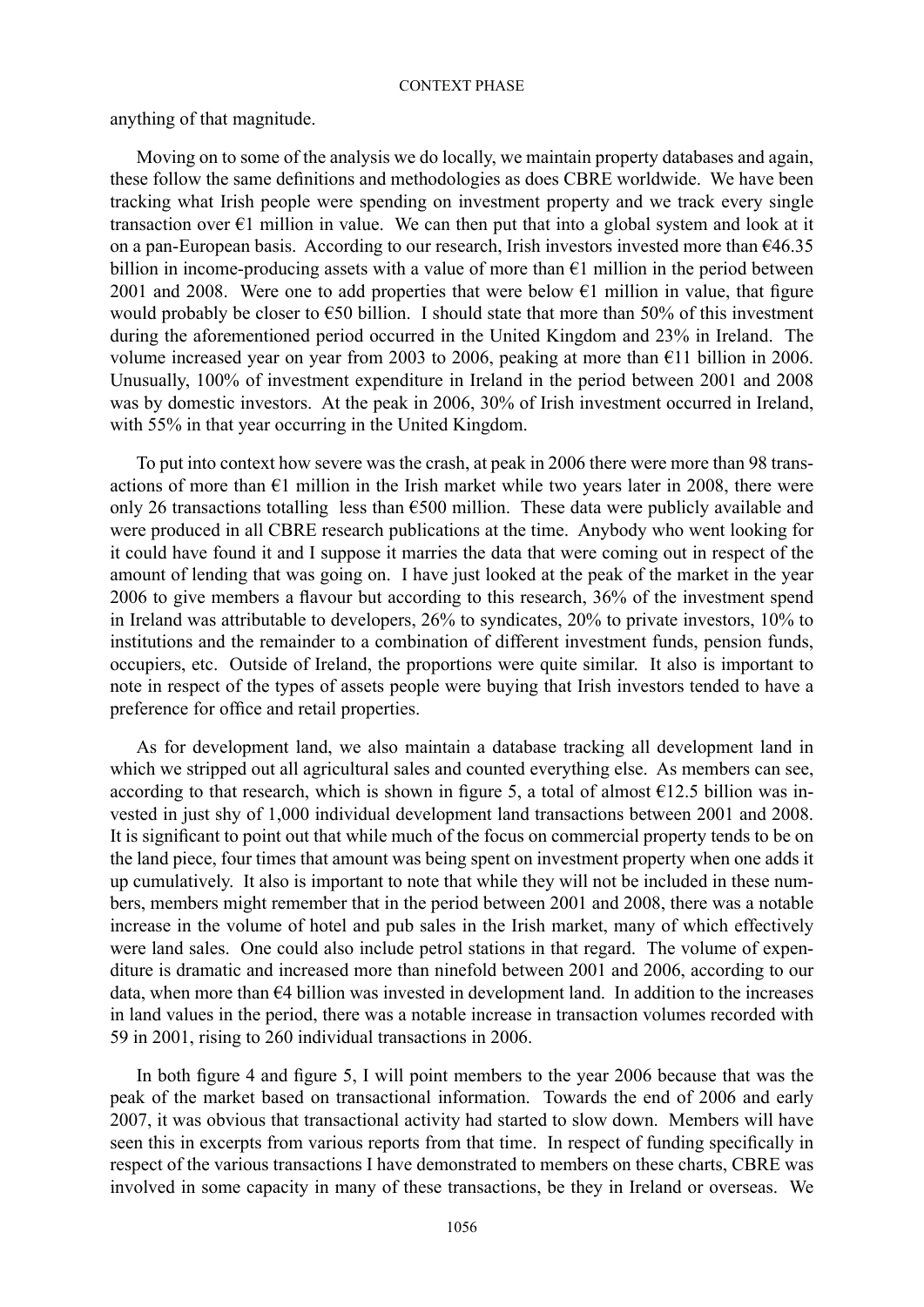were also involved in many of the transactions involving Irish buyers overseas and we carried out valuations for lending purposes for many of the purchasers and indeed all the Irish lending institutions. However, we were not privy to detailed information on how these specific transactions were being funded. Anecdotally, we were aware that a large proportion of transactions were debt-funded compared with other countries. We knew that from talking to colleagues in other jurisdictions. We also were aware of commentary on increases in property lending by the Irish banks and individual financial institutions. However, we were not privy to the specifics of how particular transactions were being funded, how banks were financing themselves and we certainly were not aware of the extent of cross-collateralisation that was occurring. Perhaps naïvely, we presumed that a central register of commercial lending activity tracking borrowers' exposures across different lending institutions existed. We were not aware of particular banks' exposure to specific individual borrowers. As I stated at the outset, we are not banking experts and so we had regard to assertions from the Central Bank, the Financial Regulator and others that the banks were sufficiently well capitalised and robust. We were cognisant of ratings given to Ireland by ratings agencies such as Standard & Poor's, Fitch and Moody's. Based on this, we believed that the Irish banks were well funded and appropriately regulated and that the borrowers were being sufficiently stress-tested. We had no reason to suggest otherwise and we did not have specialist training or insight or any knowledge that would have enabled us to question this.

As for lessons for the future, in the period up to 2008, to my knowledge we were not contacted by the Government, the Central Bank, the Department of Finance or the Financial Regulator at any stage for our view on property market trends from our perspective or to ask us for any of the data we were collecting on transactional activity or property market performance. In general, Government intervention in the property market was largely done without any engagement whatsoever with the property industry and certainly not with firms such as ours. In the future, we recommend engagement with such organisations that have access to reliable information on trends and transactions, as well as the ability to cross reference this with other jurisdictions and geographies because we believe this would give a valuable perspective to decision-makers and those in authority. It is encouraging that in its recent Construction 2020 report, the Government has acknowledged the need to improve data collection and analysis to ensure that the real estate sector in the future is evidence-based and underpinned by the best available data. Had reliable, honest, timely and accurate data been collected historically and reviewed in the context of a national planning framework, the scale of the downturn in the most recent cycle may have been somewhat less severe. That is my submission in which I have made every effort to address the specific items the joint committee has asked me to address. I will be happy to take any specific questions.

**Chairman:** I thank Ms Hunt for her opening statement. I will get matters under way immediately and invite Deputy Pearse Doherty to lead off. The Deputy has 15 minutes.

**Deputy Pearse Doherty:** Cuirim fáilte roimh an tUasal Hunt chuig an coiste. I believe that at the previous meeting, I may have taken her name in vain when I was talking about the financial stability update in 2007. It was of course authored by Ms Maria Woods and not by Ms Hunt. In her statement, Ms Hunt mentions that 100% of the investment spending in Ireland in commercial property for the period between 2001 and 2008 was comprised of domestic investors. Would this be normal for a domestic market?

**Ms Marie Hunt:** In simple terms, no, because we have access to data for everywhere across Europe and right throughout that period, we would have seen that typically, 25% to 30% of investment in any jurisdiction came from outside. In the case of Ireland, there were probably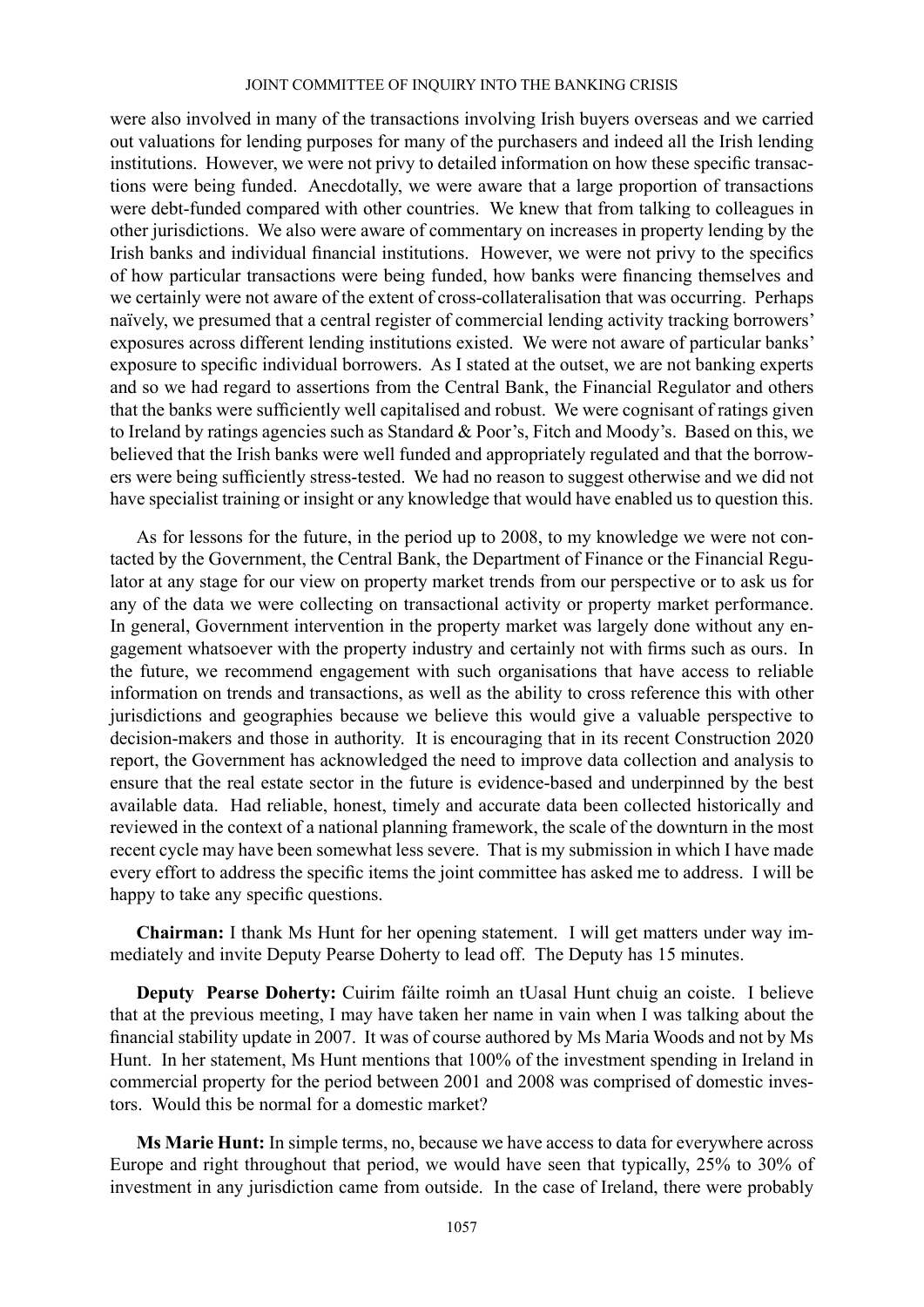several reasons for this, the main one being that many investors simply deemed Ireland to be too small, that the size of opportunities that were brought to the market were quite small. In the current market, we have lots of portfolios changing hands that are sizeable and this is attractive to investors. At that time, however, we were selling individual assets and they were just deemed to be too small.

We also had a much higher stamp duty regime in Ireland. For example, one could have invested in the United Kingdom and paid a stamp duty rate of 4% relative to 9% that had prevailed in Ireland, so that was off-putting. Also, pricing was more expensive so if we looked at yields or cap rates relative to other jurisdictions, Dublin stood out because it was more expensive so obviously investors were not going to invest on that basis.

**Deputy Pearse Doherty:** How many investors are we talking about over that period?

**Ms Marie Hunt:** In what sense?

**Deputy Pearse Doherty:** For example, information for 2006 was provided to the committee indicating that there were 121 transactions, which equated to  $\epsilon$ 3.6 billion of investment. Some of those transactions may be the same individuals or they may be syndicates. Is any information available as to the number of investors? Would it be fair to assume that some who invested in 2004 are the same individuals who may have invested in 2006?

**Ms Marie Hunt:** I would say at a guess there were 50 to 60 different client types between syndicators, developers, etc. That would probably be a fair assumption.

**Deputy Pearse Doherty:** Over what period?

**Ms Marie Hunt:** In any of those given years that would have been the magnitude. It is a small market.

**Deputy Pearse Doherty:** It is a small market. For 2006, therefore, and this is Ms Hunt's guesstimate, of the 121 transactions we are talking about 50 or 60 individuals or syndicates.

**Ms Marie Hunt:** It is fair to say because typically, if a syndicate or an investor does a deal they will not do multiples of those in a particular calendar year, so that is-----

**Deputy Pearse Doherty:** In Ms Hunt's experience is the 50 or 60 investors in 2006 the same or what portion of them were the same investors in 2005 and 2004, for example?

**Ms Marie Hunt:** I would have to go back and check transitional activity to verify that. In some cases they would have been the same investors. It is fair to say they were using one investment to cross-collateralise against another. We would have data breaking that down year by year because we are tracking every single transaction and every single buyer, so it is possible  $to---$ 

**Deputy Pearse Doherty:** Can Ms Hunt provide that data to the committee?

**Ms Marie Hunt:** Absolutely.

**Deputy Pearse Doherty:** That would be appreciated. Ms Hunt mentioned there was a lack of knowledge on the part of her organisation of how they were funded. Were there any conversations or suggestions as to whether they were funded by equity, debt or cash?

**Ms Marie Hunt:** There were no conversations. As I said, we were never privy to the fund-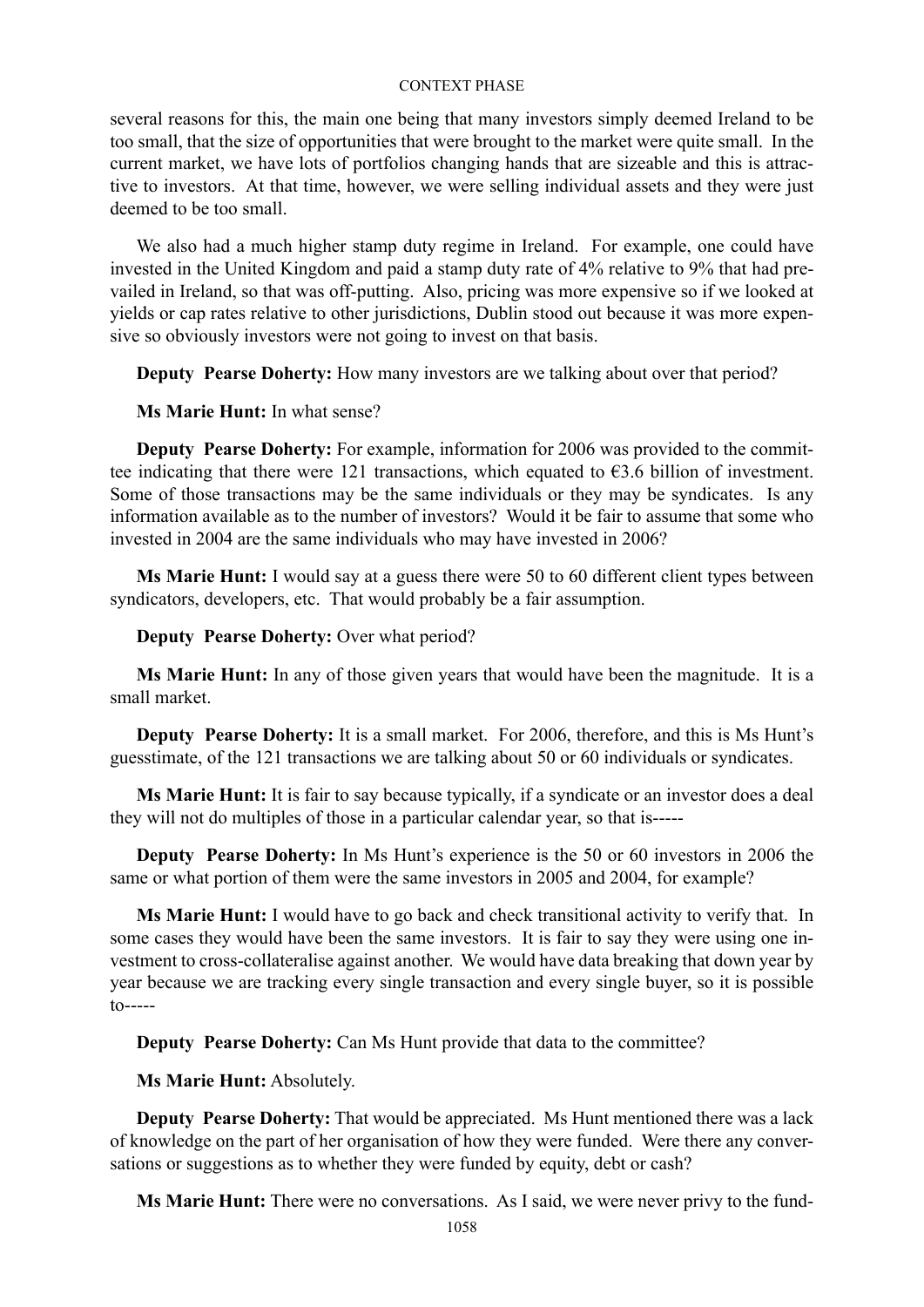ing situation. We were there to buy or sell the assets. We were never involved. I suppose to some extent our valuations team would have been asked by various banks to fund and, anecdotally, we were hearing that there was a lot of debt funding, but we had no way of proving that.

**Deputy Pearse Doherty:** Ms Hunt mentioned leverage in her opening statement and stated that the ability to leverage is one of the key attractions of investment in the commercial real estate market. Will she explain the reason for that to the committee? Why is commercial property attractive to leverage?

**Ms Marie Hunt:** In terms of different forms of investment, if someone is buying stocks and shares, for example, they cannot go to the bank and borrow to buy whereas with commercial real estate they can do that. When someone is in the upward part of a cycle and using leverage, it enhances their returns but the opposite of that is also true. When the market crashes, they are severely exposed but unlike other forms of investment, they can borrow. That is what I am saying.

**Deputy Pearse Doherty:** What is Ms Hunt's understanding in regard to leverage? Is it 70% or 80% debt funded? What is her understanding in terms of the average?

**Ms Marie Hunt:** I think it is very difficult because every bank will have a different policy, and they will have different policies with regard to different sectors, so it is very difficult to come up with an average and as I said, we were never privy to that.

**Deputy Pearse Doherty:** Would Ms Hunt be surprised to learn that the leverage was in the region of 70% or 80%?

**Ms Marie Hunt:** I would have assumed it was around 70% or 80%, yes.

**Deputy Pearse Doherty:** That would mean that these investments could be debt funded up to that level.

**Ms Marie Hunt:** Yes.

**Deputy Pearse Doherty:** Half the Irish investment in commercial property in the period 2001 to 2008 was in UK property. What were the investments being made in the UK?

**Ms Marie Hunt:** The rationale for going to the UK in the first place is that it is quite a similar market to our own, so not only is it English speaking but the covenants and the lease structures are quite similar, unlike going to the rest of Europe where the lease structures are radically different. It was a market that was easy to understand and from a banking perspective also it was quite similar, so it was the natural progression for people to go into. Also, there was much more produce available compared to the small Irish market. If we consider the types of assets the Irish investors bought, as I said, they tended to buy office and retail properties in preference and they tended to buy very high quality so they bought Bond Street retail properties and West End offices. They did a little bit of investment in regional UK but most of it was focused in central London.

**Deputy Pearse Doherty:** In terms of how they were funded, is it Ms Hunt's view that they would fund them the same way they would fund Irish investment properties?

**Ms Marie Hunt:** I would not have been privy to that but I assume it would have been quite similar. There may have been an element of hedging involved in some of those transactions because of the currency risk but other than that I would have thought they were quite similar.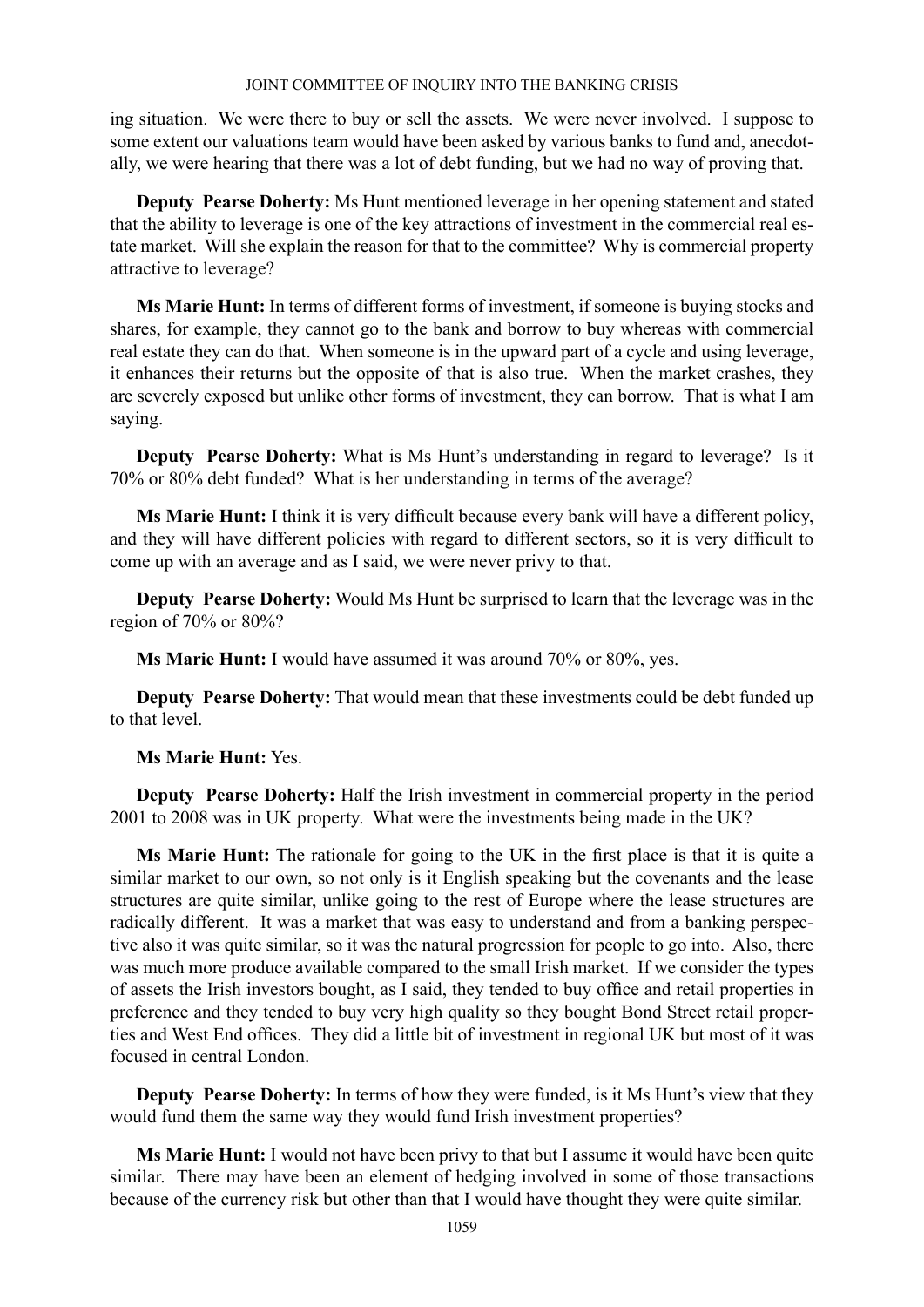**Deputy Pearse Doherty:** Ms Hunt stated in a paper that in 2006 there was  $\epsilon$ 7.4 billion of investment in the UK by Irish investors and suggested that would be 158 transactions. Would that be correct?

**Ms Marie Hunt:** I do not know what report that quote is from.

**Deputy Pearse Doherty:** It is a quote from *The Irish Times* which states: "Figures compiled by Marie Hunt, director of research at CB Richard Ellis, show that the Irish were involved in 111 investment transactions and 47 sales". That is in regard to €5.5 billion that was invested in 2006, and property sold at a further  $\epsilon$ 1.89 billion. Would that figure be correct?

**Ms Marie Hunt:** I would have to check the numbers. The chart the Deputy has seen a figure for in my submission has the cumulative for every one of those years.

# **Deputy Pearse Doherty:** Yes.

**Ms Marie Hunt:** Sometimes when it would have been quoted in the media it might have been on a rolling 12 month basis so the numbers might be slightly different to what the Deputy is seeing here, which are annualised figures.

**Deputy Pearse Doherty:** The figure of  $\epsilon$ 7.4 billion correlates with the chart Ms Hunt has provided.

# **Ms Marie Hunt:** Okay.

**Deputy Pearse Doherty:** In terms of the number of investors, if we take it that the figure of 158 transactions is accurate, how many individuals or syndicates would we be talking about for that number of transactions? Is it the same type of proportion?

**Ms Marie Hunt:** I would have to check the numbers. One huge deal can skew that number significantly, so I would rather check the numbers than guess.

**Deputy Pearse Doherty:** From Ms Hunt's experience was there much crossover from the 50 or 60 Irish investors that year with the investors investing in the UK?

**Ms Marie Hunt:** There would have been some crossover but without checking the actual data, I cannot comment.

**Deputy Pearse Doherty:** That is fair enough. When did the downturn in the UK commercial property market begin?

**Ms Marie Hunt:** Again, I would have to check that. When we look at the market we are using IPD, which is the only source available for Ireland. We would tend to use IPD for the UK as well. Their index is on a monthly basis as opposed to our quarterly one. I seem to remember that it was six to eight months prior to our own downturn, but I would have to check that.

**Deputy Pearse Doherty:** Was Ms Hunt concerned at all about the exposure of Irish commercial property speculators to a UK downturn?

**Ms Marie Hunt:** No.

**Deputy Pearse Doherty:** Is Ms Hunt aware of the UBS investment report in January 2008?

**Ms Marie Hunt:** The Deputy will have to remind me.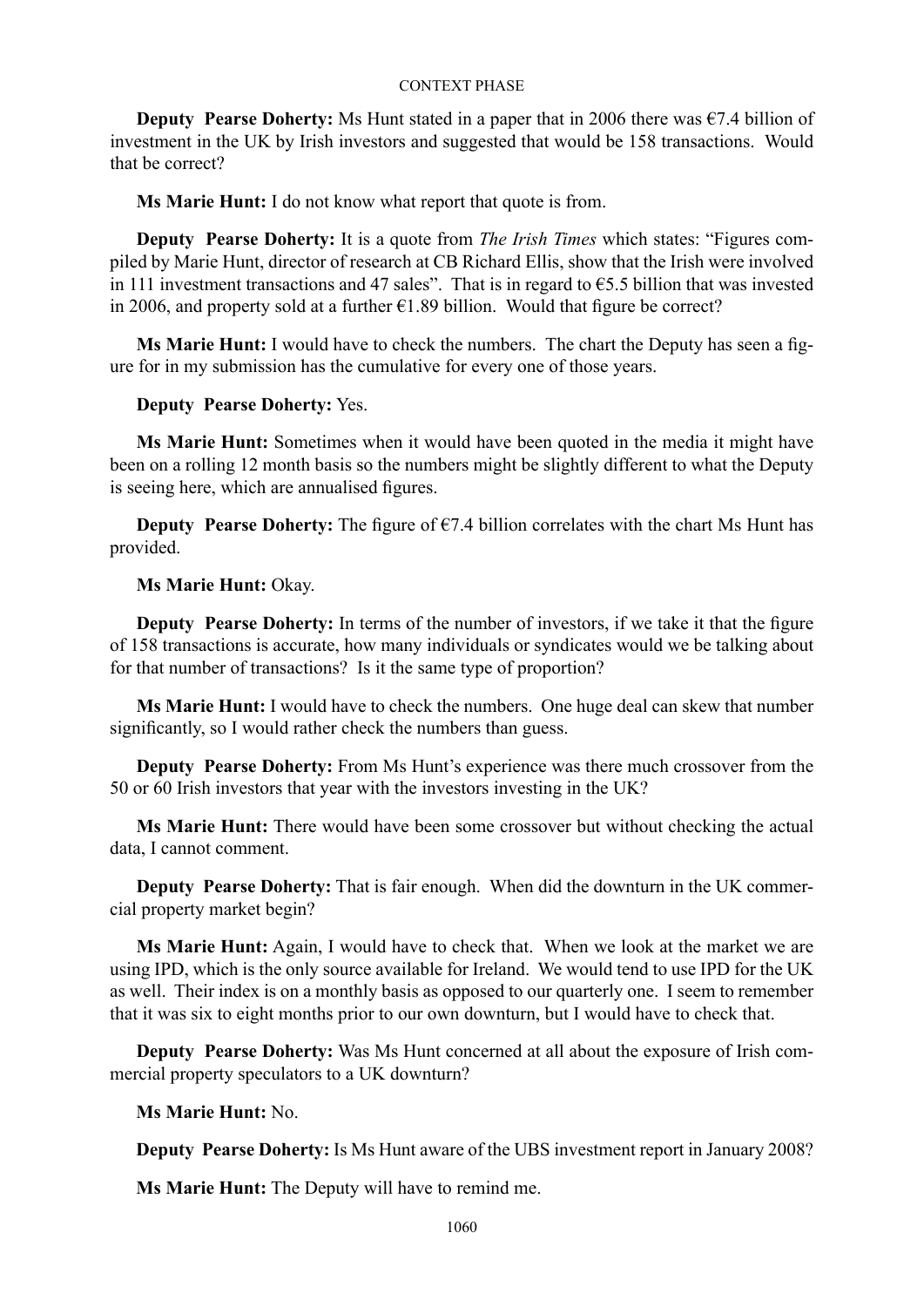**Deputy Pearse Doherty:** The UBS investment report was the report that led to a 30% share price fall in some Irish banks overnight. The newspaper reports from that time indicated that the report issued warnings in regard to Ireland's commercial property sector. It states:

We believe that the risk to the value of retail shopping centre space in Ireland is on the down side in the near to medium term due to three factors. Firstly, rents are already the second highest in Europe. Secondly, available shopping centre space is the third highest in Europe and is forecast by the Bank of Ireland to increase by another 60% in the next five years. Finally, retail spend is likely to be falling due to commercial confidence.

Is Ms Hunt familiar with that report?

**Ms Marie Hunt:** When was it released?

**Deputy Pearse Doherty:** It was in January 2008.

**Ms Marie Hunt:** January 2008.

**Deputy Pearse Doherty:** To help Ms Hunt, the report put forward a sell recommendation for both AIB and Anglo Irish Bank to its investors. Obviously, that was to those who sign up to its reports, and it predicted a 30% fall in Irish commercial property prices.

**Ms Marie Hunt:** I am not familiar with the report.

**Deputy Pearse Doherty:** Okay. The report was rubbished by CBRE in its March 2008 bimonthly report, which Ms Hunt said in her evidence is the best known report. It states:

... we fundamentally disagree with flawed analysis issued by UBS in recent weeks which suggested that total returns in the Irish commercial property market have the potential to decline by 30%.

Unlike the UK market, where institutions dominate, the bulk of investment property, in Ireland it is privately held and unlikely to be offered for sale unless market conditions improve.

Can Ms Hunt remember the bi-monthly report that rubbished the UBS report?

**Ms Marie Hunt:** I would have written the report so I am trying to think back. I have written lots of reports over the years. I would have to look back at my work from that time and read the UBS report and remember why we rubbished it at the time.

**Deputy Pearse Doherty:** Ms Hunt is also quoted as stating: "While economic and property market fundamentals are still basically sound, the big issue in most sectors is the scarcity and cost of debt-funding."

**Ms Marie Hunt:** It goes back to the four drivers of the market, the economic, the sentiment and, as I said, we firmly believed the fundamentals of the market were solid at that point. We believed the economy was growing and although we knew house prices were coming down, we did not expect they would crash significantly. We firmly believed that. If we were commenting on a particular report from someone such as UBS, we had firm reasons for doing that.

**Deputy Pearse Doherty:** Who does UBS issue its reports to? What type of individuals would be reading UBS reports?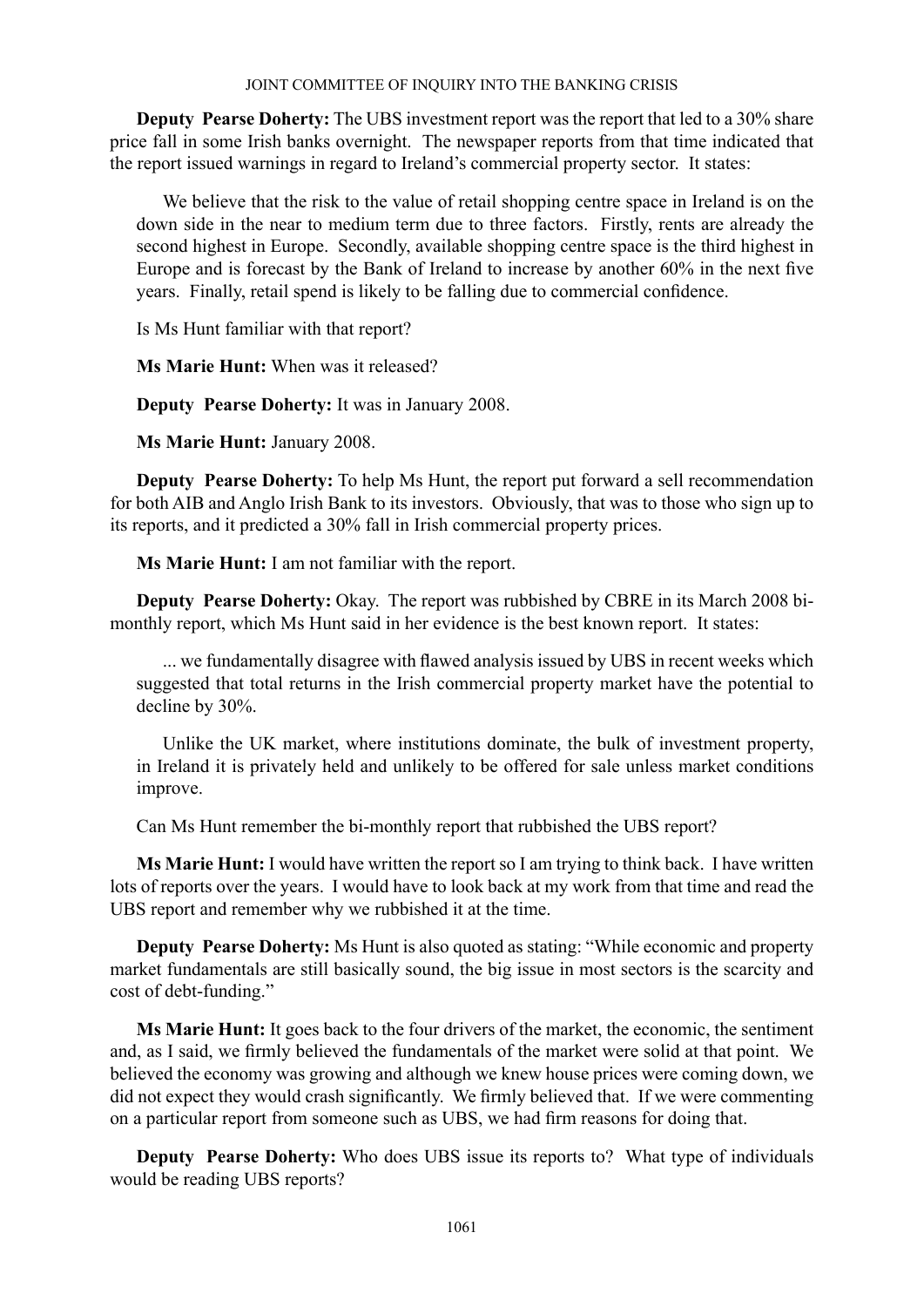**Ms Marie Hunt:** I would imagine it would be people who are looking at the Stock Exchange, such as brokers. It certainly would not be sent down to agents such as ourselves.

**Deputy Pearse Doherty:** The UBS report suggested a 30% decline in property prices and CBRE claimed that was flawed and fundamentally disagreed with the analysis. What was the decline in Irish property prices from peak to trough?

**Ms Marie Hunt:** As I showed in my submission, the downturn was much more severe than that, but it was a totally unanticipated outcome because in every other cycle for which we had data, values fluctuated. They fell by up to 30% in some cycles and then went back up again. They actually fell by somewhere between 57% and 60% peak to trough according to the Investment Property Databank, IPD. The downturn experience was much more severe but no one could have anticipated that because based on the information we had at the time, it was just not on the horizon.

**Deputy Pearse Doherty:** When Ms Hunt says no one could have anticipated it, I put it to her that UBS issued a report to its investor clients to sell on AIB and Anglo Irish Bank because of the concentration of lending and because they believed commercial property prices were going to drop by 30%, which her firm said was fundamentally flawed. Is it not the case that UBS and others saw a decline in the commercial property market but CBRE dismissed that evidence publicly?

**Ms Marie Hunt:** I think a lot of the other contrarian views concerned the residential property market, which was not our area. We were commenting specifically on commercial property. As regards UBS, I would need to have a look at the report to remind myself why we came out with that conclusion at that point.

**Deputy Pearse Doherty:** The UBS report was based not on residential but on commercial property. The sell recommendation for AIB and Anglo Irish Bank was because of their exposure to that sector.

In March 2008 Fitch downgraded its ratings for Irish Nationwide Building Society, citing the bank's high exposure to a small number of commercial property developers. Did Ms Hunt take any cognisance of that report or change her opinion about the concentration of lending?

**Ms Marie Hunt:** Can the Deputy remind me of the date of that one?

**Deputy Pearse Doherty:** It was March 2008, at the same time as CBRE was saying that the economic and property market fundamentals were sound.

**Ms Marie Hunt:** And the Deputy's question was?

**Deputy Pearse Doherty:** Did CBRE pay any attention to the Fitch report? Did it take on board the fact that Fitch had said in the document: "International credit rating agency Fitch last month downgraded its rating of INBS, citing concerns over the outlook of property in Ireland and Britain and the society's high exposure to a small number of heavyweight lending customers."

**Ms Marie Hunt:** Again we would have had regard to it in the same way we read the newspapers and listened to what was out there. We would have been aware of it. We went back to the fundamentals of the market as we saw it, the economic drivers, the supply-demand balance, and based our views on what we were seeing on the ground and the data available to us at the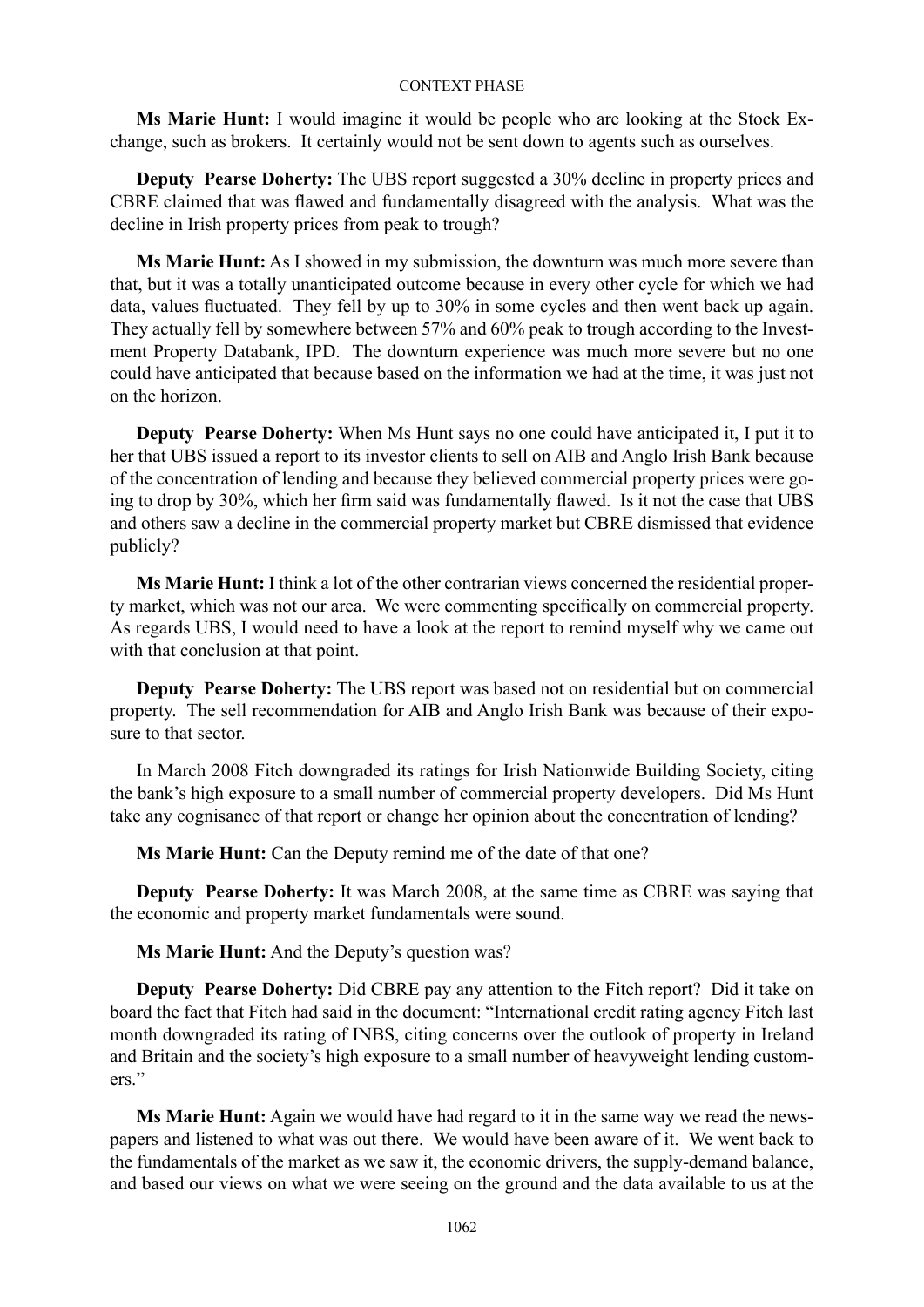time.

**Deputy Pearse Doherty:** With the benefit of hindsight, does Ms Hunt believe that analysis was flawed?

**Ms Marie Hunt:** With hindsight, knowing what we know now, yes, but at that point we did not have the full picture. Based on what we were seeing on the ground we had a certain view. In retrospect-----

**Deputy Pearse Doherty:** Is CBRE not the expert on commercial property?

**Ms Marie Hunt:** We are experts on commercial property but we can only base our information on what is publicly available. We just did not have the data to enable us to come to that conclusion.

**Senator Michael D'Arcy:** Did Ms Hunt's company or industry contribute to the banking crisis?

**Ms Marie Hunt:** The property industry was, I suppose, contributing to the crisis that ultimately happened. Usually when real estate crashes happen, they happen as a consequence of an economic downturn, and this was an unusual one in that the real estate downturn was the cause of the crash to some degree, because of the over-lending that was going on prior to that period. So yes, along with a myriad of other different things, the property industry was complicit.

**Senator Michael D'Arcy:** Figure one in the paper Ms Hunt provided suggests that if it had been in keeping with a similar time schedule for cycles, shortly after 2006 there would have been a reversal. She has said in previous evidence that the expectation would be similar to previous reversals, with a reduction of perhaps a maximum of 30%.

# **Ms Marie Hunt:** Yes.

**Senator Michael D'Arcy:** CBRE has data going back to the 1970s from IPD. At what stage did Ms Hunt change her view that a reverse was likely?

**Ms Marie Hunt:** When we look at reversals, we would be looking at two things. The first would be on the transactional side, and clearly the Senator can see from figures four and five that the transactional activity had begun to show signs of slowing down from late 2006. If one reads any report from that time, there was comment to suggest transactional activity was down year on year. The peak from a transactional point of view was 2006. Because of the way it is compiled, IPD does lag the market so it was some time later that it began to come through in those sorts of indices. Again, if the Senator reads all of our reports from 2007 onwards, in every single sector we were pointing out concerns that the market was in the downward phase of the cycle.

**Senator Michael D'Arcy:** The person who gave evidence just before Ms Hunt was from Jones Lang LaSalle and he provided us with information that the record  $\epsilon$ 1.2 billion investment of 2005 was trebled in 2006. Would that be a normal data set for a record year, on the basis of an international remit allowing one to look at comparative jurisdictions?

**Ms Marie Hunt:** I know €3.6 billion is a huge amount of money, but----

**Senator Michael D'Arcy:** No, trebling, sorry, a trebling of the previous record.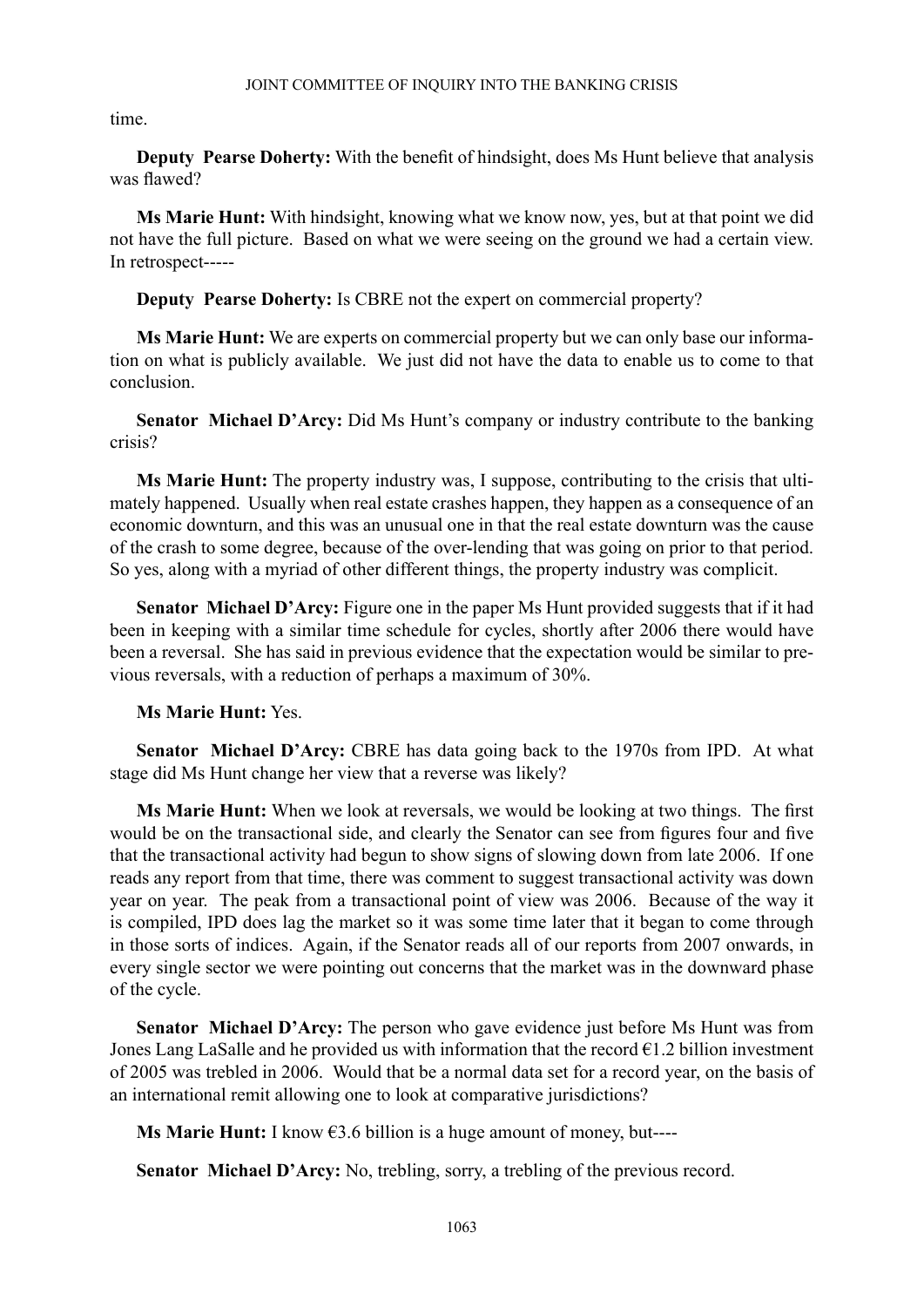**Ms Marie Hunt:** A trebling of the previous record could, I suppose, be attributed to some extent to the single currency. We were in a new paradigm and suddenly had access to international credit which we had never had before.

**Senator Michael D'Arcy:** We had that going back to 2001, 2002 and 2003.

**Ms Marie Hunt:** The Senator is talking about trebling between what periods? I am not clear----

**Senator Michael D'Arcy:** In 2005 there was €1.2 billion invested. That was the record then. In 2006, year on year there was a trebling of that amount to  $\epsilon$ 3.6 billion invested. What I am asking is, in other jurisdictions that Ms Hunt's company would have had an opportunity to view, would it be unusual to have a record investment year trebled the following year?

**Ms Marie Hunt:** It would not be unusual. Again I would need to go back and check but we track right across Europe, every single capital city. We track a quarter-on-quarter increase and a year-on-year increase, so if there was something glaring, it would have stood out. When significant increases of that magnitude occur year on year, if one goes to other markets at the same point in time, there will probably be a similar trend because of capital flows.

**Senator Michael D'Arcy:** May I pursue a line that Deputy Pearse Doherty also pursued? When there is trebling from one year to another, Ms Hunt said IPD tends to have a lag. Surely the lag should have been obvious by the time the UBS report was produced 15 to 18 months later and surely it should have been available for CBRE as a research group?

**Ms Marie Hunt:** IPD does not track transactional activity, it is tracking performance, which is a radically different thing. A trebling of investment activity would not have come through in IPD data at all. IPD is just tracking institutionally owned property and the change in valuation quarter-on-quarter or year-on-year.

**Senator Michael D'Arcy:** Ms Hunt said that IPD requires a quarterly valuation. Does her company participate in those valuations?

**Ms Marie Hunt:** No, we do not.

**Senator Michael D'Arcy:** There are currently 140 staff at her company.

**Ms Marie Hunt:** Yes.

**Senator Michael D'Arcy:** How many staff were within the company at the peak of its performance?

**Ms Marie Hunt:** I think the 140 is between Dublin and Belfast. Our company at the peak would have been about 150 staff. We went all the way down to 115 staff. Our company turnover fell from  $\epsilon$ 30 million to  $\epsilon$ 8 million. We had significant pay cuts right across the company. In the same way as everybody in Ireland suffered to some degree, our firm went through the pain when the commercial property market crashed.

**Senator Michael D'Arcy:** Would the firm have been hired by property developers to perform for them?

**Ms Marie Hunt:** In what sense?

**Senator Michael D'Arcy:** For property-related matters.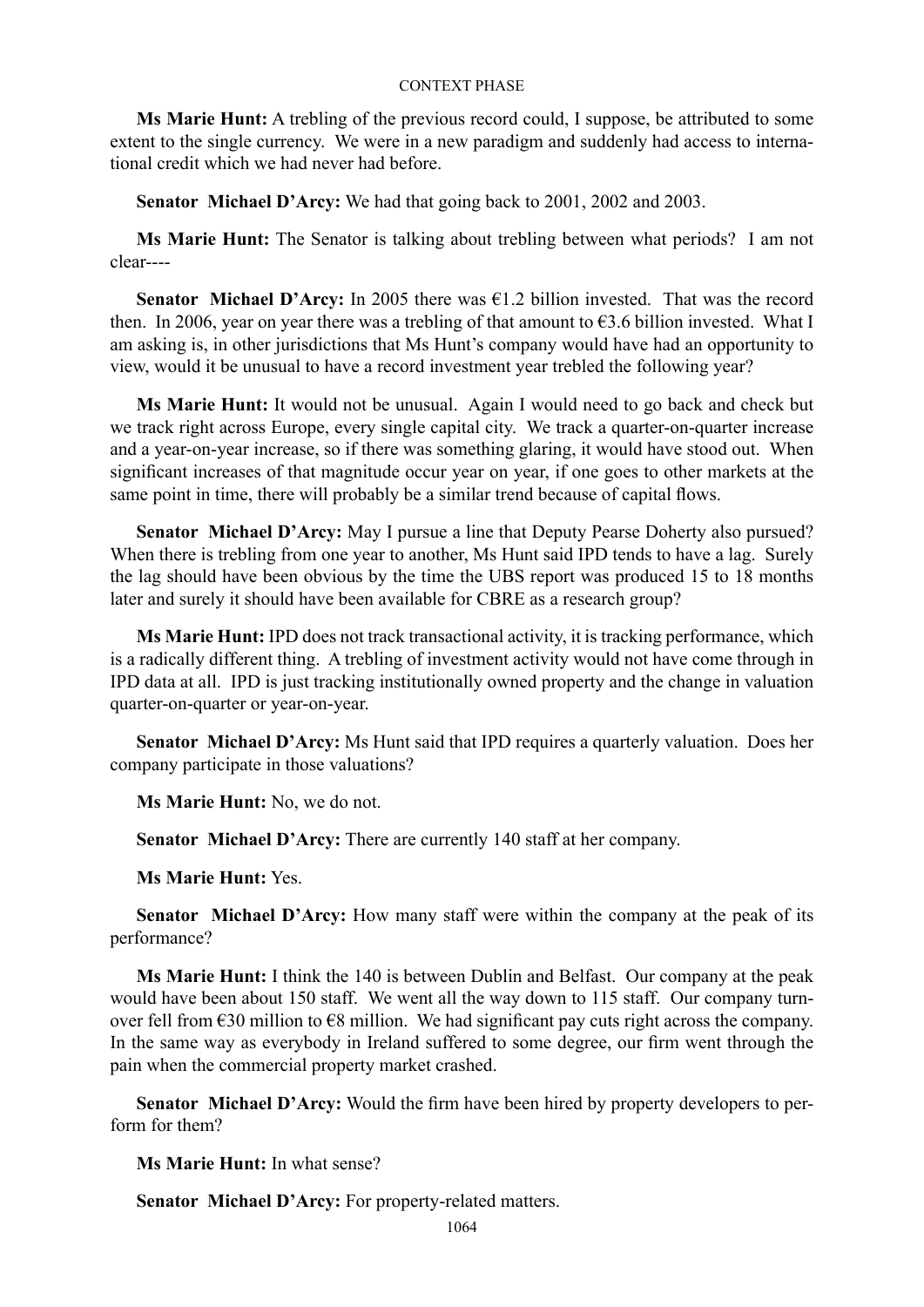# **Ms Marie Hunt:** Yes.

**Senator Michael D'Arcy:** In terms of the valuations CBRE would have provided for developers, did the firm get sight of the actual price that was achieved? Did it get an opportunity to put that research together and examine its valuation versus the actual sale price achieved?

**Ms Marie Hunt:** They are two distinct functions. As I said, the research operates quite independently of the rest of the business. Our job in putting together charts such as chart 5 on land is tracking transactional activity across all agencies, tracking pricing and putting that into an index. Our valuers operate quite separate to that. However, in doing valuations they obviously have to adhere to the market value definition under the professional Red Book that they are working under and, in that, they would have had to have had regard to comparable evidence. They would be looking at the transaction data we were collating, and that was used as comparable evidence in order for them to arrive at market value.

**Senator Michael D'Arcy:** Is that a "Yes" or "No"?

**Ms Marie Hunt:** I do not-----

**Senator Michael D'Arcy:** I refer to the valuation provided by Ms Hunt's company to a developer.

**Ms Marie Hunt:** Yes.

**Senator Michael D'Arcy:** When the actual deal was concluded and the price was concluded, did CBRE have analysis between the valuation provided - the professional valuation-----

**Ms Marie Hunt:** No. The professional valuation is done for a client and it is a private transaction with that client. That file is not shared with the research team. We are in the business of tracking transactional activity.

**Senator Michael D'Arcy:** Ms Hunt did not find out if CBRE's valuation was underpriced or overpriced.

**Ms Marie Hunt:** The valuation is not relevant to research.

**Senator Michael D'Arcy:** So Ms Hunt is not aware of the difference in the price that was achieved potentially.

**Ms Marie Hunt:** I do not understand the question. Valuers are taken on by a client to produce a valuation for them, which they do.

**Senator Michael D'Arcy:** For an asset, yes.

**Ms Marie Hunt:** For lending purposes, or whatever the purpose of the valuation might be. However, that is not shared with the research team in the firm because it is irrelevant to me what somebody's property has been valued at. I am simply tracking financial-----

**Senator Michael D'Arcy:** If X number of valuations were provided, did CBRE determine whether it was correct or incorrect by a percentage, or did its valuation overprice an asset or underprice an asset by comparison with what it actually traded at?

**Ms Marie Hunt:** No, our valuers, like valuers in any firm, are-----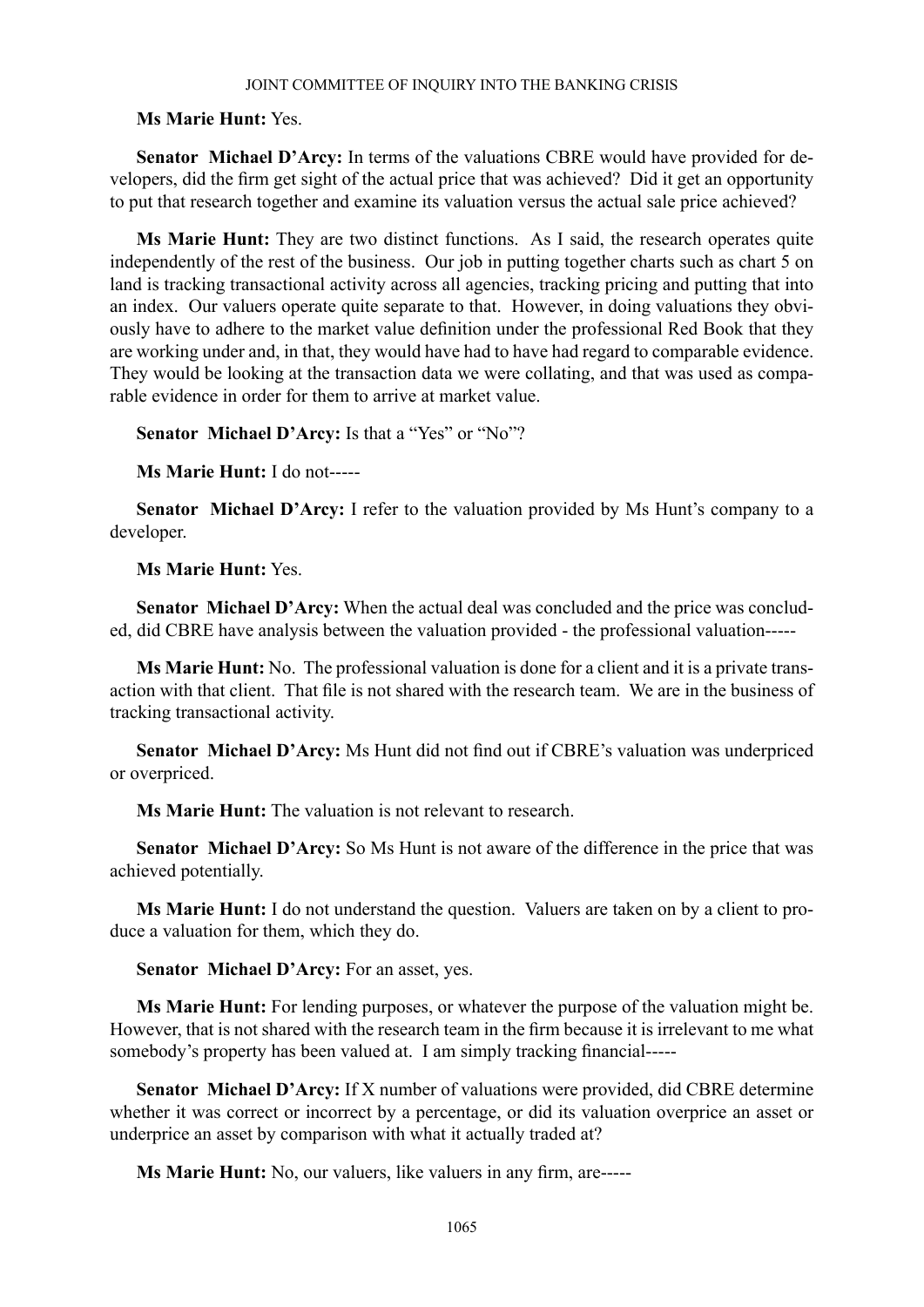**Senator Michael D'Arcy:** Is it correct that CBRE did not have sight of the final price paid by the client?

**Ms Marie Hunt:** I do not understand the question.

**Chairman:** I will just reframe it. Ms Hunt was valuing assets with regard to prospective purchases. Those purchases had a final price afterwards. Was there a comparative analysis done between the valuation price of the asset and the sale price of the asset of property to determine the accuracy of the valuations?

**Ms Marie Hunt:** No, the valuer produces a valuation. The valuation is given to the client that has instructed that a valuation be made, and they move on to the next job. That is the end of that file.

**Senator Michael D'Arcy:** Is Ms Hunt's firm currently retained by NAMA for works?

**Ms Marie Hunt:** I would not say "retained" by NAMA but we have done work for NAMA in the same way that all the major firms around town are taken on by NAMA to do particular jobs. We are not advisers to NAMA in that sense.

**Senator Michael D'Arcy:** Does the firm work for NAMA?

**Ms Marie Hunt:** We have done work for NAMA, yes.

**Senator Michael D'Arcy:** Could I ask Ms Hunt for her view on the private equity firms in Ireland that are trading at the moment? Are they a good thing or a bad thing?

**Ms Marie Hunt:** I believe it has been a very good thing for the market because the biggest lesson we have learned is that having a market that is wholly reliant on domestic bank funding and 100% domestic is clearly not sustainable and not a good model. Therefore, we have now created a market where over 50% of investment activity is coming from other jurisdictions, and that is a much healthier place to be. Equally, it is not all debt funded anymore. We have equity involved and that is a much more stable environment.

**Senator Michael D'Arcy:** Ms Hunt is quoted in an article in the *Financial Times* entitled "Buyout group picks up Irish bargains".

**Ms Marie Hunt:** I may have been quoted but that headline would not have been written by myself.

**Senator Michael D'Arcy:** Is she aware of the article?

**Ms Marie Hunt:** The Senator will have to remind me because I am quoted in lots of articles.

**Senator Michael D'Arcy:** It was in November 2012. Are the bargains associated with the assets in question optimal or suboptimal in relation to the sale by NAMA to the private equity funds?

**Ms Marie Hunt:** Again, I do not understand what the Senator means by "suboptimal".

**Senator Michael D'Arcy:** Are the bargains giveaways to the firms?

**Chairman:** Are they below value or above value, or on value?

**Ms Marie Hunt:** It depends on what one's definition of "value" is. A lot of these funds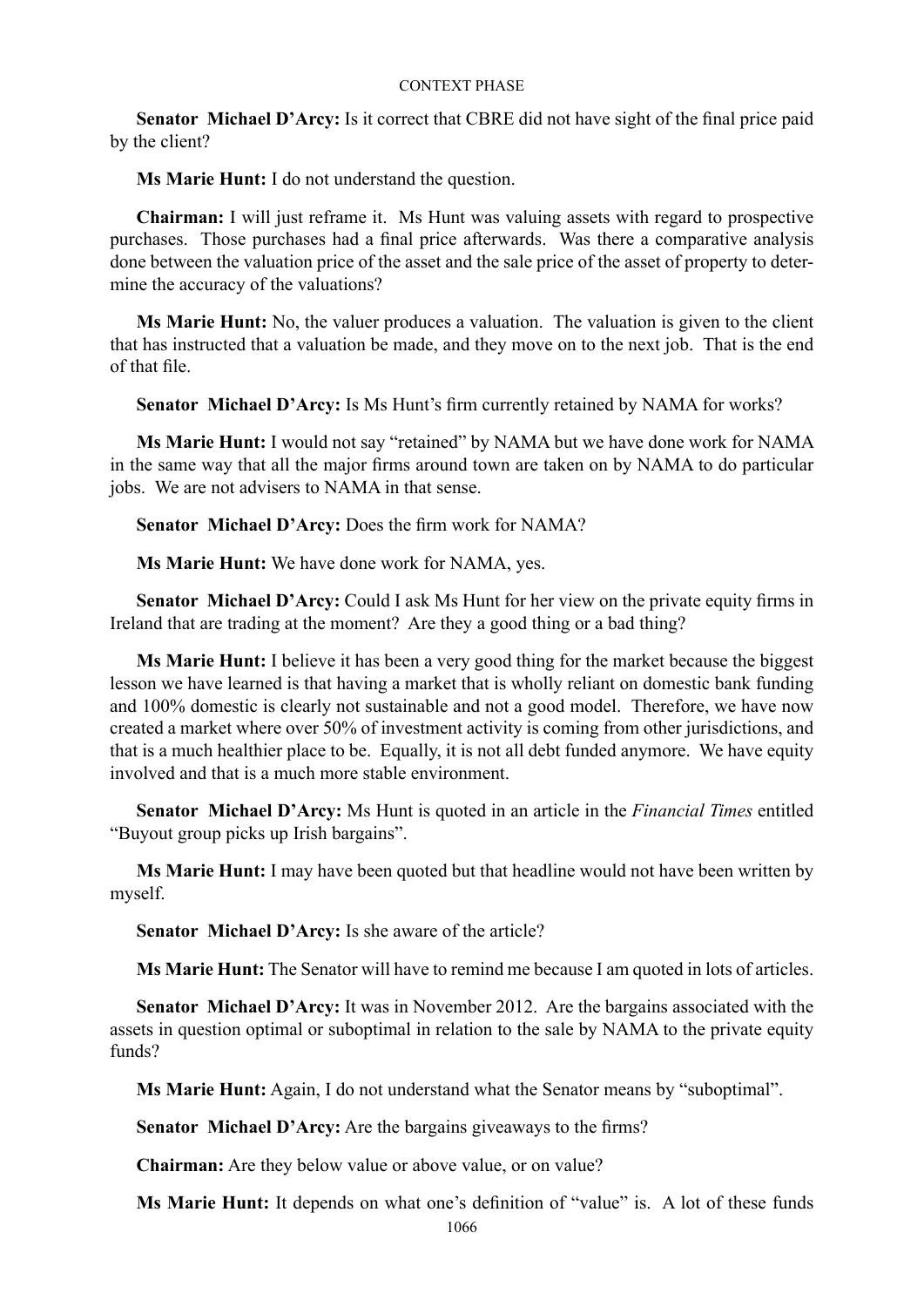came into the market at the absolute lowest point when there were no other buyers there, and they paid a price. Going back to the whole issue of data, I think that had we access to reliable data, particularly on historical-----

**Senator Michael D'Arcy:** Time is very limited. I believe Ms Hunt has stressed that already. Could I ask her for her opinion-----

**Ms Marie Hunt:** I would like to pursue this.

**Chairman:** The Senator will have to allow the witness to answer.

**Ms Marie Hunt:** The reason I want to pursue it is that I believe the prices the funds have paid could well have been higher had we access to better data. They underwrite transactions based on the data available to them. If there are none, they will pay a lower price.

**Senator Michael D'Arcy:** The view of Dr. Peter Bacon in previous evidence was that NAMA had not acted as a professional property investment company but more like a debt collection agency. Could I ask Ms Hunt for her view on that considering that she conducts substantial market research?

**Ms Marie Hunt:** I would disagree with that. I think NAMA has done a very good job. It has a thankless task, to some degree, because no matter what it does, it is regarded as wrong. It had a huge amount of loans that it had to dispose of. It is in wind-down mode. It has been deleveraging at a very strong pace. It has attracted lots of new investors to the Irish market. It is doing quite a good job.

**Senator Michael D'Arcy:** What is the likely outcome of the activity of those new investors and private equity firms? Are they here for the long haul or short haul?

**Ms Marie Hunt:** It is hard to generalise. I think some of them are here for the long haul and some of them did not understand the Irish market, but now that they have come and seen it on the ground, they are much more comfortable and may well stay. Some of them are moving up the risk curve now. They are not investing in the types of assets they initially came to buy and are now moving into the development sphere. In some cases, they are providing development funding.

**Senator Michael D'Arcy:** And the short-haul investors?

**Ms Marie Hunt:** Some of them will leave the jurisdiction. Absolutely, they will, but thankfully a cohort of new institutional-type buyers seems to have been coming in recently to fill that space. Many German institutional buyers and buyers with US moneys have been coming in recently.

**Senator Michael D'Arcy:** For the bargains.

**Ms Marie Hunt:** I would not say "bargains" anymore. Perhaps three years ago, when pricing was at a very different level, there were bargains to be had because assets were available to be bought below replacement cost. That is not the case today, yet some of these buyers are still here.

**Senator Michael D'Arcy:** Ms Hunt was very critical of the change in the upward-only rent reviews. She denounced them. In February 2010, it was stated: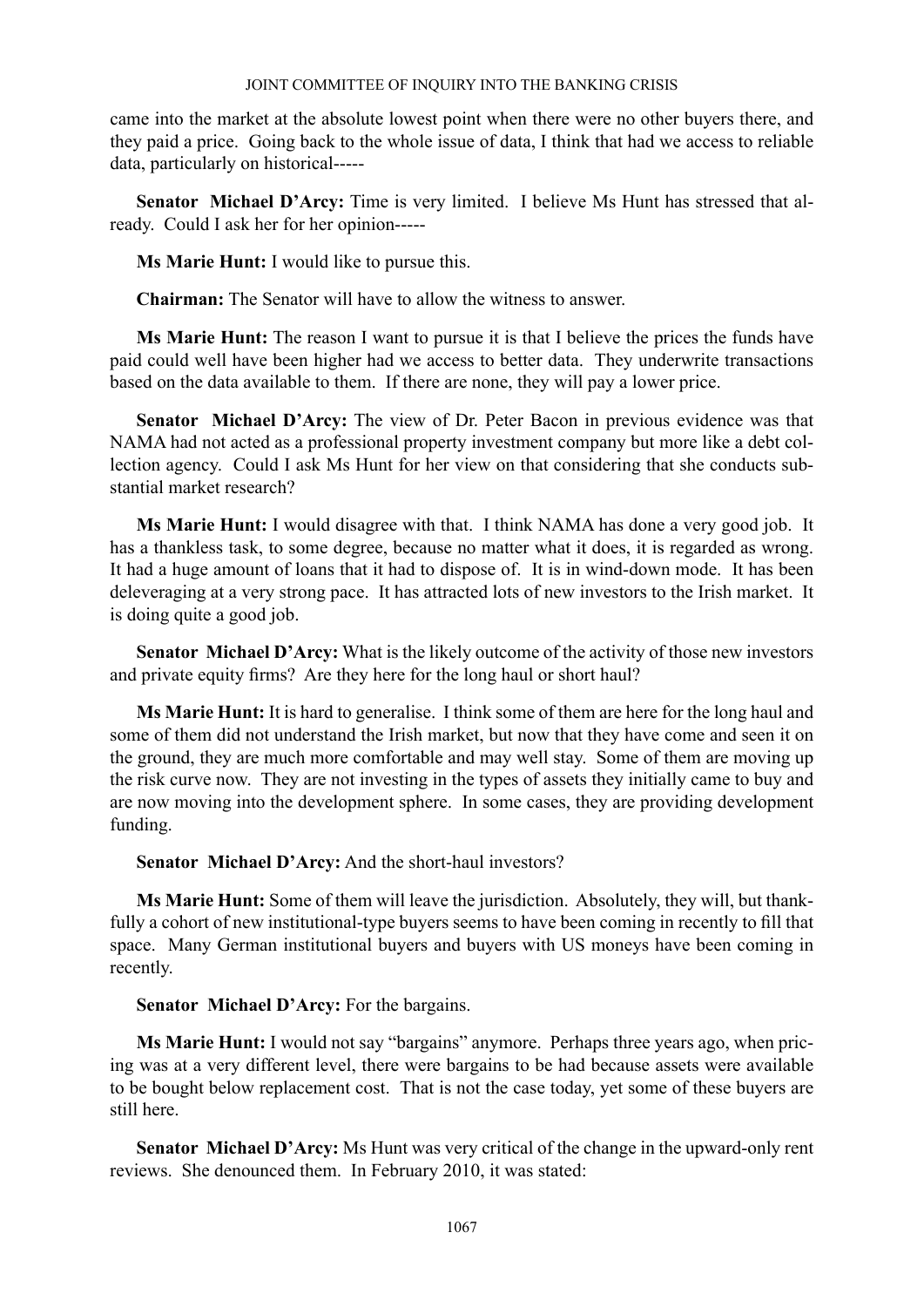According to Marie Hunt, Director of Research at CB Richard Ellis, "This has come as a huge surprise to the industry. We understood that the Government had decided not to implement this measure. While no one is disputing the fact that tenants in many sectors of the property market have come under huge pressure in recent months and many are struggling to meet rent payments, the reality is that this move will not do anything to improve the plight of retailers and office occupiers who are currently in such difficulties.

Could Ms. Hunt explain why she was so opposed to the change in the upward-only rent reviews?

**Ms Marie Hunt:** It is a very complex issue but if one buys an asset and buys it on the basis of a 20-year lease with upward-only rent reviews, that is a contract and one has an understanding of what is going to happen with the income. Therefore, if somebody comes in overnight and says the contract is to be torn up and one is no longer entitled to those upward-only rent reviews, it undermines confidence. In the period 2009 to 2012, we had a huge amount of uncertainty about this issue and on whether the reviews were going to be amended or not. If one looks at transactional activity, one sees virtually no transactions happened as a result. The minute it was announced in the budget in December 2011 that this was taken off the table for constitutional reasons, international investors began to engage and, indeed, NAMA began to release assets to the market. Nobody was going to buy anything in Ireland, regardless of what price it was, if there was uncertainty about the income flow or the potential of that income to grow over time.

**Senator Michael D'Arcy:** Ms Hunt has chosen to leave out the benefit, the tax break, that was available for commercial property if it was sold before a certain period.

**Ms Marie Hunt:** Which tax break?

**Senator Michael D'Arcy:** I will just finish up.

**Chairman:** I do not think Ms Hunt left out the information about tax breaks. If the Senator wants to ask her questions about tax breaks, he can do that.

**Senator Michael D'Arcy:** The tax break was in the same budget and was in respect of -----

**Ms Marie Hunt:** Capital gains tax.

**Senator Michael D'Arcy:** Was that not a contributing factor also?

**Ms Marie Hunt:** There were three things in that budget. There was the decision not to proceed with a change in upward-only rent reviews, a CGT change and a reduction in stamp duty. It was a combination of all three that ignited the market at that point in time. If I were to pick the factor which was most significant, it would be the clarity on the upward-only rent reviews.

**Senator Michael D'Arcy:** On talking up or talking down the market, given that she works in a section of the largest commercial real estate property firm in the country, is Ms Hunt satisfied that she is independently objective?

**Ms Marie Hunt:** Absolutely 100%. I cannot do my job unless I operate in that way. My personal credibility is at stake if I am talking up or down the market. I listen to all sides and I comment objectively, be that positive or negative.

**Deputy Eoghan Murphy:** I want to clarify something. We heard earlier that 90% of investment volumes in the period 2002 to 2007 were from Irish buyers. Do we know what the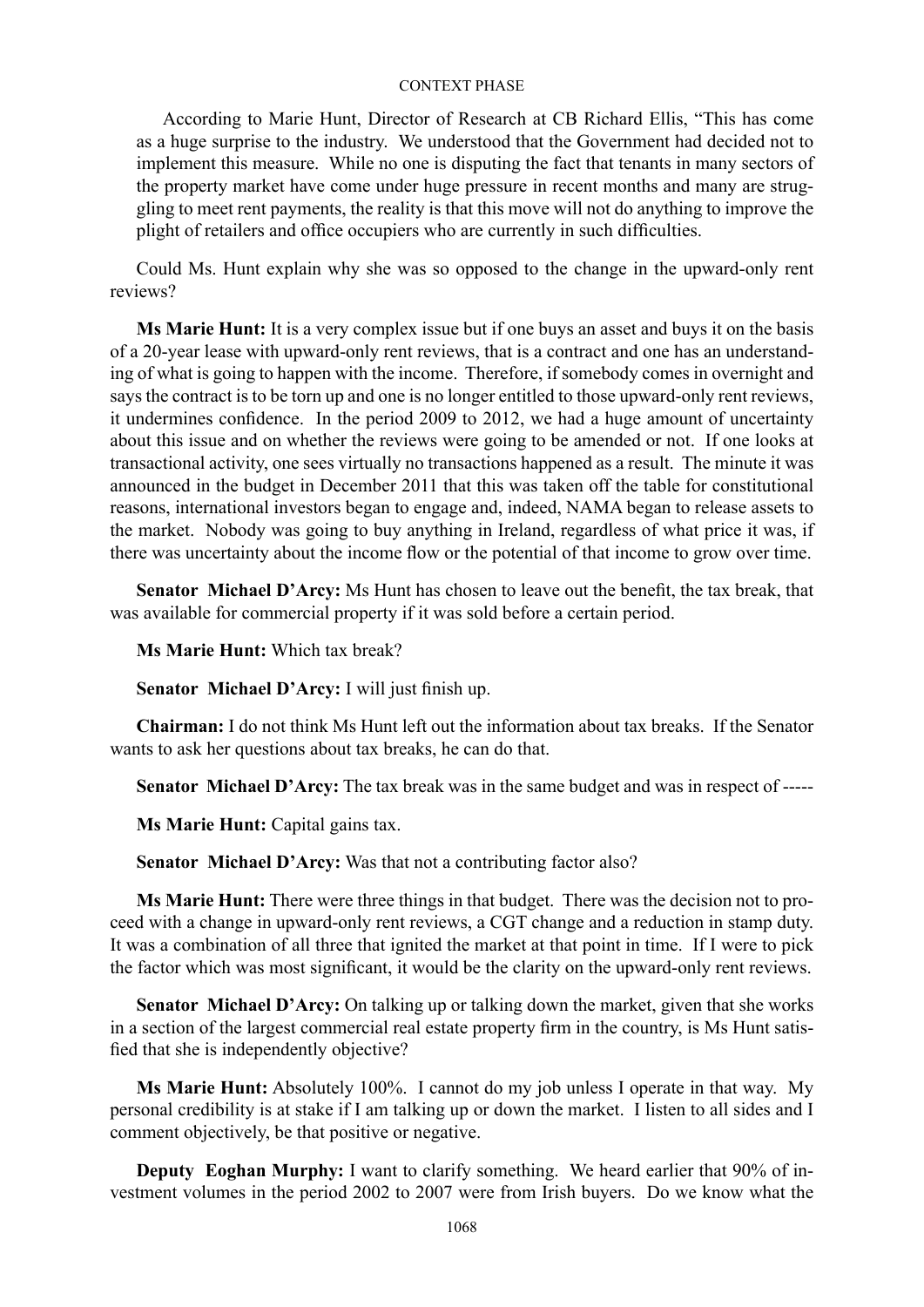percentage is today?

**Ms Marie Hunt:** We do. We now have a map of Europe with dots for every jurisdiction. I am trying to remember the numbers off the top of my head but, roughly speaking, it is about 50-50 at this point. Quite a bit of that is coming from the US because there are US firms which are now domiciled in Ireland. The Irish piece would also be split 50-50, between Irish REITs and Irish investors. For example, the money going into the REITs is invariably not Irish but they are Irish entities. They are listed on the Stock Exchange. We would tend to count them, but separate that figure out because it is Irish but the money is coming in internationally.

**Deputy Eoghan Murphy:** In terms of other countries, would it be normal to move from a figure of 10% to a figure around the 30% mark? Has the pendulum swung in the other direction?

**Ms Marie Hunt:** The pendulum has probably swung a little bit more because, as I said, if one looks right across Europe, it tends to be about 30%. It is probably 35% now. Something we have seen with global capital flows over the past 12 months is that there is money coming into European real estate from lots of different jurisdictions. Our sense is that, going forward, the jurisdictions might change and we might get more Asian money coming into the Irish market, particularly from Asian investors who are now familiar with London and are seeing good opportunities in the Irish market. We could attract some of that money to Ireland.

**Deputy Eoghan Murphy:** In what way is the money which is flowing into Europe at the moment and over the past 12 months qualitatively different to the money flowing in at the beginning of the last decade?

**Ms Marie Hunt:** It is radically different in that it is not debt-funded. It is primarily equity and it is coming from lots of different jurisdictions. Invariably it is coming from types of investors who have not historically invested in real estate. What is particularly attractive about real estate at the moment is the unique interest rate environment we are in. Ten-year bond rates have sub-1% rates and real estate is throwing off 5% or 6%. Comparatively, real estate looks attractive. There is then the ability to leverage on it. Real estate right across Europe is booming at the moment. We are at a unique juncture because of the low interest rate environment.

**Deputy Eoghan Murphy:** I want to move back to the period before 2008 and the CBRE reports. We have excerpts from those reports. Did Ms Hunt author those reports?

**Ms Marie Hunt:** Every one of them.

**Deputy Eoghan Murphy:** On page 5 of the document containing the excerpts from the reports, Ms Hunt states, under the November 2006 heading, "Sale and leaseback transactions including those by the country's two main banks which have dominated the headlines in recent weeks have between them totalled  $\epsilon$ 1 billion, which is in excess of the total size of the Irish investment market only 3 years ago". What is Ms Hunt saying and to whom is she saying it?

**Ms Marie Hunt:** We are commenting because there would generally not have been quite a lot of sale and leaseback activity in the Irish market.

**Deputy Eoghan Murphy:** What does a sale and leaseback agreement indicate about the health of the market?

**Ms Marie Hunt:** I would not relate it to the health of the market. At that particular point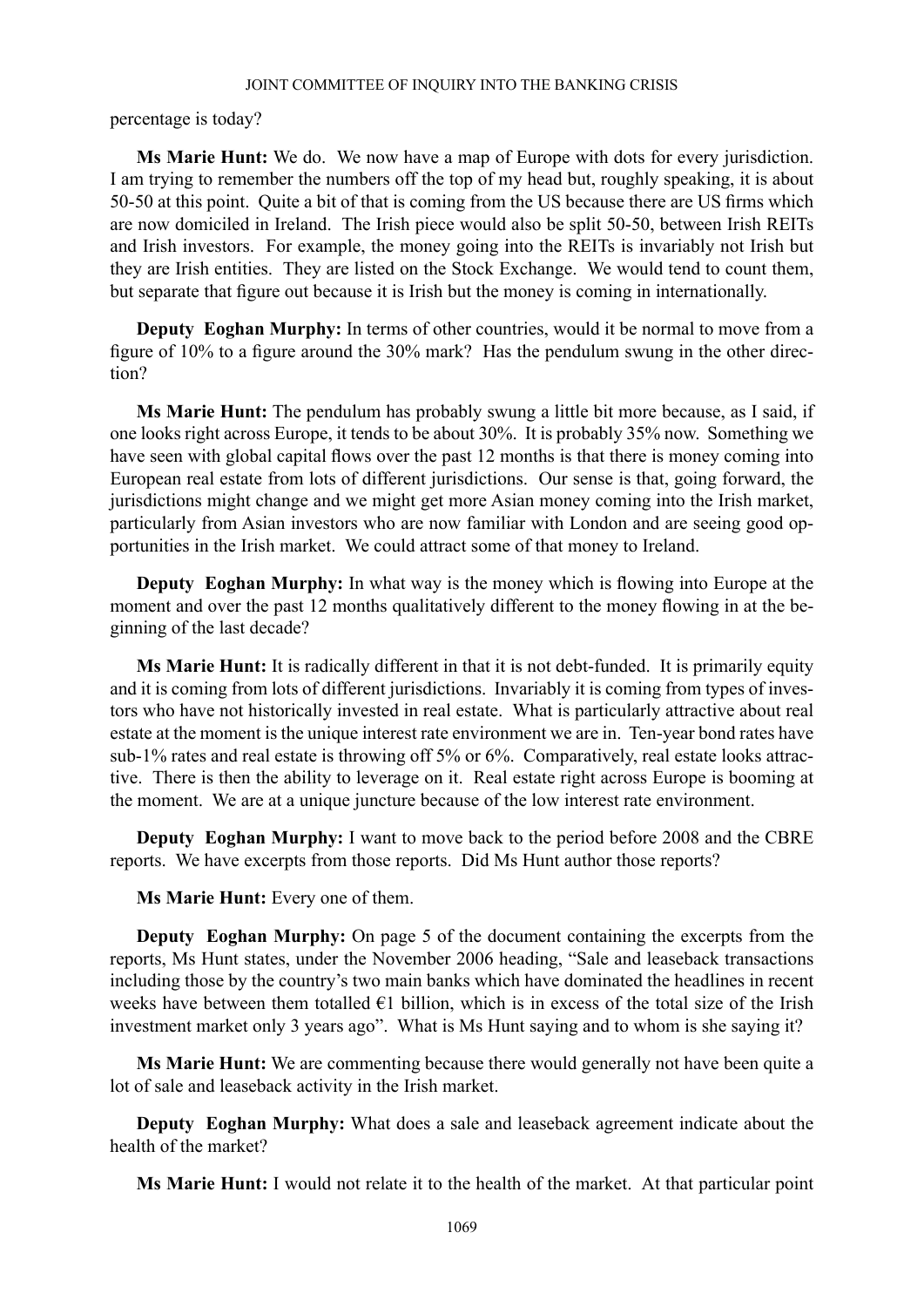in time, when we look at who was doing the sale and leasebacks, invariably some of it was coming from the domestic banks. I do not think it was a conscious decision to get out because the market looked like it was turning. I think it was simply an effort to generate more liquidity which, in turn, they rolled out into more lending. I do not think it was a conscious decision. Some people will speculate and say it was the banks getting out of the Irish market because they could see what was coming down the tracks. I think it is clear that that is not correct and that it was simply a decision to get out of real estate and to get equity in and to concentrate on their core business.

**Deputy Eoghan Murphy:** Is what Ms Hunt wrote a value-free statement? Is she writing a fact or is she sending a warning signal to people within her own company or to the market in general?

**Ms Marie Hunt:** We are commenting factually. We have access to all the transactional data. When the sale and lease backs were split out, they accounted for a big portion of the market at the time. It was a fact at that point in time. It was not a signal or anything of that nature.

**Deputy Eoghan Murphy:** Below it, under the January 2007 heading, it is stated, "It is now the duty of the development community in Ireland to adopt a realistic approach and put the brakes on the quantum of annual housing completions to avoid oversupply occurring in the medium term". Ms Hunt refers to the duty of the development community. The development community is a series of individual actors acting in their own interests. However, Ms Hunt thought they had a duty to restrict what they were doing. What duties did her industry have at the time?

**Ms Marie Hunt:** We are a multidisciplinary firm. We are buying and selling property. We are acting for clients. It is not our duty to tell the market what to build or where to build it. From a research or commentary point of view, we were simply pointing out that we were building too much and that we needed to rein it in because, if we were to go into the normal cycle, there was potential to exacerbate the situation by continuing to build at the same pace. It was not sustainable.

**Deputy Eoghan Murphy:** Did Ms Hunt feel that developers had to rein themselves in rather than another actor?

**Ms Marie Hunt:** When we say "the development community", we are talking about everyone within the property umbrella, be they developers or planners. It is not just developers *per se.*

**Deputy Eoghan Murphy:** Is Ms Hunt's organisation not an integral part of that community?

**Ms Marie Hunt:** Not the development community. We do not develop.

**Deputy Eoghan Murphy:** Does it not value sites?

**Ms Marie Hunt:** A valuer values a piece of land. They are not giving advice to the client on whether or not to go on-site or on what volume to build. They are simply valuing the real estate.

**Deputy Eoghan Murphy:** Does Ms Hunt think her professional body had a duty to go to the Government and to inform it of the kinds of things that she and other companies in her industry were reporting?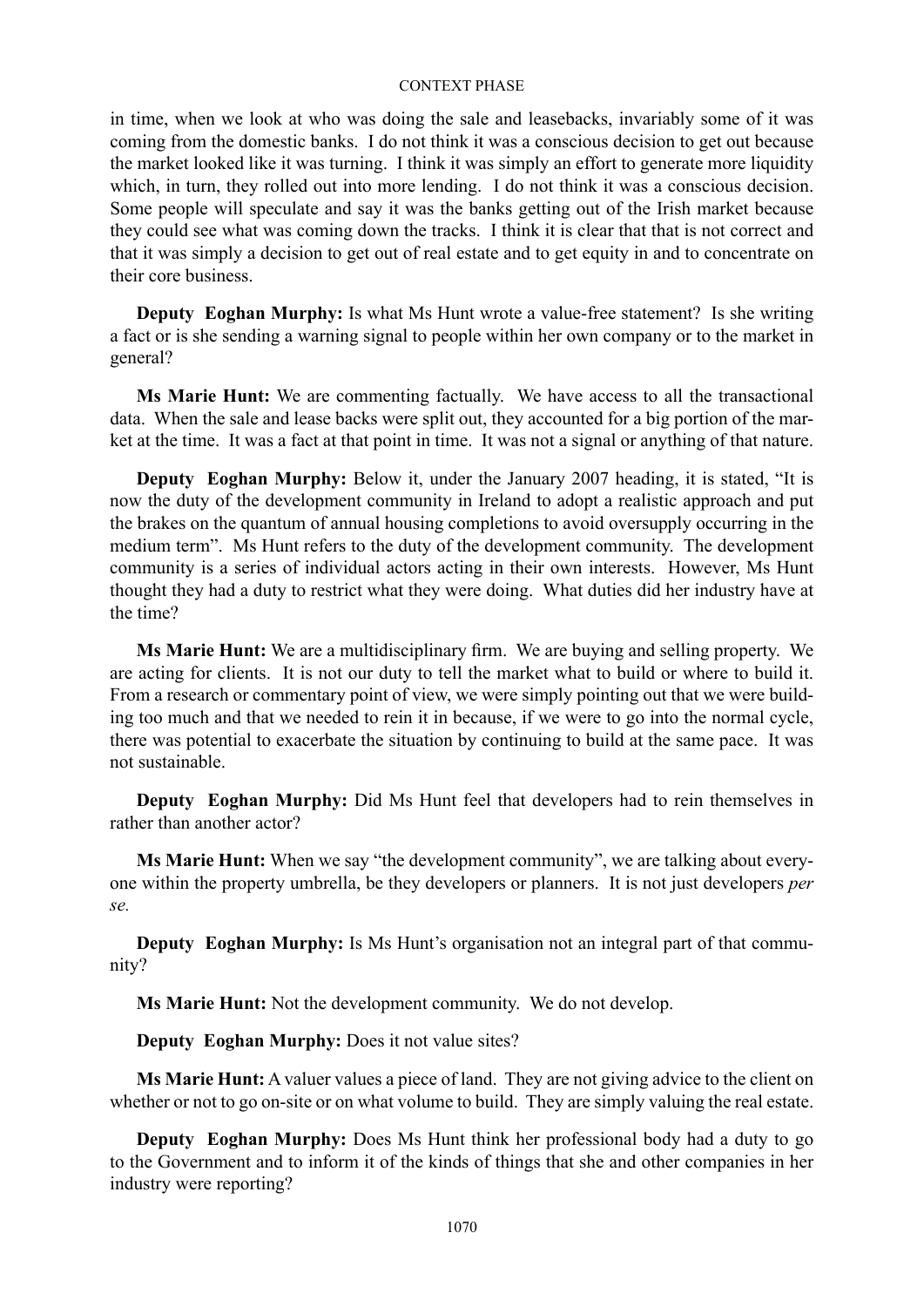**Ms Marie Hunt:** It would not have been down to individual firms such as ours to do it. People like the Society of Chartered Surveyors Ireland or other member firms may well have gone to Government. I would have thought Government should have gone to them. That possibly happened, but our firm was never asked for its opinion or view.

**Deputy Eoghan Murphy:** My final question relates to Ms Hunt's opening statement. On the first page, underneath "OVERVIEW OF THE IRISH CRE MARKET", Ms Hunt states, "In Ireland's case, in the period up to 2008, these three distinct elements effectively merged ...". I am wondering what the significance of the three pieces coming together means for the property market in terms of a change and the dangers associated with that.

**Ms Marie Hunt:** From an international perspective, there tend to be three very distinct sectors. There are developers who provide the product, occupiers who occupy it and professional investors who come in and buy the income-producing asset to throw off returns. In Ireland, because there was an availability of debt, many developers built the stock, got it let up, and then held onto it for their own personal investment. That would be quite unusual. We would have been asked consistently why there were not more shopping centres trading in Ireland given the amount we were building. In most other markets, they would be built, let up and then sold on. In Ireland, they were built, let up and then the developer held onto it as a personal investment and invariably used it to borrow and develop again. That was quite unusual and that was what I was pointing out.

**Deputy Eoghan Murphy:** When did the merging of those elements begin to take place?

**Ms Marie Hunt:** I could not point to a particular point in time but from 2002 or 2003 onwards it would have been quite evident.

**Chairman:** Is it a unique phenomenon that the developer of a shopping centre would then become the landlord as opposed to developing it and selling it on?

**Ms Marie Hunt:** It would be unusual across the rest of Europe.

**Chairman:** In the European context-----

**Ms Marie Hunt:** In the European context it would be unusual. The three elements are usually quite distinct. Here a person developed it, let it up and then held onto it for his or her own personal investment.

**Deputy John Paul Phelan:** I may have missed this point earlier. Was the fee structure which CBRE would have applied, in terms of its work for its clients whether from a buying or selling point of view, a percentage-based fee or a flat fee?

**Ms Marie Hunt:** It would have been a mixture of the two. I am not involved in day-to-day transaction activity but I think it would have been a mixture of the two. In many cases, it is a fixed fee. Certainly, that would be the case in valuations. Regardless of what the final valuation figure is, the fee is the same.

**Deputy John Paul Phelan:** Following on from that, were there any incentivised bonuses for staff, in particular, as was mentioned by a previous witness, with substantial sales? Was there an incentivised bonus scheme for employees, if those schemes came to fruition?

**Ms Marie Hunt:** No.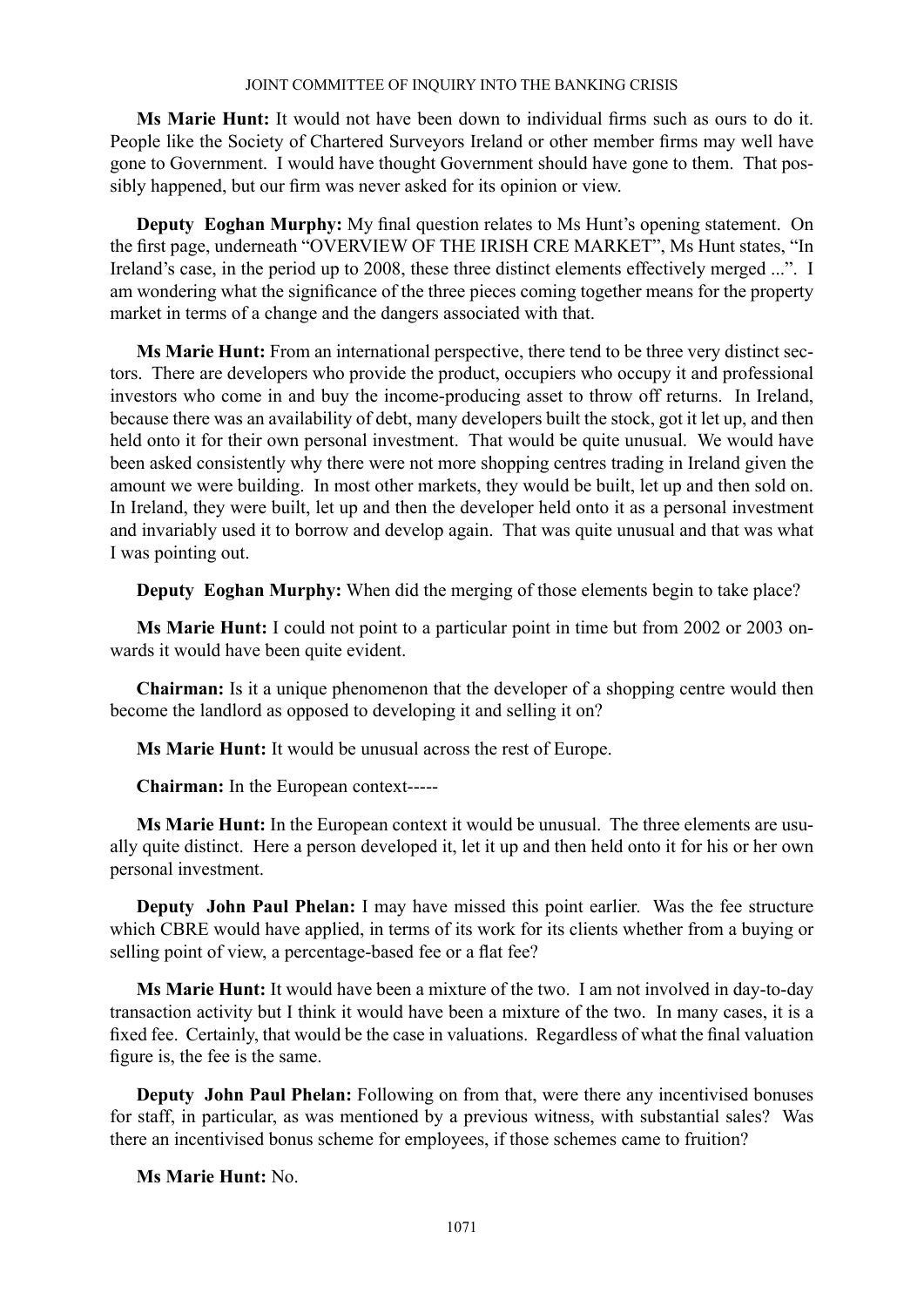**Deputy John Paul Phelan:** On page 6 of Ms Hunt's opening statement, she states: "Unusually, 100% of investment spend in Ireland in the period 2001-2008 comprised domestic investors." Although she may not be able to provide us with the information, to the best of her knowledge was that a change from the figure pre-2001 or would the 100% figure stretch back further than that?

**Ms Marie Hunt:** We did not have the data.

**Deputy John Paul Phelan:** How would that figure of 100% have compared with other countries, for example, in the EU?

**Ms Marie Hunt:** As I said, from recollection, at that time in Europe about 30% in any of the European markets would have been international and we stood out because we were different in that respect. We were spending a huge amount of money in other jurisdictions but there was nobody investing here.

That is not to say we did not have firms looking at Ireland from time to time if a particularly attractive asset became available for sale but they were usually out-bid by the local buyer, who was invariably bank-funded or debt-funded. The pricing looked expensive relative to other cities. The stamp duty was more than twice what it was in the UK, for example. Invariably, they ruled it out and they went to other jurisdictions instead.

**Deputy John Paul Phelan:** In response to Senator Michael D'Arcy's questions, Ms Hunt stated that there was no analysis of valuations versus actual prices paid. I do not know how to ask this without appearing to be leading. Would it be part of the service provided by a company such as Ms Hunt's that there would be an ongoing analysis as to whether the valuations corresponded to the values that were paid?

**Ms Marie Hunt:** I misunderstood Senator Michael D'Arcy. When a valuation is instructed, a professional valuer, working under the red book, can only value using the market value definition so they have to have regard to comparable evidence. They would come to us to get the comparable evidence because we were tracking every single transaction. It worked in that way.

I understood the Deputy's question was, after the event, when the valuation is complete and submitted, did they then go back and cross-check and see, compared to subsequent transactions, whether that was fair. My answer is, when a valuation is done, it is done, it is submitted to the client, the file is closed and one moves on. One does not pick up the file and retrospectively check the valuations unless the client subsequently comes back and asks one to revisit that valuation for whatever purposes.

**Deputy John Paul Phelan:** If valuation is a significant part of Ms Hunt's business, is there not a necessity on her in that capacity that she would check to ensure that the valuation was reflected in the ultimate price? Is there not something of a contradiction?

**Ms Marie Hunt:** I think Deputy John Paul Phelan misunderstands. When we are asked to do the valuation, the price has already been paid. They have bought a piece of land and they need a valuation subsequently. Again, I am not a valuer. They go back and get a valuation instructed and that valuation is fed into the bank, and that is the end of that job. One does not retrospectively open the file and go back and check the valuations after the event based on transactions that happened subsequently. One's valuation is based on market evidence at that point in time based on recent historic comparables - transactions that have already happened.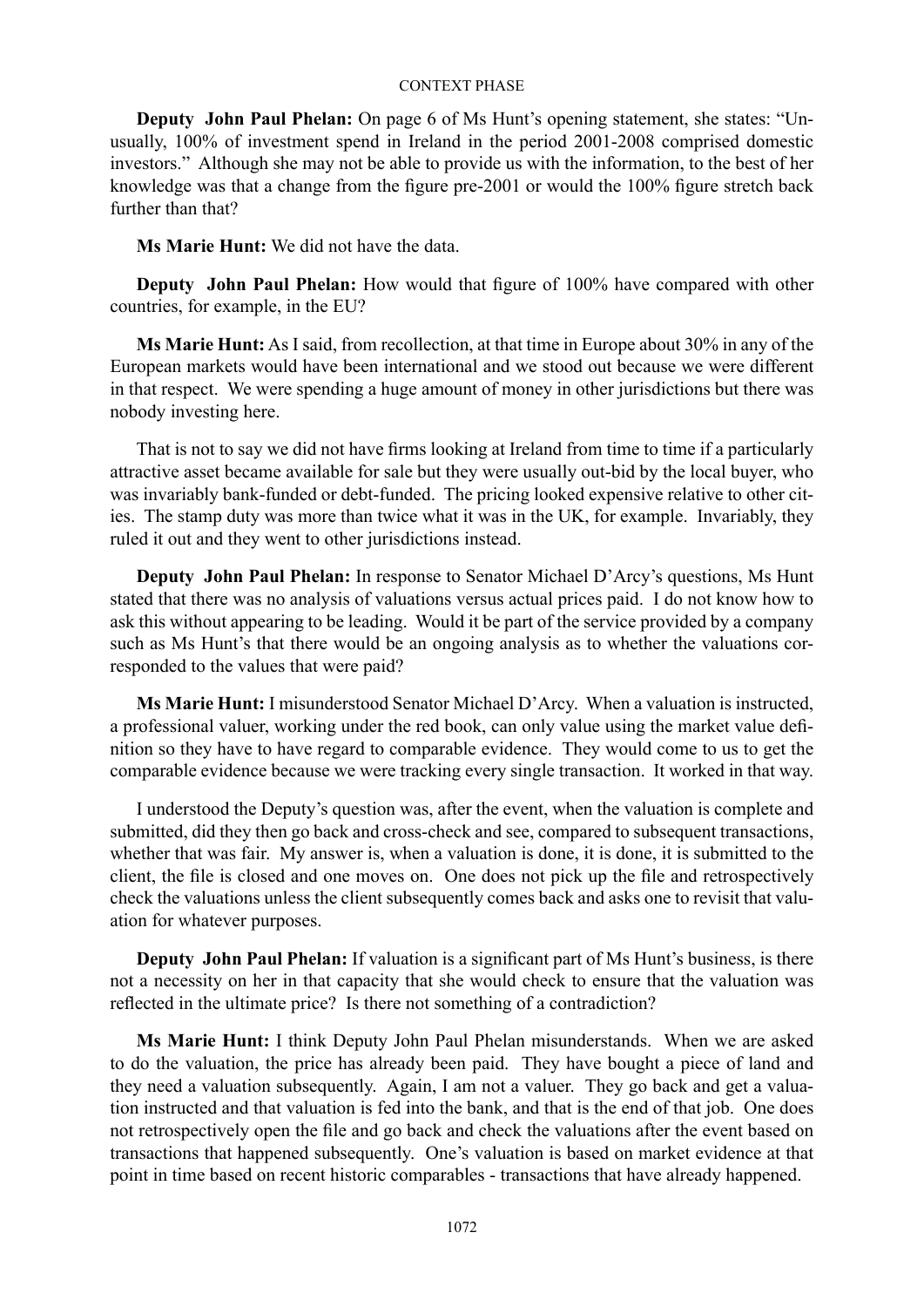**Deputy John Paul Phelan:** Furthermore, in response to Senator Michael D'Arcy's question about the 2005 figures for commercial property in Ireland, how it was a record year and it trebled in 2006, Ms Hunt stated that "it would not be unusual" for such a trebling. Why would it not have been unusual? Surely, a record year such as 2005, and a trebling of that the following year, would have provoked some thought?

**Ms Marie Hunt:** Senator Michael D'Arcy's questioning was in relation to Europe, if I picked it up correctly. I am saying, when one has a big jump in one country, invariably, if one looks across lots of different countries, it would not be unusual to see a similar pattern emerging because it is a global market. Capital flows are global. If it was a trebling in Ireland and that trend was not coming through in any other jurisdiction, it would have raised alarm bells, but if the entire market in lots of different countries was growing at a similar rate, it certainly would not have.

**Deputy John Paul Phelan:** Finally, I have a brief question. The previous witness was at pains on several occasions to point out that from the end of 2005 his company was recommending to some of its clients to disengage from the commercial property sector in Ireland. Was there any such efforts by CBRE in terms of its clients in the Irish commercial property market?

**Ms Marie Hunt:** I cannot comment for my colleagues; I can only comment for myself. It would not have been my job because I am not directly dealing with clients and not involved in transaction activity. My role would have been to comment objectively and, as the committee will see from the reports, to issue warnings or concerns if it was merited to do so. I cannot comment for what my colleagues were or were not telling their clients to do at that point in time.

# **Deputy John Paul Phelan:** I thank Ms Hunt.

**Chairman:** I call Senator Marc MacSharry, who has six minutes.

**Senator Marc MacSharry:** I welcome Ms Hunt and thank her for taking the time to be here. With the benefit of hindsight, and given what Jones Lang LaSalle's representative stated earlier and what Ms Hunt stated in her own testimony here in terms of relying on houses such as the IMF and ESRI, is there a need in the bigger firms, such as her own, Jones Lang LaSalle, DTZ, for more self-generated research as opposed to reliance on determining research from the average of all those houses that she and Mr. Moran mentioned earlier?

**Ms Marie Hunt:** As somebody involved in data analysis on a day-to-day basis, we just clearly do not have an independent source and with the best will in the world, private firms, such as ourselves, do it themselves. We all use different definitions. There is huge duplication of effort. We would love a central clearing system where we all supply our data into one source, it is cleansed and we get the aggregate back because it would avoid us engaging in a huge amount of duplication of effort. As I said, invariably, when we issue our research, regardless of what we say, we are deemed to have a vested interest and it is thrown back at us. It has been a completely thankless task.

The UK market is miles ahead of us, in terms of the amount and the quality of data available, yet their investment property forum recently stated that if they are to prepare for the next property slowdown, they need access to better quality data and that should go across the lending institutions, the regulations, etc. They say that, and they are light years ahead of us in terms of the quality and access to data that is available there.

**Senator Marc MacSharry:** Is it Ms Hunt's belief that there needs to be a forum of data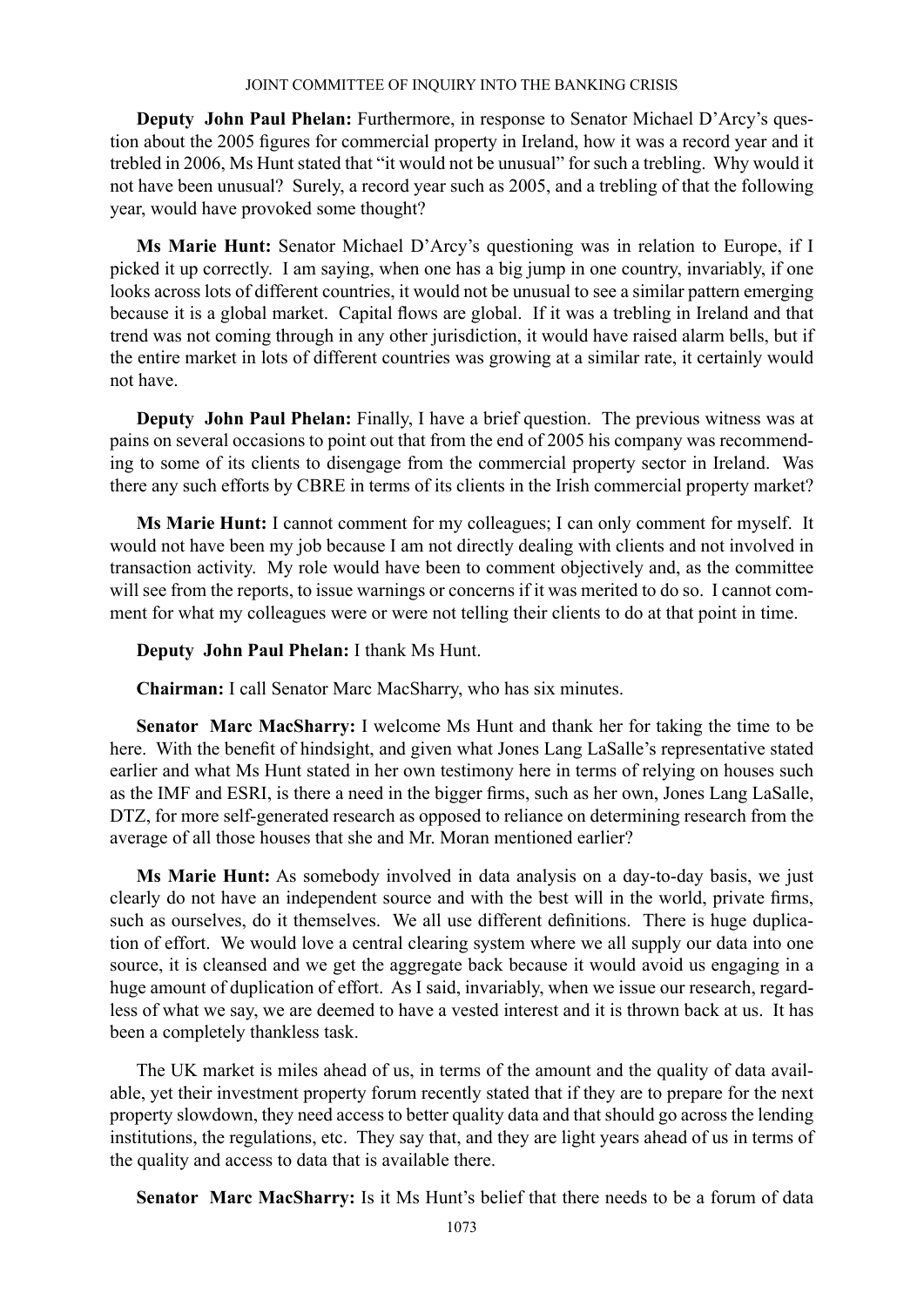sharing between various bodies of the State and the commercial world?

**Ms Marie Hunt:** I think that would be great. There have been, I suppose, some efforts to improve it recently. We have had provisions such as the property price register on the residential side which is hugely helpful. We have the residential property price index now. Both need some modifications to improve them even further, but they are a step in the right direction.

We have a commercial lease database, created by the Property Services Regulatory Authority, PSRA, but it is not really fit for purpose. It does not really help us, from a transactional point of view. What we need is a central clearing house where all the big firms supply their transactional information into one clearing house and the aggregate is brought back. There are models for that right across Europe. My colleagues in Paris tell me that they have a very good system working, for example, in the Paris region. It would be quite easy to do. It would avoid all of the major firms counting the same numbers and coming up with slightly different results because of definitions.

**Senator Marc MacSharry:** In terms of property syndicates, Ms Hunt had a table which showed that, in a large amount of the investment, they were the biggest players as the market developed. Is that correct?

**Ms Marie Hunt:** I would not say they were the biggest players but they certainly were one of the biggest players. Ironically, the syndicate model came out of Government tax policy. When the first tax schemes were developed in the late 1990s, the syndicate model emerged and we began to see wealth management firms putting the syndicate model in place. They were invariably to avail of tax reliefs in the first instance. What happened is that some of those tax reliefs were subsequently removed or ring-fenced. The syndicate model worked well because it was deemed that ordinary individuals who maybe did not have €1 million to buy a commercial property in their own right could put money into a fund and through a pooled fund of money could get access to commercial real estate. Otherwise it would have been too big a leap for them in their own personal capacity to get into commercial property.

**Senator Marc MacSharry:** As Ms Hunt is on the research side, in her objective view, did it add any element of recklessness to the market? Individuals could involve themselves at very minimal risk because of the numbers of people in a syndicate. They could get involved in a small way in what happened to be a big syndicate and were therefore driving a market without any identifiable direct impact on themselves.

**Ms Marie Hunt:** What I would say to that is if one thinks back to the 1970s and 1980s, the commercial real estate market was an institutional market. There was then a situation where lending became much more readily available and there was the emergence of the syndicate model. So it brought a whole new pool of investors into commercial property that did not really know a lot about property. It widened the cohort and it brought a lot of new players into the market. We are now back at a situation where we are a more institutional market again so it is almost as if the cycle is coming through but it was very much fuelled by the debt situation, the availability of debt, the cost of that debt and, I suppose, access to opportunities overseas as well.

**Senator Marc MacSharry:** Was its impact reckless or positive in Ms Hunt's view?

**Ms Marie Hunt:** I suppose it was positive from a liquidity point of view because it brought a whole new cohort of different types of investors in and it gave investors access to commercial real estate that they would not have had historically. There was no listed vehicle so if they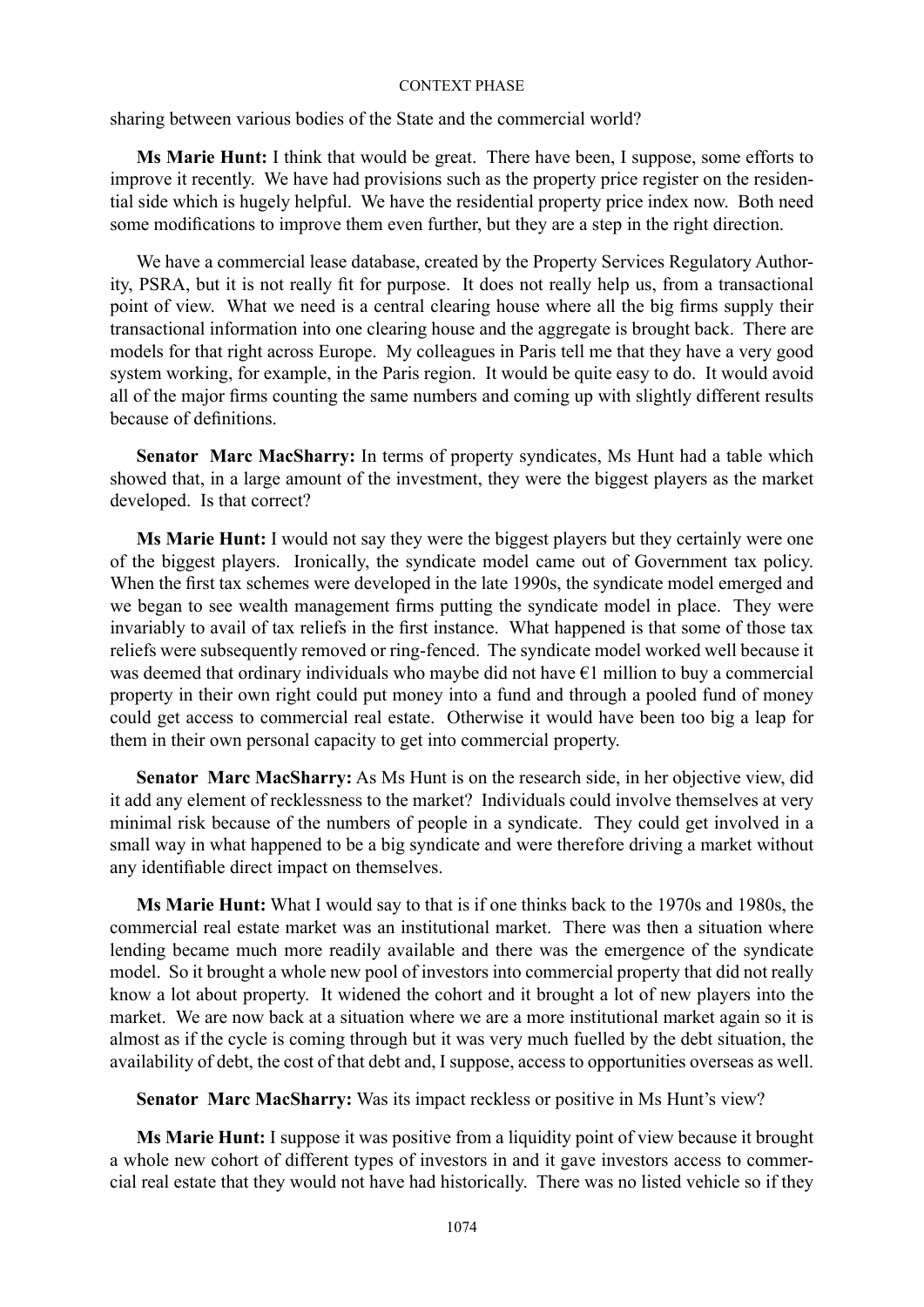wanted to get into commercial property the only route they had was through an Irish Life fund or one of the various retail funds.

**Senator Marc MacSharry:** Were syndicates in other countries regulated?

**Ms Marie Hunt:** I am not familiar with the syndicate model in other countries. From my recollection, many of our European colleagues remarked on it because it was not really a model that one saw happening in many other markets.

**Senator Marc MacSharry:** Is there regulation of syndicates in Ireland today?

**Ms Marie Hunt:** I could not comment on that. It is outside my area of expertise.

**Chairman:** The next questioner is Deputy Michael McGrath. He has six minutes.

**Deputy Michael McGrath:** I welcome Ms Hunt and thank her for participating in the inquiry. She has spoken quite a bit about having accurate data and the amount of effort that she and others put into compiling data based on the sources they have. Does she think that having a national commercial property price register similar to the residential one that we have would be beneficial?

**Ms Marie Hunt:** I think it would be excellent but I think quite a bit of collaboration with the industry would be needed first to make sure to get it right. The residential one is certainly a lot better than what went before but it could be a lot better. The commercial lease database shows what rent somebody paid but not what size building they have so it is meaningless in that respect. I think there are modifications that could be made.

I think the other-----

**Deputy Michael McGrath:** What would the benefits be of having such a centralised register of commercial property prices?

**Ms Marie Hunt:** We are now an international market-----

**Deputy Michael McGrath:** Apart from saving Ms Hunt a lot of work.

**Ms Marie Hunt:** Saving us a lot of work. We are now an international market. We have lots of international investors coming in. They are used to going to the US or the UK, wherever it is, pressing a button and getting decades of data. They come to Ireland and it is patchy, to say the least. It is quite good for Dublin but pretty much meaningless for the rest of the country.

**Deputy Michael McGrath:** So a reliable credible source of information is needed?

**Ms Marie Hunt:** We need a reliable and independent source because, as I said, with the best will in the world, no matter how good our data is we are deemed to have a vested interested. If there is an independent source it will always stand up to scrutiny much better and it could well lead to higher prices being paid by some of these entities because they can underwrite the decision much easier if they have good quality data.

**Deputy Michael McGrath:** On page 8 of Ms Hunt's opening remarks, she said, "In general, Government intervention in the property market was largely done in the absence of any engagement whatsoever with the property industry." Has that changed?

**Ms Marie Hunt:** Again, I am only speaking on behalf of our own firm. There could well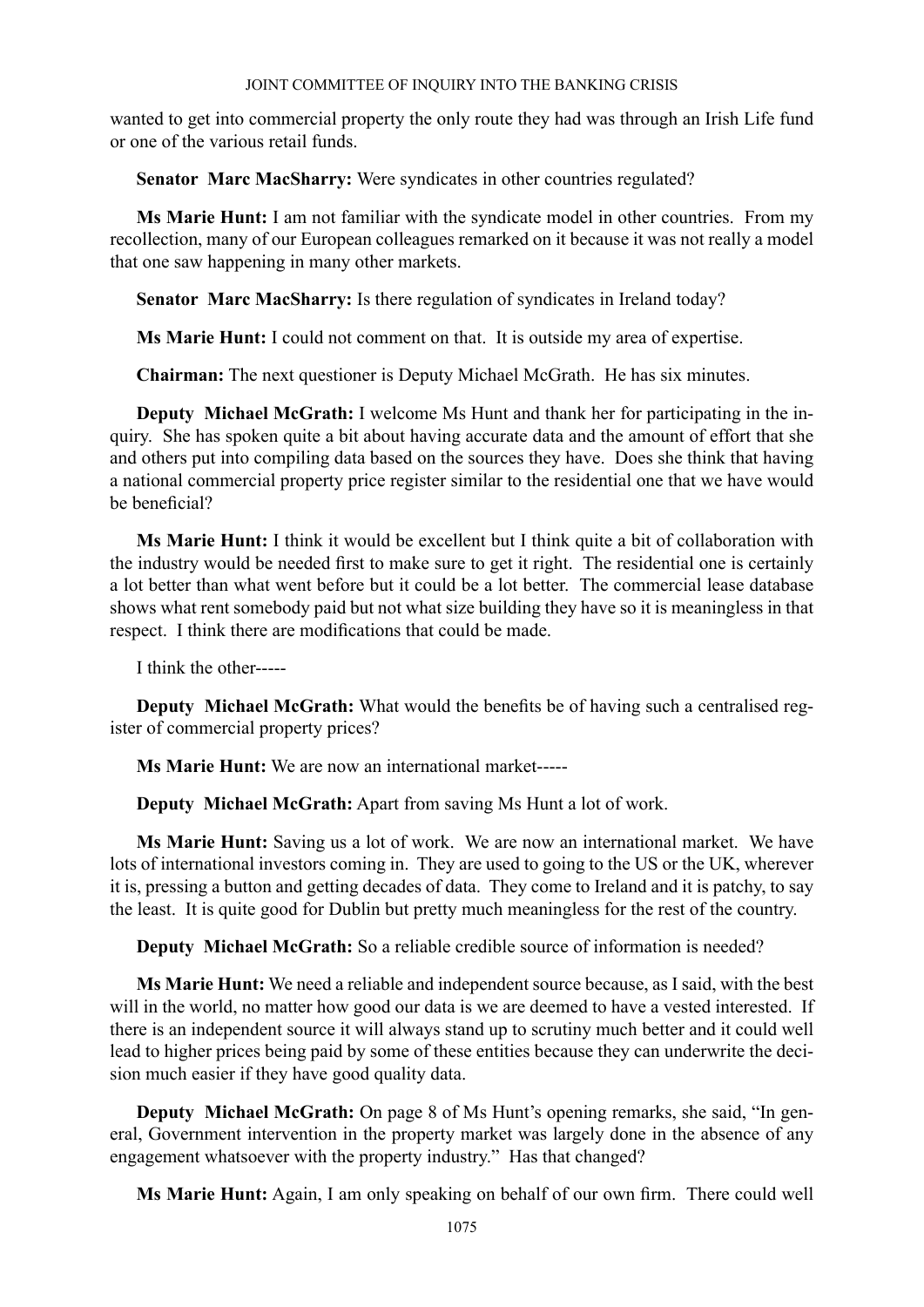be engagement with some of the representative bodies but in terms of our firm, no, we are not asked. I would say, in the most recent Article 4 report that the IMF carried out, they did consult us and ask for our data and it is included in the report but I think that was the first time we have ever been asked for that.

**Deputy Michael McGrath:** From any body such as that-----

**Ms Marie Hunt:** From any body.

**Deputy Michael McGrath:** -----or any organisation?

**Ms Marie Hunt:** Yes, exactly.

**Deputy Michael McGrath:** Ms Hunt has also said that she and many others would have relied on the assertions of the authorities in terms of the health of the banking system. For example, she said, "we believed that the Irish banks were well funded and appropriately regulated and that borrowers were being sufficiently stress-tested". Is that just a broad assumption that was made by perhaps Ms Hunt and many others at the time whose job was not to get into the details of those issues but to take note of what the authorities were saying. Is that what she means by that?

**Ms Marie Hunt:** That is exactly what I mean by that. We are a Fortune 500 company so when I am entering my data and forecast for Ireland, including GDP growth and other economic factors and I am quoting the ESRI, the OECD, or the IMF as my source, that is fine. I cannot come up with numbers myself. I am not an economist and even if I was, only internationally recognised data will be used.

**Deputy Michael McGrath:** Did the nature of lending to the commercial real estate sector during the boom years, and the emergence of non-recourse lending, which limited the risk of the borrower to the underlying security of the property itself, and then perhaps subsequently personal guarantees coming to the fore, fuel the demand for more credit, if it was being offered on those terms that no additional security was being required by the institutions?

**Ms Marie Hunt:** I do not know that I could comment on that to be honest. It is outside my area of expertise. I am not a banking or financial expert.

**Deputy Michael McGrath:** I asked Mr. Moran from Jones Lang LaSalle earlier on about the current state of the market in terms of commercial real estate in particular from the perspective of the availability of quality office accommodation in the areas where demand exists and I think it is fair to say that he painted a pretty sobering picture. I would be interested in Ms Hunt's observations, as a major player in Ireland, on our ability to attract investment to the country, the issue of the availability of office accommodation, and the rent per square foot in Ireland *vis-à-vis* our competitors. Has Ms Hunt any observations to make on those issues now?

**Ms Marie Hunt:** The first thing I would say is that right throughout the downturn, if one looks at occupier activity office take-up in Dublin, one would not know there had been a recession in Ireland because it has held up consistently well right throughout. We have continued to see FDI flowing in largely because of our corporate tax rate but I suppose what is unusual about Ireland is that for five years we built nothing so we now have this scenario where we have a huge surge of FDI flowing in and effectively very little office stock for them to locate in. There is office availability but it is dotted in different places and most of these occupiers tend to want to be in Dublin 2 or Dublin 4 and the big issue is the scarcity of grade A stock, i.e., brand new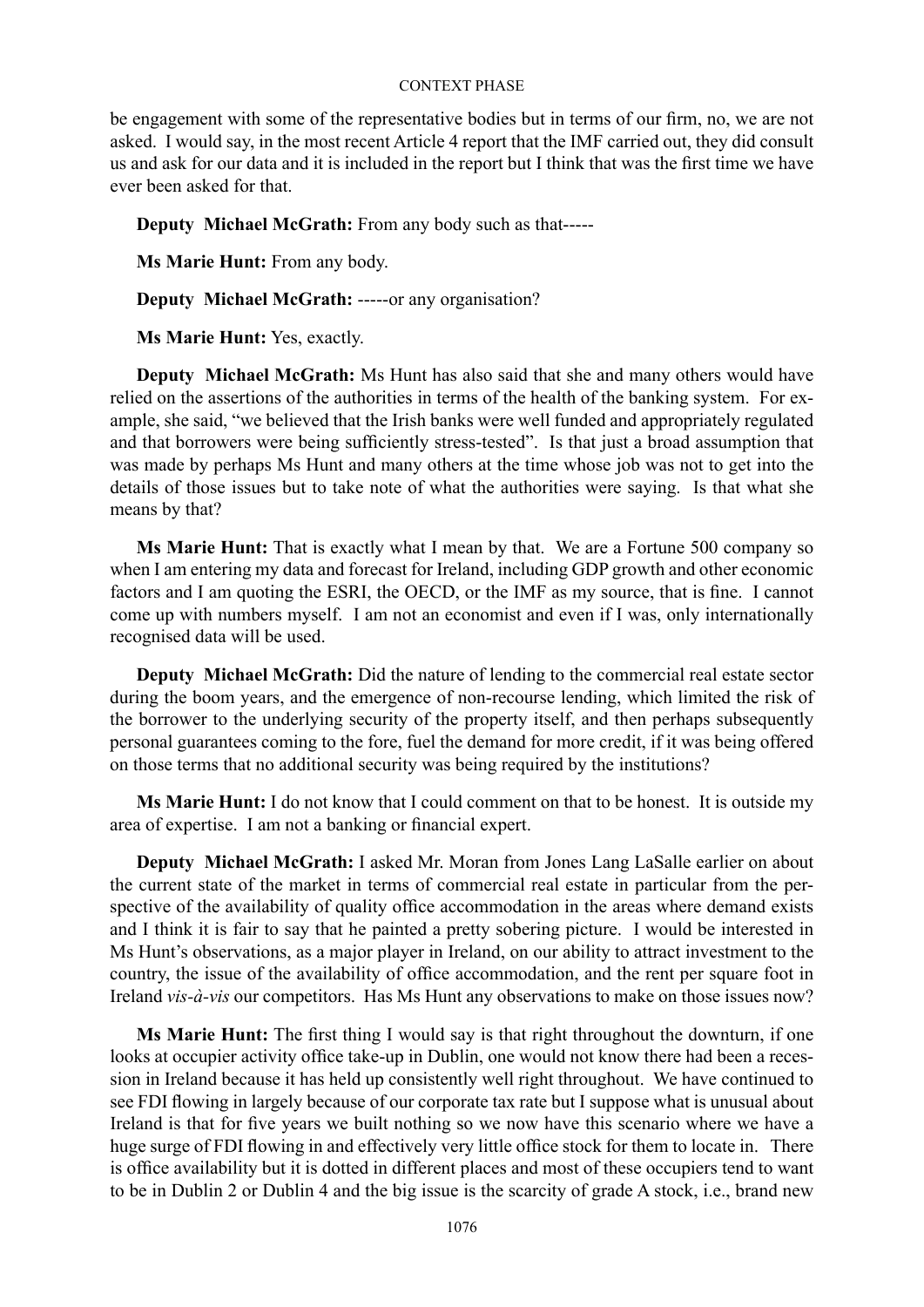stock that could be physically moved into in the morning. The vacancy rate at the moment is about 2%. Rents troughed out at about  $\epsilon$ 27.50 per square foot. They are at  $\epsilon$ 47.50 or  $\epsilon$ 50 per square foot today.

**Chairman:** Deputy McGrath has a final question.

**Deputy Michael McGrath:** I am okay with that.

**Chairman:** In her opening address, a number of times this morning, and again with Deputy McGrath, Ms Hunt spoke about an independent data source for the sale prices. Does she have a view as to who the independent agency should be? Should it be Government, an NGO or something set up by industry?

**Ms Marie Hunt:** I would think if it was Government it would have more credibility. I would like, if it is being set up by Government, that there be collaboration with the industry to get the ingredients right before it is rolled out.

**Chairman:** I understand the sentiments that Ms Hunt has expressed because even in the house price database at the moment it does not record whether it is an apartment or a house or whether it has two or three bedrooms.

**Ms Marie Hunt:** Which is exactly the issue with the commercial lease database.

**Chairman:** Does Ms Hunt see the industry as having a role in assisting the funding of this database, given that the industry would be a beneficiary of it in terms of having clear and transparent information for the customers that it works with?

**Ms Marie Hunt:** I am not sure how it is funded in other jurisdictions. I seem to recall that the Paris model that I have heard quite a bit about is solely funded by the Exchequer. I do not think there is independent influence at all. Everybody would have to agree to provide data to it and that could possibly be a challenge. I am sure that all of the major top five firms that are spending time and efforts collating data would be delighted to pool it into one central source.

**Chairman:** Does Ms Hunt have a view one way or another on the industry's contribution to that being put in place?

**Ms Marie Hunt:** I do not think that the industry would have an issue with contributing to it but I think it probably would be deemed to be more independent if it was solely funded by Government because if we are seen to be funding it, again we are back to the vested interest argument.

**Chairman:** Senator Barrett has six minutes.

**Senator Sean D. Barrett:** I welcome Ms Hunt and thank her for the material that she sent us. At the end of the first paragraph on page 3 she stated. "Irish CRE generated average ungeared total returns of over 16.4% per annum in the period 1976 to 2006 (proving that commercial real estate is a long-term investment)". A percentage of 16.4% was sustained for 30 years which leaves me wondering did we bailout the wrong sector. We had a hugely valuable commercial investment for 30 years.

**Ms Marie Hunt:** The point I was making is as follows. When one invests in commercial real estate one must be prepared for the long-haul. It is not something one invests in only to divest in two or three years but over the long-term property performs well. The difficulty we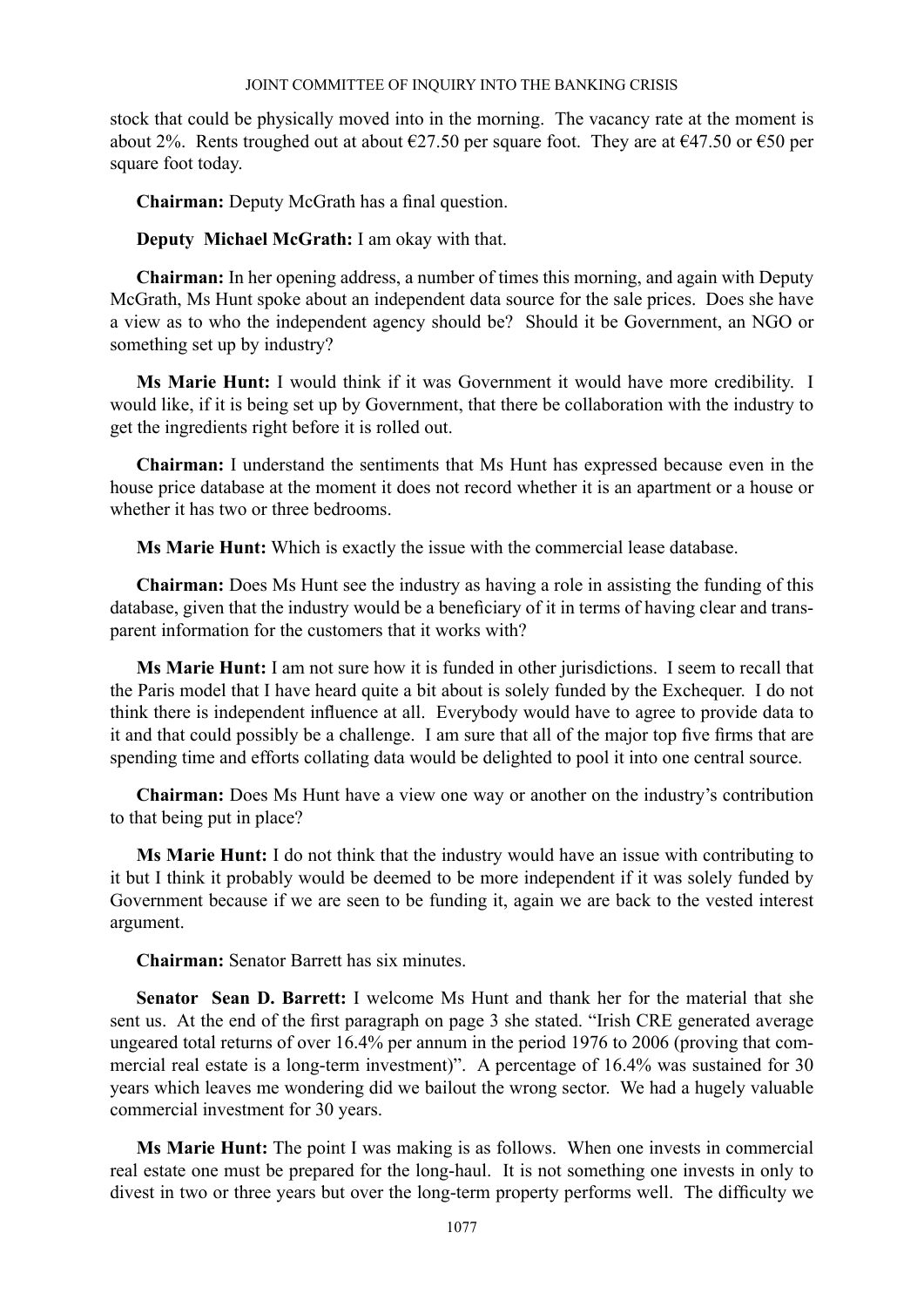had in the Irish scenario is that the banks were funding on a short-term basis to effectively fund a long-term investment. Possibly that contributed to the issue that we had.

**Senator Sean D. Barrett:** Should we have been talking to pension funds and not banks? Is that the implication of what Ms Hunt has said?

**Ms Marie Hunt:** No. I am saying borrowing short-term on the wholesale markets to fund a long-term investment vehicle probably was not a good thing to do. From our perspective, we were not aware of how the banks were funding themselves but now that we know, in hindsight-----

**Senator Sean D. Barrett:** Yes.

**Ms Marie Hunt:** -----and that is the point I am making.

**Senator Sean D. Barrett:** Let us take a look at figure 2 in Ms Hunt's statement. One can see they doubled their money between 2001 and 2007 and then lost one third which meant they were still two thirds up. Should that have been pointed out to the sector when they sought a bailout?

**Ms Marie Hunt:** Sorry, figure 2?

**Senator Sean D. Barrett:** Yes, figure 2 of Ms. Hunt's presentation shows a gradual percentage increase of 8%, 2%, 12% and the remainder of increases. In the last year there was a loss of 34% but it had doubled its money in the previous spell.

**Ms Marie Hunt:** I am back to a data issue again. This is just IPD data so this is just a barometer of the market. It is a barometer only of institutionally-owned property and is not the market as a whole. The reason I included the table was to demonstrate that if one looks at property, on an annualised or quarterly basis, there are huge fluctuations.

**Senator Sean D. Barrett:** The information for figure 3 was sourced from Mr. Hoyt.

**Ms Marie Hunt:** Yes, Homer Hoyt.

**Senator Sean D. Barrett:** Ms Hunt mentioned how quickly the adjustment took place. Is the model, which has been built over 100 years, far too slow? Figure 3 shows that when real estate peaks at stage 7 it takes five more stages before the banks reverse their boom policy on loans. That means what happened in Ireland was a quicker reaction than the 100-year study.

**Ms Marie Hunt:** The way we would have used this particular chart was to demonstrate that its a cycle and what goes up will ultimately come back down again. What we always would have said, in presenting this, is what one never knows is how quickly one will move around that cycle or how long one will be at any particular stage because in real estate things happen. It could be a geopolitical issue or a financial issue that will trigger the crash or downturn in each case but it usually follows this pattern. I think what would normally happen is that the market would begin to slow down, business in general would start to decline which one would see in the stock market and then, in reaction to that, the banks would make a move.

# **Chairman:** Like-----

**Ms Marie Hunt:** What was different here was the banks just completely removed credit overnight which led to the very severe correction and pace of decline.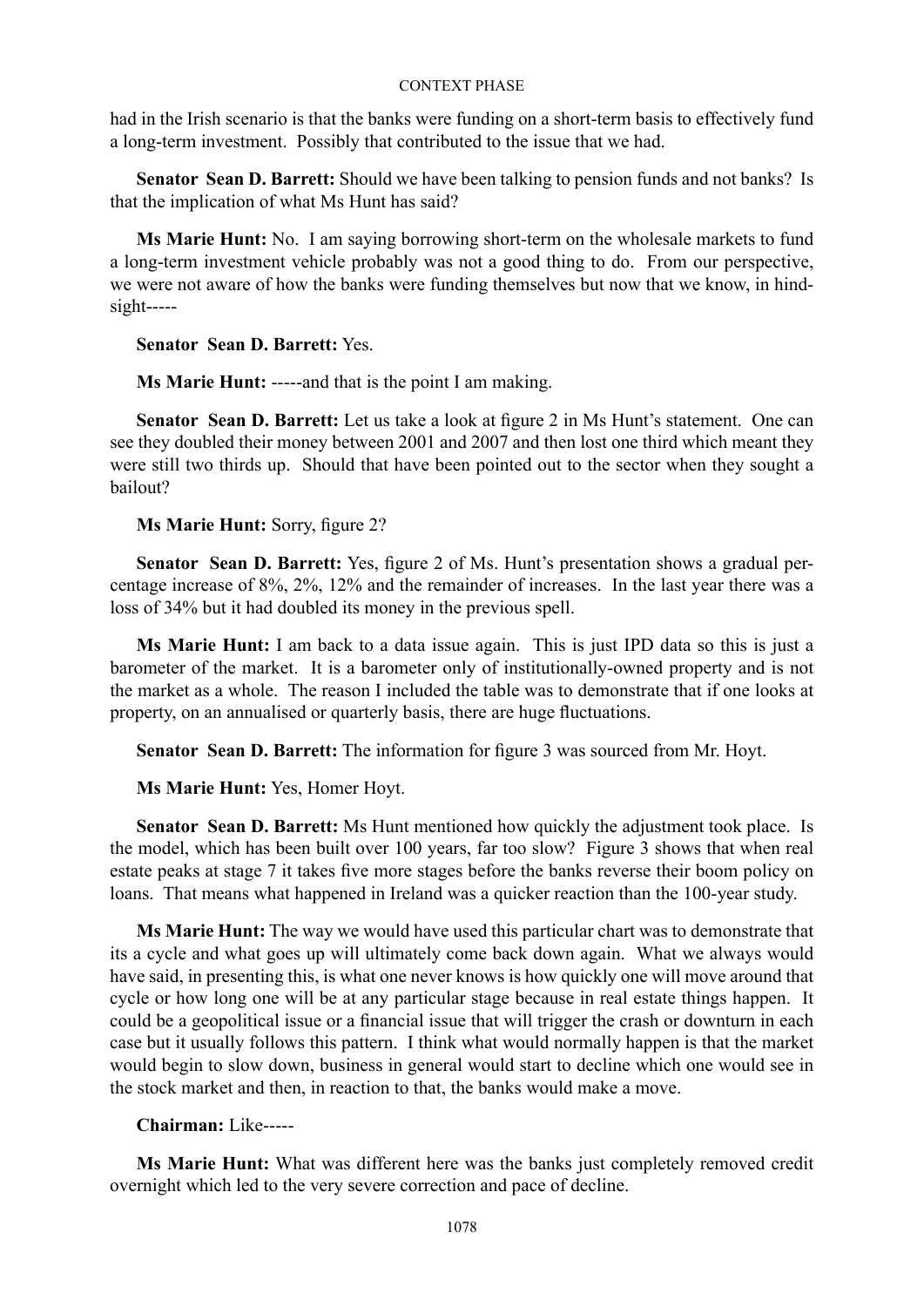**Senator Sean D. Barrett:** Figure 4 shows about a quarter of the investment took place in Ireland and three quarters overseas which means no assets were created, within the territory of this State, as a result of what happened in that peak year. Is my interpretation correct ?

**Ms Marie Hunt:** That is a correct interpretation. To some degree, one could say, the single currency aided this because all of a sudden one could compare pricing in other jurisdictions. People could see that there was better pricing to be had. Also, the stamp duty regime here was extremely expensive so it was cheaper to go to other locations. People like investing in property but there was very limited opportunity in Ireland to buy so by going to other jurisdictions they had access to product.

**Senator Sean D. Barrett:** On the last page of Ms Hunt's presentation she stated, "We believed that the Irish banks were well funded," a point which she has covered, "and that borrowers were being sufficiently stress-tested". What would she put into a stress test, by an Irish bank, of its borrowers?

**Ms Marie Hunt:** It would depend on the underlying real estate. If it was an income producing asset one would have to stress test to see, if rent falls by 15%, 20% or 50%, what is the likely impact on the value. One would take many different factors into account in the same way one does for an evaluation.

**Senator Sean D. Barrett:** The last section of Ms Hunt's presentation is entitled lessons for the future. She stated that government intervention in the property market was largely done in the absence of any engagement whatsoever with the property industry. Our evidence would be that the property industry never stops lobbying and tops the list seeking tax breaks, along with farmers. In fact, the property industry received three tax breaks in 2011. Let us remember the Galway tent and all of those kinds of things.

**Chairman:** I urged the Senator to hurry up. That is his last question which brings his contribution to an end.

**Ms Marie Hunt:** Invariably, when changes were brought in that affected the property industry, we found out about them on budget day when they were announced but prior to that we would have had no inkling. When some changes were brought in it was only after the event that it was realised they had unintended consequences and they were subsequently repealed. The point we are making is, had there been intervention with property experts, initially, we might have been able to point out that if one removes a mortgage interest rate the likely impact is that rents might start to go up. There was no engagement in testing the unintended consequences of some of these interventions. Some of them were brought in and subsequently brought back out again when it was found that they were not working.

**Chairman:** I call Deputy Kieran O'Donnell. He has six minutes.

**Deputy Kieran O'Donnell:** I thank the Chairman and welcome Ms Hunt. I wish to make a couple of points, having read her presentation. Does she believe the collapse was brought about by domestic or global factors?

**Ms Marie Hunt:** I think it was a myriad of lots of different things. The extent of lending in Ireland certainly exacerbated the Irish scenario. It was the global banking crisis that pulled the rug under, in terms of overnight funding disappearing so we could not get funding internationally but we could not get it domestically either and that was the position.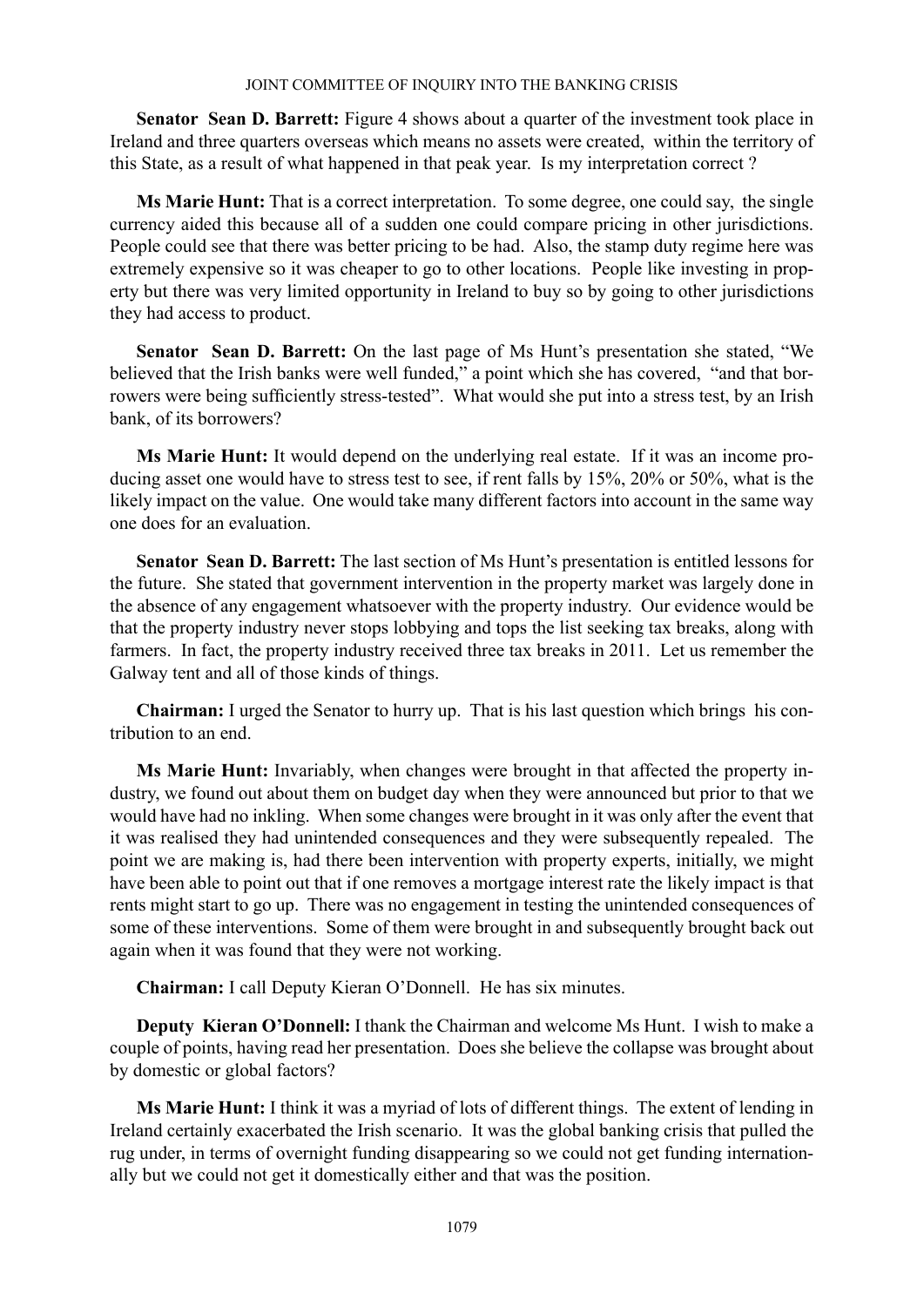**Deputy Kieran O'Donnell:** Does Ms Hunt believe, by extension, that if there was not a problem with securing international funding we would have had a soft landing?

**Ms Marie Hunt:** I think we would have had a normal market cycle - there was every possibility. I think the penny had dropped with developers that we were building too much. We were beginning to see that being reigned in. The economic backdrop was strong. We could well have had a normalised landing, be it plateauing, going possibly into negative territory and then starting again.

**Deputy Kieran O'Donnell:** Even with the level of debt from the Irish banks?

**Ms Marie Hunt:** I think it was still possible but what exacerbated that was the global financial crisis. I suppose we went into the single currency and were in a new paradigm where we now had the availability and access to this international credit. We presumed this was the new normal and never envisaged a scenario where funding would, overnight, disappear.

**Deputy Kieran O'Donnell:** Does Ms Hunt believe, in the current climate and with from her expertise, that we could have another property bubble?

**Ms Marie Hunt:** Of course we are going to have another property bubble because we are in a cyclical market. If we look at where we stand today, relative to other peaks, we are probably mid-cycle again and it will always, invariably, follow the same pattern.

**Deputy Kieran O'Donnell:** Does Ms Hunt believe nothing can be done to prevent a property bubble? Does she think it is a natural market cycle?

**Ms Marie Hunt:** I disagree. There are possibly interventions that could be made at Government level, be it tax policy or whatever, that might be able to ease the cyclicality. I think we will always follow a pattern because there will always be financial, political or geopolitical events that will shape cycles.

**Deputy Kieran O'Donnell:** Earlier Ms Hunt made reference to the lack of proper independent data. When she compiles reports and bulletins, does she consult her colleagues in the CBRE organisation?

**Ms Marie Hunt:** Yes.

**Deputy Kieran O'Donnell:** Does she consult them on how the property market operates and so forth?

**Ms Marie Hunt:** The methodology for compiling my bimonthly is I would sit down with every single division of the business. On a bi-monthly basis, I would listen to what they see happen on ground. As I said, we are a multidisciplinary firm so we have people acting for landlords and tenants. I feel, in talking to everybody, I would get an overriding sense of what is going on.

**Deputy Kieran O'Donnell:** From Ms Hunt compiling her reports, when did she feel that the market was in a downward trajectory?

**Ms Marie Hunt:** From late 2006 to early 2007. What I found at that point in time was that not every sector moves at the same pace and, invariably, one will see the downturn happening in some sectors before others. The office-occupier market did not really go through a downturn because FDI kept coming in. Retail, I suppose, experienced the slowdown later because, as a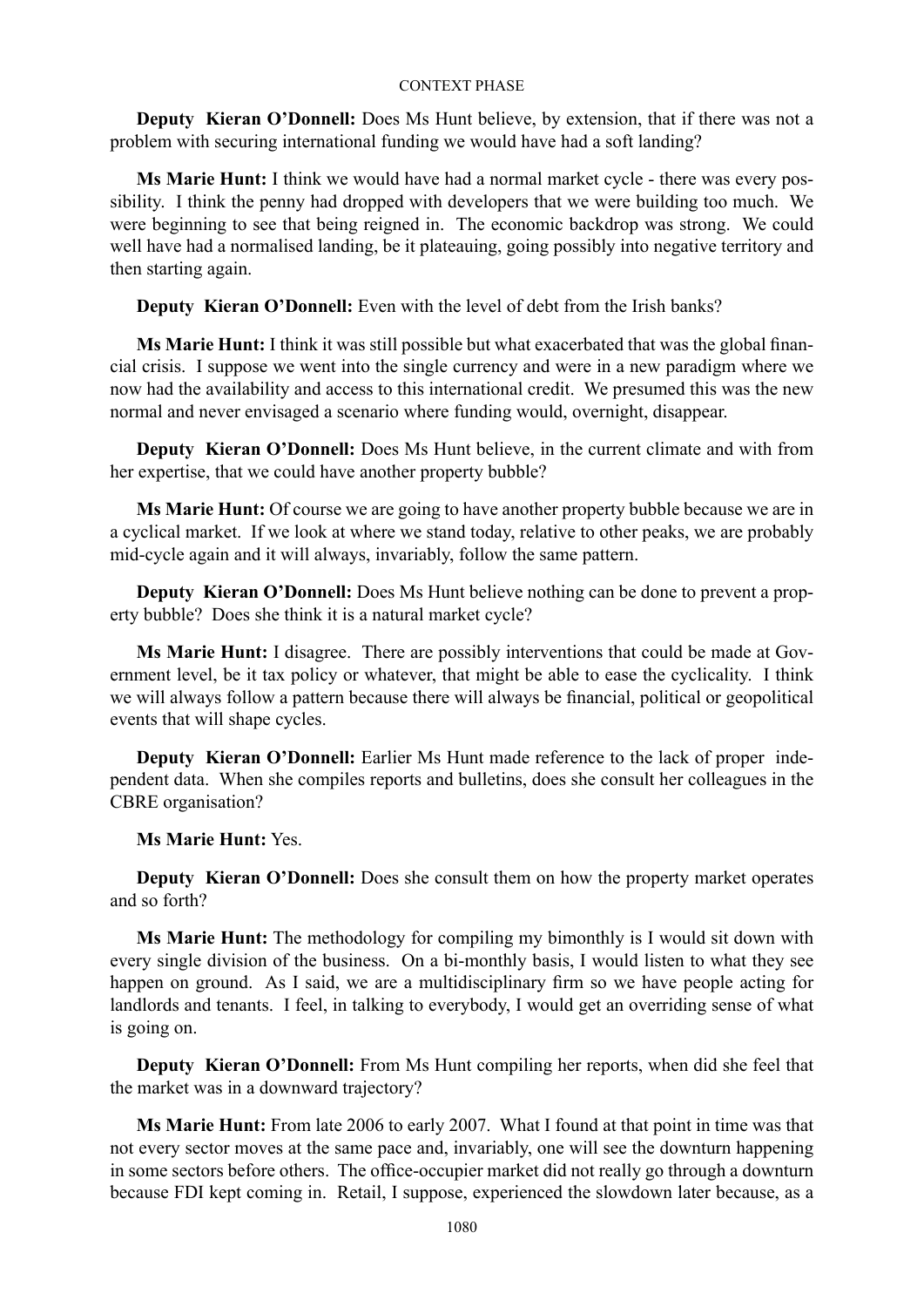result of the fiscal crash, there was rising unemployment and less consumer spending and so that suffers at a later degree. Investment and development land transactions are probably where one sees it first.

**Deputy Kieran O'Donnell:** Mr. John Moran of Jones Lang LaSalle spoke earlier about the Irish Glass Bottle Company site, which was one of the single largest transactions ever in this country, and development land at the time the sale was transacted. Ms Hunt's company was commissioned by the Dublin Docklands Development Authority in June 2005 to make an independent valuation of the site and the figure it came up with was  $\epsilon$ 240 million. In 2006 a consortium came together under the name Becbay Limited and purchased the site for €412 million. When CBRE was commissioned to come up with a valuation report for the banks in respect of Becbay Limited's offer, the company came in with exactly the same valuation of  $6412$ million for the site. This is part of the Comptroller and Auditor General's report. Ms Hunt is saying she would have seen the market as having peaked, yet here we have a transaction that was the mother of all transactions. Did it feed into her overview? She wrote in her review in January 2007, "It is now the duty of the development community in Ireland to adopt a realistic approach and put the brakes on the quantum of annual housing completions to avoid oversupply occurring in the medium term." Will she comment on that evaluation?

**Ms Marie Hunt:** I would not have been involved in either of those valuations. The valuer is duty bound to report market value in accordance with the Red Book. I will not go through the full definition of "market value"-----

**Deputy Kieran O'Donnell:** CBRE gave the exact same valuation as the sale price.

**Chairman:** The Deputy should allow Ms Hunt an opportunity to respond to the question.

**Ms Marie Hunt:** Market value is based on the market evidence available and comparable transactional information. As I said, as I was not involved in those valuations, I probably should not comment further.

**Deputy Kieran O'Donnell:** Did this not feed back at the time into Ms Hunt's bimonthly report?

**Ms Marie Hunt:** Is the Deputy referring to the valuation?

**Deputy Kieran O'Donnell:** Ms Hunt has said she consulted all of the divisions. I am asking whether that transaction fed into her reporting?

**Ms Marie Hunt:** I am not involved on the valuation side of the business. The valuers would have had regard to the market comment or house view at that point of time, but they make their valuations according to the definition of "market value"; therefore, they must have regard to comparable evidence. They obviously had comparables on the file which justified that pricing. I cannot comment further as I was not involved in the valuation.

**Deputy Joe Higgins:** On page 2 of Ms Hunt's written submission, she states:

The research function at CBRE Ireland that I head up is modelled on the research platform in CBRE offices worldwide ... Having access to accurate and timely market information on trends and transactions is vital to CBRE in being able to accurately assess the commercial real estate market and provide the best qualitative and quantitative information to our clients.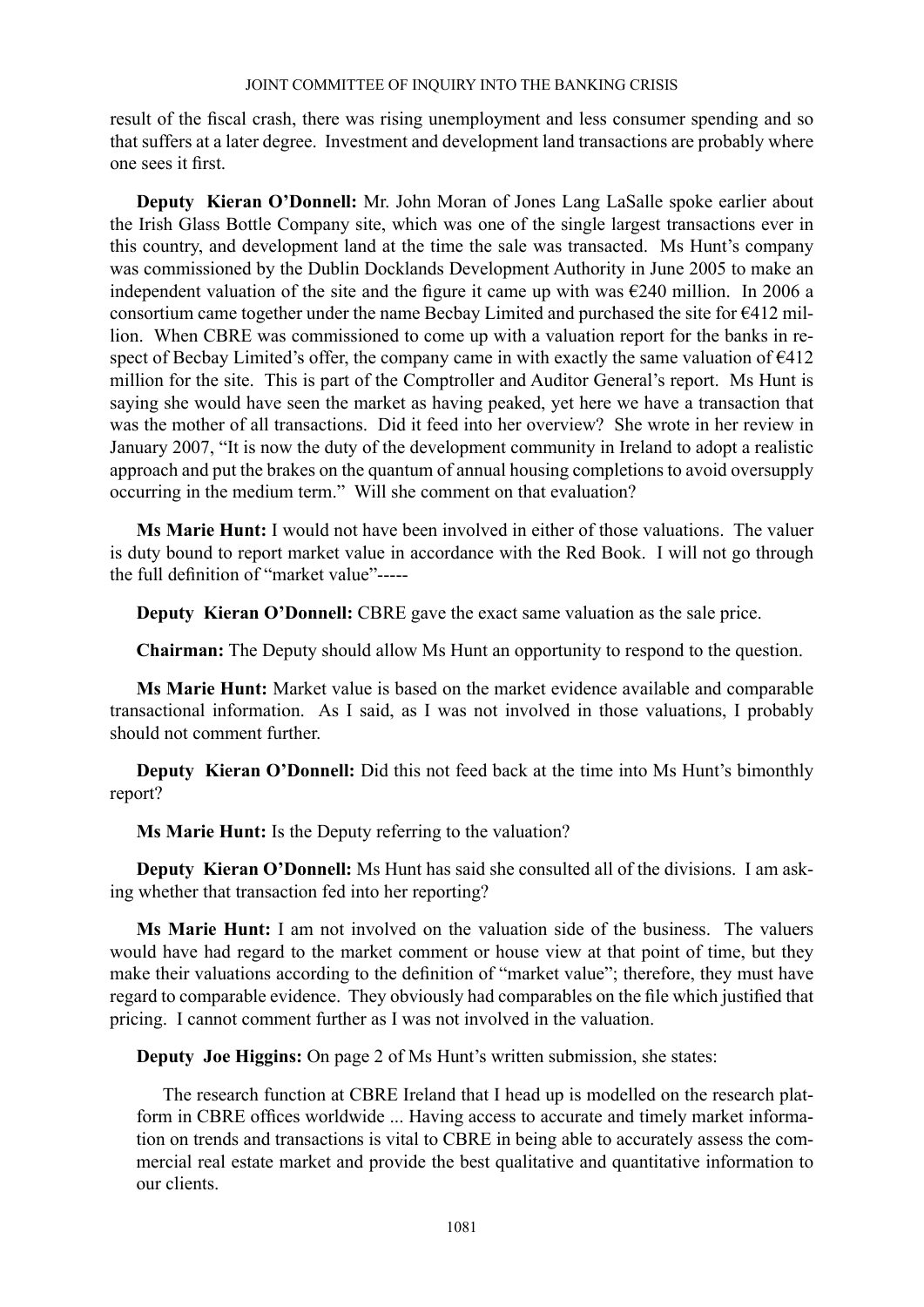On 31 July 2006 Ms Hunt was quoted on the *businessworld.ie* website as saying:

The second hand housing market is showing signs of price stabilisation but some new home buyers are getting nervous because of interest rate movements. This is more indicative of a steady transition to more stable conditions than a sign of a crash or bubble bursting.

On 17 April 2007 CBRE released a press statement that was highly critical of RTE's programme "Future Shock", calling it "irresponsible journalism" and stating we should not be entertaining "negative speculation and unfounded, worst-case doom and gloom scenarios when all that is being experienced is a levelling in the extraordinary pace of growth we previously experienced". It went on to state the programme "should be dismissed as fiction and a soft landing for the housing market is still possible and is the most likely scenario". Ms Hunt stated at the time:

It is simply technically incorrect to assume that Irish house prices will decline significantly simply on the basis that this has occurred in other economies where the fundamentals were so different. It is also irresponsible to suggest that the "negative equity" scenario that occurred in the late 1980s in the UK could occur in Ireland...

Did CBRE get it so wrong because the international research platform it had used was flawed? If there were other reasons, what were they?

**Ms Marie Hunt:** In my submission I mentioned how important sentiment was. We were not selling houses, but our reaction to "Future Shock" was as strong as it was because the tenor of the programme was based on a number of "What if?" hypothetical scenarios. We had already acknowledged in our reports that transactional activity had started to slow down, that development volumes were slowing down and that we were moving into the downward phase of the cycle, but we felt it was irresponsible to scaremonger, for want of a better word, by putting forth hypothetical scenarios.

Three individual scenarios were posited on the RTE programme. One was that Ireland was going to see a complete collapse of foreign direct investment, with no further multinational investment and many of the existing multinationals leaving. We were very active in that space - it was a core part of our business - and did not see that scenario playing out and it did not happen. The second scenario was that we were going to have a major collapse of construction activity in the economy. That did happen, but it happened as an outcome of the downturn that occurred; it was not the reason house prices fell. The third scenario was that there would be a very significant increase in interest rates. While I would say the "Future Shock" programme was right in that it predicted there would be a crash, it did not predict there would be a global financial crisis which would lead to a crash.

**Deputy Joe Higgins:** Was Professor Morgan Kelly also scaremongering, to use Ms Hunt's word, in December 2006 when he said in an article in *The Irish Times*, "If the experiences of economies similar to ours are anything to go by, we may be looking at large and prolonged falls in real house prices of the order of 40-50 per cent and a collapse of house-building activity"?

**Ms Marie Hunt:** Again, the assertions we made at the time were based on the data and information available to us.

**Deputy Joe Higgins:** Professor Kelly cited several historical examples, dating back to 1970, of cycles of housing booms and busts. Did Ms Hunt remark on the studies he had carried out such as the one for his report for the ESRI in 2007?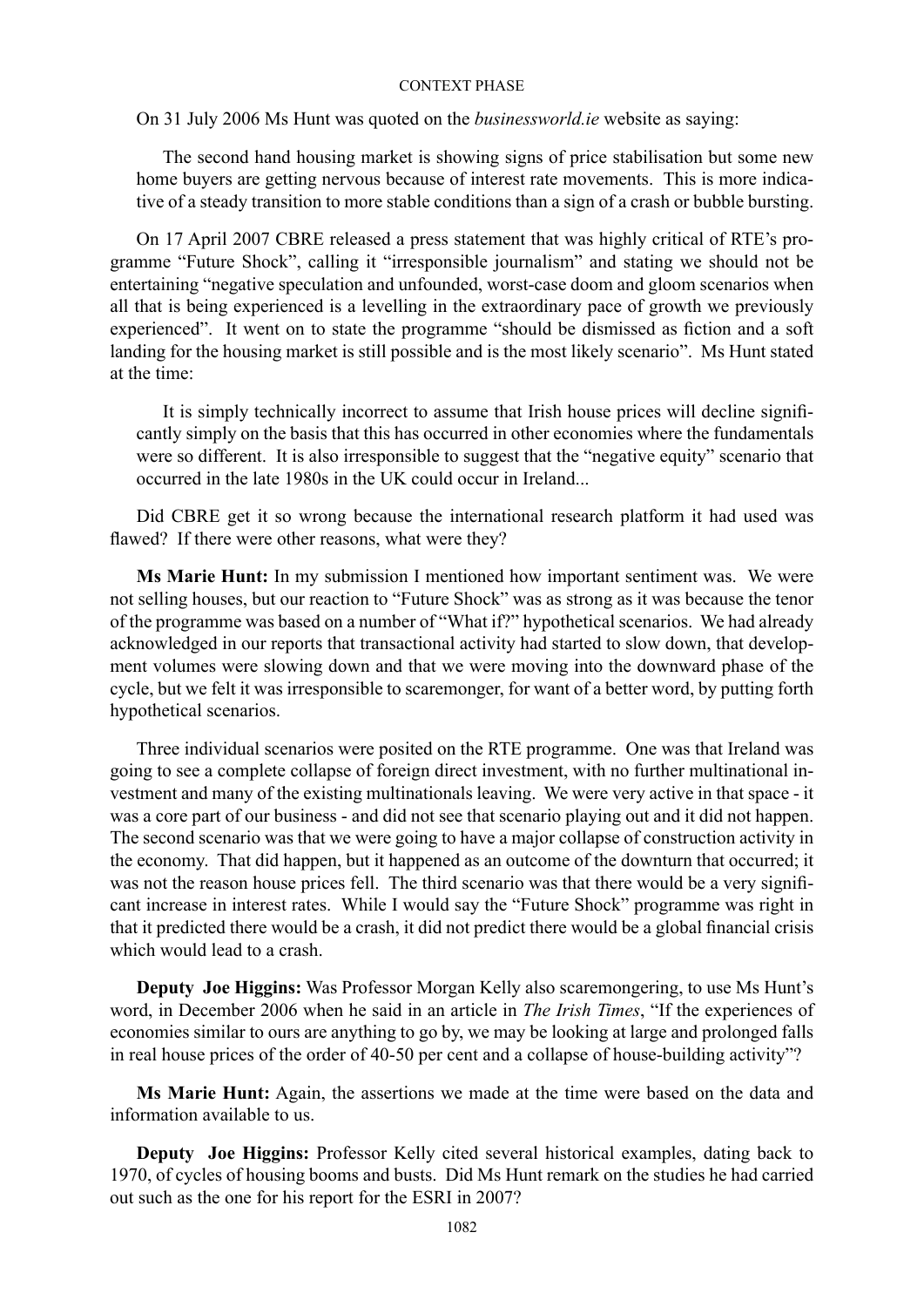**Ms Marie Hunt:** We did remark on the basis that CBRE was a commercial property firm and, as I said, our reaction to the "Future Shock" programme specifically, as a commercial firm, was on the sentiment issue, that is, the nature and tenor of the programme as opposed to-----

**Deputy Joe Higgins:** If Professor Morgan Kelly could base his very accurate prediction on historical precedents and cycles, why did CBRE not get it?

**Ms Marie Hunt:** As an international firm, we must have regard to international, credible economic houses that presumably have access to larger research budgets than an academic sitting in one country. We would have been aware of these views, but, equally, there had been similar contrarian views issued in the late 1990s and early 2000s which had proved unfounded. That coloured our judgment to some extent.

**Deputy Joe Higgins:** In Ms Hunt's research report of March 2005 on the development land market she said: "The landmark sale by CB Richard Ellis Gunne in late 2004 of the 11 acre Grange Castle site in Stillorgan for approximately €87 million ended what was a very busy year". That site was bought by a syndicate of rich people and Ms Hunt's company had organised the sale. After the syndicate had held on to the site for four years, CBRE sold it on its behalf for a speculative gain of  $\epsilon$ 53 or  $\epsilon$ 54 million. That speculative gain probably added  $€100,000$  to the price of each of the apartments built on the site, which would have had serious implications for first-time buyers. It might well be the case that ten years of a 40 year mortgage will be spent paying for that speculative gain. Does CBRE have a moral criterion or compass as to the social or ill effects of that level of speculation and profit seeking during the bubble which was facilitated by the company in a professional sense, with the associated stresses for young people and so on? Did that enter into CBRE's considerations?

**Ms Marie Hunt:** We are a property services firm. We are in the business of selling land. That is our job. We do not have a moral responsibility. Land speculation happens in every single boom. It is not down to firms such as ourselves to fix that because only government can do so. It has been an issue since 1972, when the Kenny report was published. We need to put a system in place that shares the benefit of rezoning decisions and speculation with the wider community and not just for the benefit of the owner of the land. It is about time such a structure was put in place. However, the political will has not been there to do so. The only time we saw one step towards that was in the early 2000s when the rate of capital gains tax on land was effectively halved and that brought a lot of supply of land onto the market. There was a threat that it was going to go up to 60% two or three years hence and that never happened. There was a step towards doing something about it and then it was reined in, for whatever reason. However, we are now at a critical juncture. We are in the midst of a public consultation about site value tax and I think the opportunity might be there to revisit this issue.

**Chairman:** Before I bring in the lead questioners for the final questions, I have some questions for Ms Hunt. I refer to several references in her submission to the necessity for a commercial property database. The committee will consider this proposal when we come to make our recommendations. I refer Ms Hunt to the commercial lease database which is in existence. I ask her to expand on how that informed her work in the periods before 2009 and post-2009. Has it made a difference to how she does her job? Does she think there are weaknesses in the current structure? For instance, we discussed the property database earlier.

**Ms Marie Hunt:** I do not use it because it is meaningless as far I am concerned in terms of what I am trying to do. I am trying to follow CBRE methodologies and definitions and that database does not give me the information I need. It is like the example of knowing that house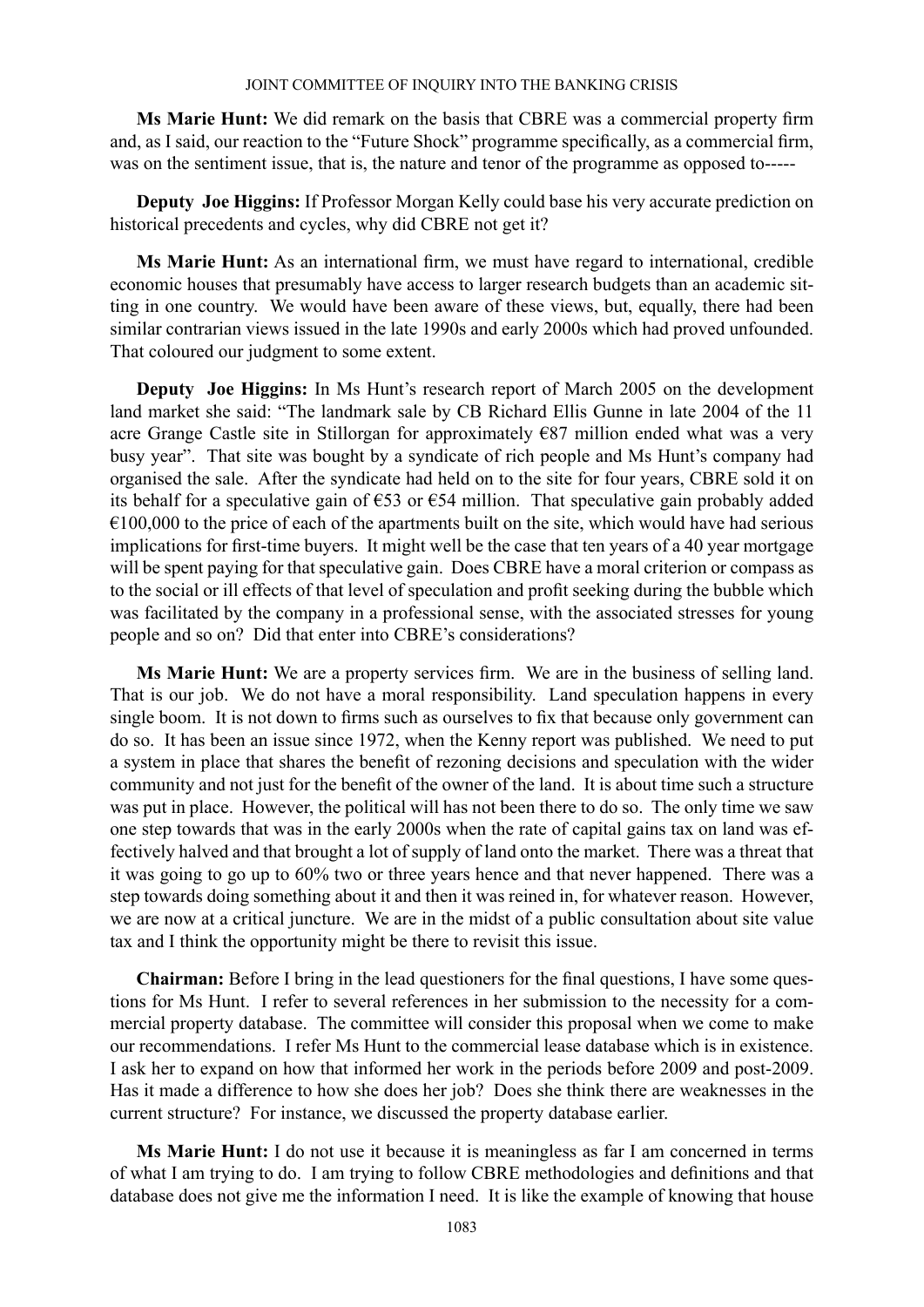X sold for whatever price but not knowing whether it is a three-bed, four-bed or whether it has a garden. On the commercial lease database it is completely irrelevant for me to know that CBRE are paying whatever rent if I do not know what size of a lease, what size of a take they have in terms of square foot, what is the length of the lease, the terms and conditions of that lease, if there is a user clause, etc. None of that detail is available. In some cases it might be. I think there is also a reluctance on the part of certain people with a remit to give information to provide it to the database. The form is cumbersome in that it needs three different entities, the actual landlord, the tenant and the solicitor, who all have to fill in a section of the report and nobody is quite sure who has the ultimate responsibility to send it in to the PSRA. There is a lot of uncertainty about it. It has not been user-friendly when I have logged on and tried to use it and it certainly has not given me results that I have been able to analyse in any meaningful way.

**Chairman:** Does Ms Hunt agree with the concept? Does she agree with the need for a more robust database?

**Ms Marie Hunt:** We need a robust system and it needs to be modelled on the residential one in that every single transaction is recorded. We cannot have a scenario where it is optional to provide data or if the penalties for not providing data are tiny because somebody will just pay that fine as opposed to having their data recorded. This has repercussions for things like rent reviews where one needs reliable comparable information.

**Chairman:** As I asked Mr. Moran this morning, is Ms Hunt familiar with side letters in rental agreements?

**Ms Marie Hunt:** It is not something in which I am involved. I am aware of what they are.

**Chairman:** Is CBRE involved in the arbitration process?

**Ms Marie Hunt:** We have professionals who are involved in arbitrations.

**Chairman:** CBRE is involved in the arbitration process which means that members of that organisation would-----

**Ms Marie Hunt:** They would be aware of side letters.

**Chairman:** -----have an intimate familiarity with side letters.

**Ms Marie Hunt:** Yes.

**Chairman:** I ask Ms Hunt to explain to the committee what is a side letter.

**Ms Marie Hunt:** It is not something I am comfortable with explaining because it is completely outside my area of expertise. I know roughly what it is. A person doing an arbitration is aware of everything; one is aware of the actual lease and the side agreement. There is nothing hidden from one's view.

**Chairman:** I will refer to the crisis period. Prior to 2009, side letters were confidential. Is that correct?

**Ms Marie Hunt:** I could not comment as it is outside my area of expertise.

**Chairman:** I refer to the confidential nature of side letters. We have already discussed the inaccuracies or the deficiencies of a database. Would Ms Hunt agree that this can create a distortion or inaccuracy in terms of trying to read what is the market rate per square foot in County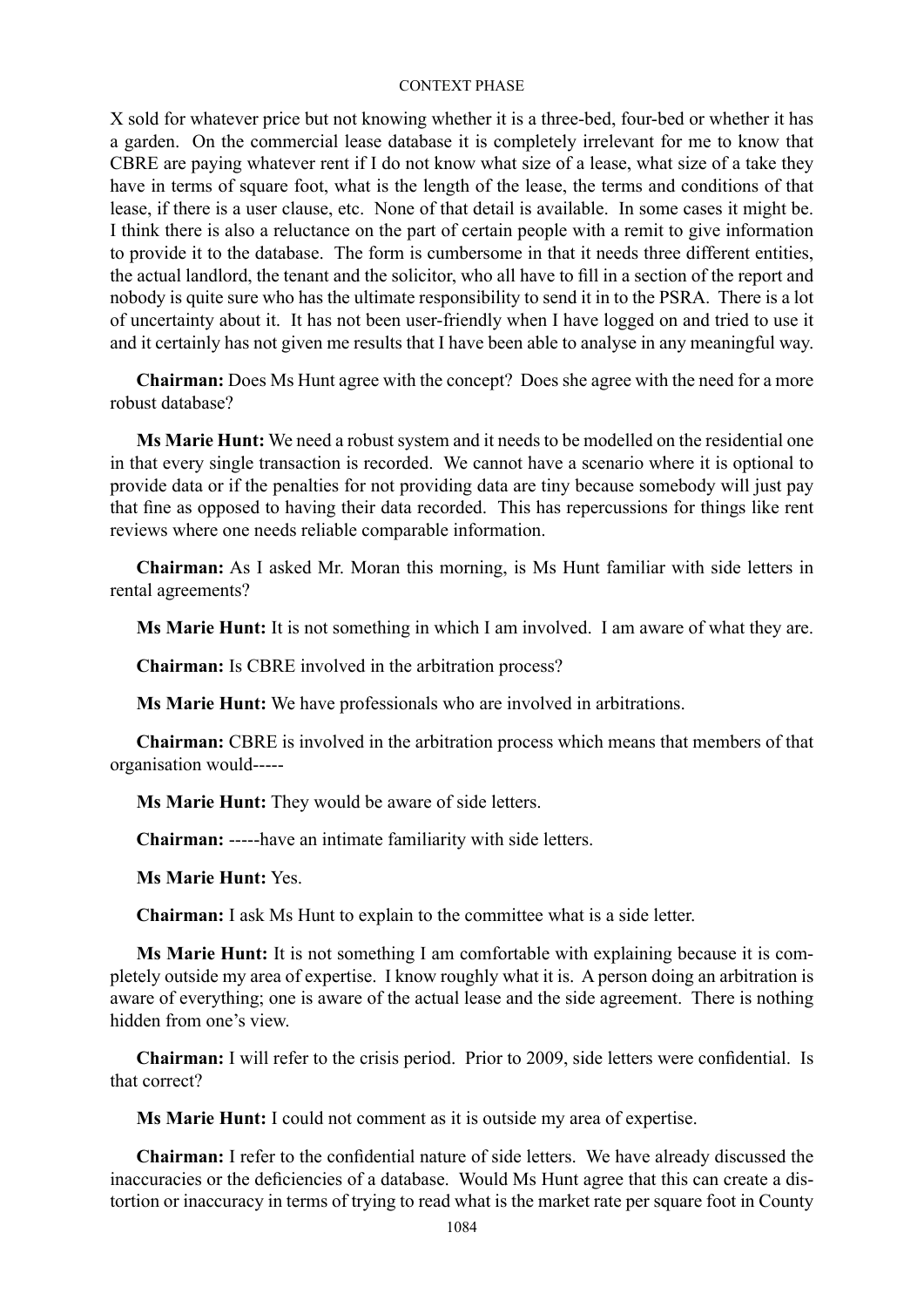Cork or County Dublin?

# **Ms Marie Hunt:** Absolutely.

**Chairman:** Given that the side letters were confidential in general and were not in the public domain, does Ms Hunt think they gave a more accurate or a less accurate reading of the rental market?

**Ms Marie Hunt:** Again, it is completely outside my area.

**Chairman:** I will move on. Colm McCarthy carried out research in the period 2000 to 2007 on rental data. During that period the consumer price index rose by 13% while rental income rose by 240%. How would Ms Hunt regard this as an indicator to the market?

**Ms Marie Hunt:** The data Colm McCarthy used was actually CBRE data and he is quoting from our prime zone A rent series. A prime zone A rent on Grafton Street at that point in time went from  $\epsilon$ 3,500 per square metre up to  $\epsilon$ 10,000 at the absolute peak. That was exorbitant and the benefit-----

**Chairman:** It was prime in 2000 and it was still prime in 2007. It was always prime.

**Ms Marie Hunt:** Sorry, 2007. What I mean by prime is that we are comparing apples with apples. That was a prime unit on Grafton Street at that point in time and we tracked that headline rent over time. It was a period in time when a significant number of UK multiples were coming in to the Irish market and invariably they all wanted to be on Grafton Street so there was more demand than supply. It is a limited street so they were paying higher and higher rents. It got to the point when we were at  $\epsilon$ 10,000 per square metre zone A we were not dissimilar to the Champs-Élysées. At that point we began to realise the benefit of being part of an organisation like CBRE is that one can compare and contrast apples with apples across different jurisdictions and it was obvious to us that this was overly expensive. However, people were willing to pay that. It is like the valuation argument in that once one or two tenants come in, they pay a very high rent and that becomes the new market rent for that street. It is self-perpetuating.

**Chairman:** Was there a concern in CBRE that rents were hitting a peak and may have been becoming unsustainable?

**Ms Marie Hunt:** We were very aware that there was very little room for further growth. If I remember correctly there was probably a two or three year period when they stayed quite flat at that level because that was obviously the peak. They then began to taper off and they came back towards  $\epsilon$ 7,500,  $\epsilon$ 8,000 zone A. Then they dropped like a stone and they fell all the way down to €4,000 again.

**Chairman:** Does CBRE operate on a percentage of the deal when it arranges a sale of a property or a rental agreement?

**Ms Marie Hunt:** Again that will vary from one case to another. It is not my area of expertise.

**Chairman:** Is it a flat fee or a percentage?

**Ms Marie Hunt:** It can vary. On agency it is typically a percentage. What has happened over the past few years because of the market is that it has become quite competitive and that percentage has shrunk right down. In terms of things like valuations they are always on a fixed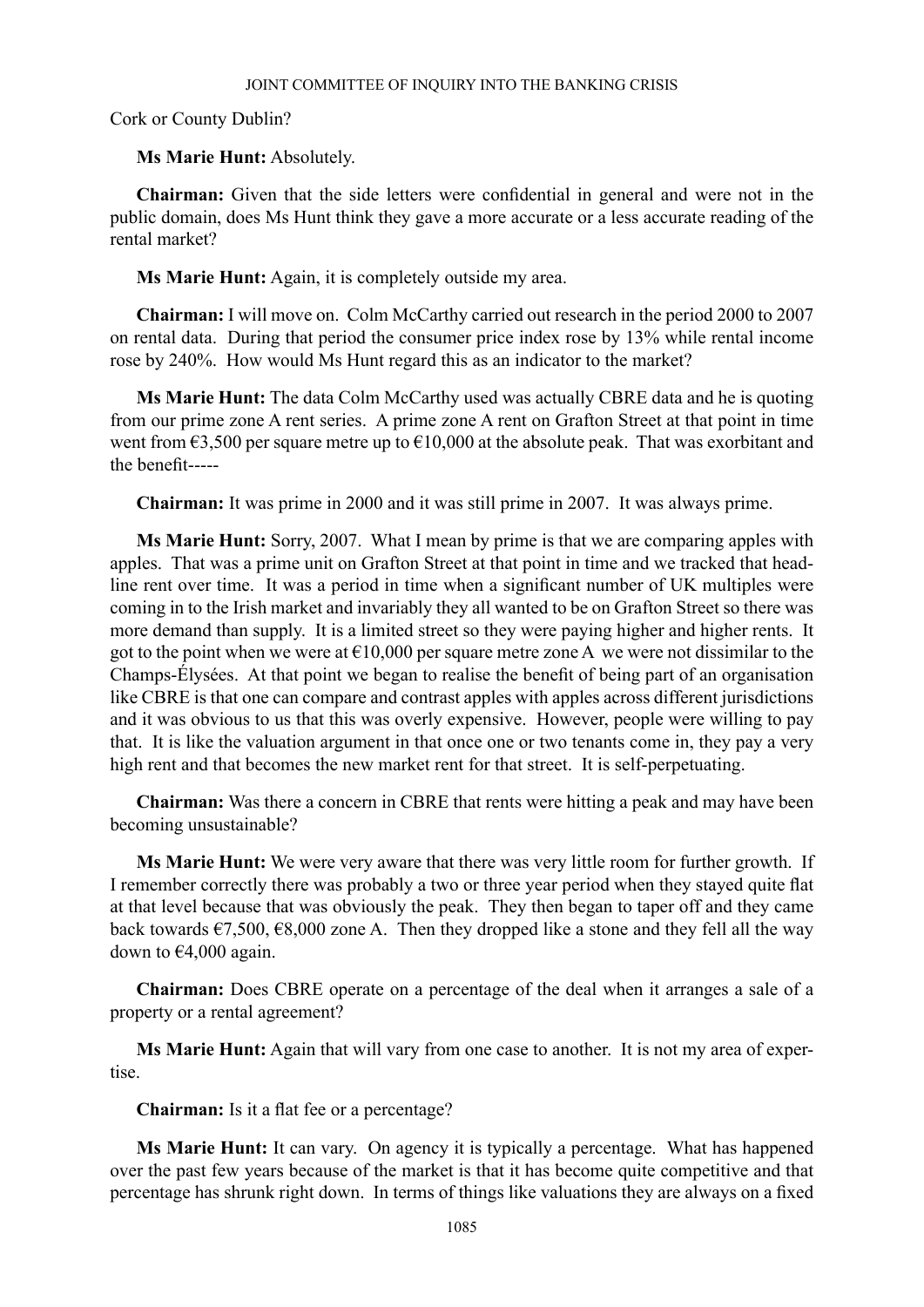fee basis.

**Chairman:** Are bonus payments paid to staff if they deal in major projects or even minor projects?

**Ms Marie Hunt:** Not related to specific projects, no.

**Chairman:** Is there a performance bonus at the end of the year?

**Ms Marie Hunt:** I can only comment on our organisation. The performance bonus is related to the overall profitability of the business and then there is a bonus pool which is divvied out but it is not divvied out in relation to individual deals, *per se*, or individual transactions.

**Deputy Pearse Doherty:** I want to return to the "Future Shock" issue. Can we agree that the housing market and banking are not within Ms Hunt's core areas of expertise? These are core areas. Ms Hunt mentioned that the programme covered three issues she disagreed with, foreign direct investment, FDI, the construction downturn and interest rates. Can we also agree that in her press release, which called this irresponsible journalism, Ms Hunt did not mention FDI or interest rates and focused on construction, the housing market which she said she has no expertise in?

**Ms Marie Hunt:** I said the three issues were not my concerns. They were the three hypotheses put up on the night of the programme.

**Deputy Pearse Doherty:** I understand that and Ms Hunt has made that clear. In her statement, which described the programme as irresponsible journalism, dramatic and incorrect predictions, technically incorrect and so on and so forth - there is quite a bit of interesting language in the statement - she addressed her concerns only to the housing market.

**Ms Marie Hunt:** That is correct and it is fair to say it was in reaction to the sentiment.

**Deputy Pearse Doherty:** Let me deal with the sentiment because Ms Hunt states that the sensationalist approach to the programme in CBRE's view was irresponsible as property is a very important issue and ultimately the general public would take the sentiments expressed on board when deciding whether or not to make what is essentially the biggest financial decision of their lifetime. Would that first-time buyer in April 2007 have been better off taking on board the sentiment expressed by "Future Shock" or the sentiment expressed by CBRE in Ms Hunt's press release?

**Ms Marie Hunt:** With the benefit of hindsight, "Future Shock" absolutely, but based on what we knew at that time we held the view we had. We based it on the fundamentals of the market and the economic backdrop as we understood them. We were also mindful of the huge cohort of people who had just bought a house. If one's building is on fire, one needs to get everybody out in an orderly manner. One does not want everybody panicking. We had already said the market was beginning to slow down, things were levelling off.

**Deputy Pearse Doherty:** I appreciate that. Ms Hunt went on to say in her statement that would-be first-time buyers who had heeded equally dramatic and incorrect predictions in the past had lost out significantly, which would suggest she was saying they could lose out again. I am struggling to understand why, from the point of view of CBRE, which is not involved in the housing market and has no expertise in that area or in respect of the stress testing by the Central Bank for negative equity that the press release mentions, it came out as one of the most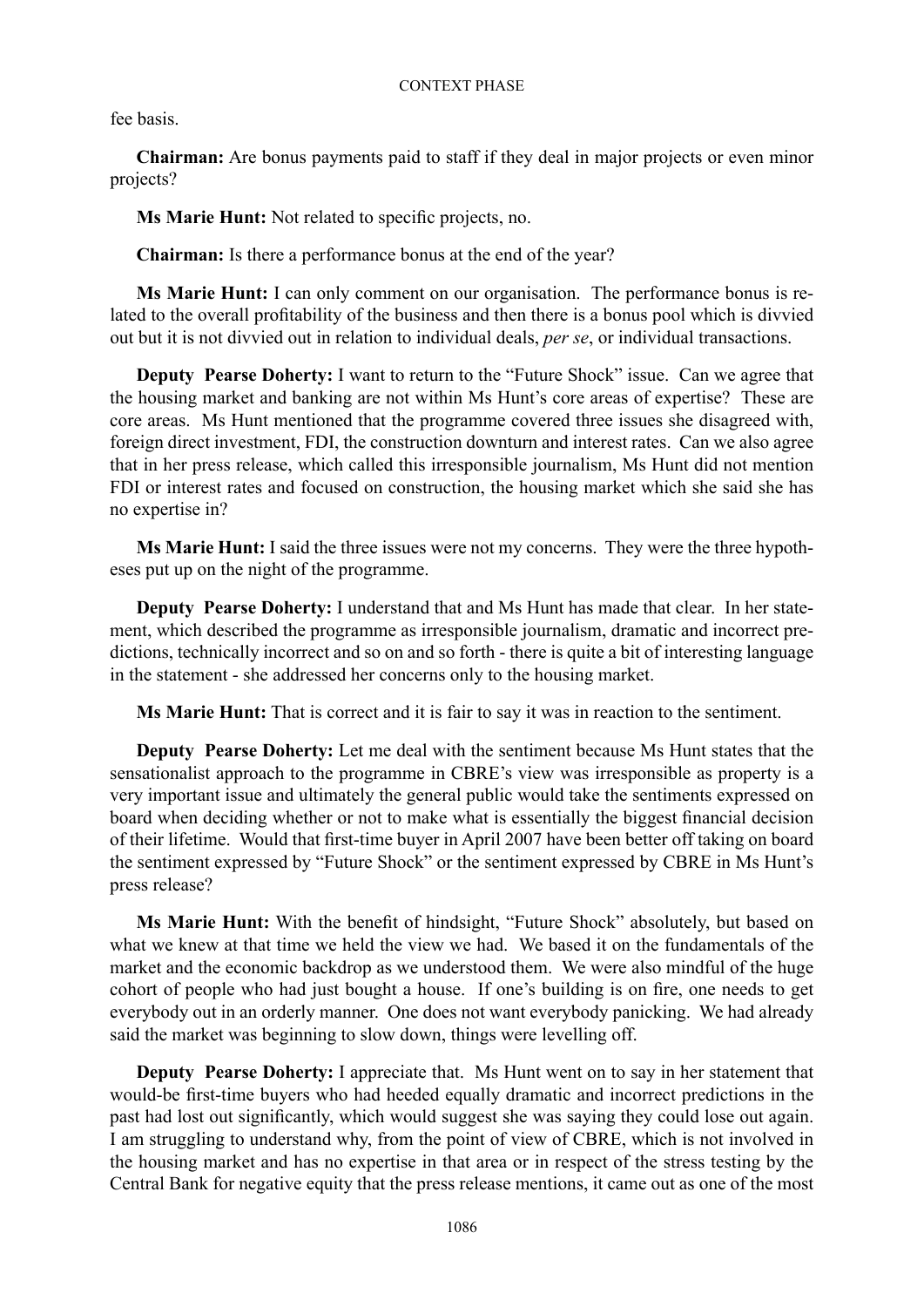vocal critics of "Future Shock", which predicted correctly a property crash, negative equity and problems in the housing and banking sector. What was the driving force behind issuing such a strong press statement?

**Ms Marie Hunt:** The driving force was that even though we were not in the business of selling houses, we were in the business of commenting on what was happening with land and ultimately that is all related. We felt very strongly that affecting sentiment or panicking people based on hypothetical scenarios that might ultimately arise was irresponsible. That was the justification for our reaction. In retrospect, what we now know is that they were right in the programme but they were not predicting a crash on the back of a global banking crisis. They were predicting it for reasons that ultimately did not materialise.

**Deputy Pearse Doherty:** Was CBRE's soft landing prediction also a hypothetical approach, like all predictions of that nature?

**Ms Marie Hunt:** My prediction of a normal landing was following the normal pattern based on the information available at that point in time. As I said, hindsight is a great thing and we now know that the programme was correct. The programme did not, however, say there is going to be a global financial crisis and debt funding in Ireland will disappear completely and as a result house prices will be halved.

**Deputy Pearse Doherty:** Evidence has been provided to this inquiry before, and we have met the authors of reports that were commissioned, which suggests that the global financial crisis only precipitated the crash. The crash was going to happen regardless because of the increased prices in commercial property and housing property and it was only a matter of time before the bubble burst. The drying up of debt brought that on and some suggest that was to the benefit of the Irish State because investors would have continued to invest if that did not happen. Ms Hunt seems to hold the contrary view that the reason for the crash was a global financial credit crunch.

**Ms Marie Hunt:** I believe there would have been a crash anyway because the market is cyclical. That is the point I am making. What exacerbated it was the global financial crisis because that was what completely removed debt from the market. In retrospect "Future Shock" was right but it did not identify what ultimately caused the crash.

**Senator Michael D'Arcy:** In doing property analysis, would Ms Hunt's company also analyse a change of zoning on a particular site?

**Ms Marie Hunt:** No. We are not planning experts but if we were valuing a piece of land, we would have to have regard to a change in zoning.

**Senator Michael D'Arcy:** In the earlier presentation by Mr. Moran of Jones Lang LaSalle, the Irish Glass Bottle site came up. What was the largest site that CBRE participated in?

**Ms Marie Hunt:** I presume it was the Ballsbridge Jurys-Berkeley Court site.

**Senator Michael D'Arcy:** Did CBRE have an active or passive role in that development?

**Ms Marie Hunt:** It would have been an active role because we were selling the land on behalf of the vendor.

**Senator Michael D'Arcy:** Which particular sites in Ballsbridge were involved?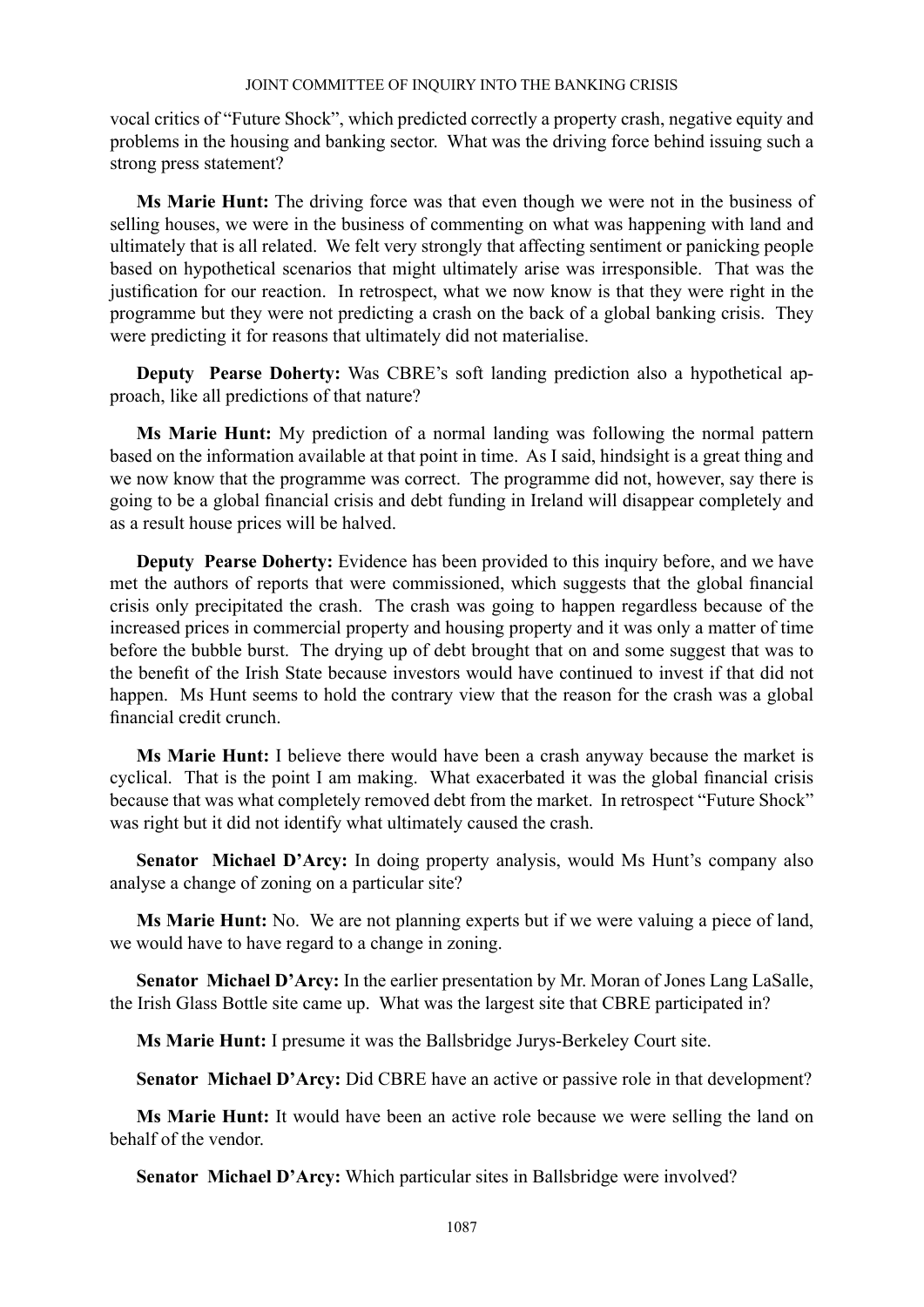**Ms Marie Hunt:** It was the entire Jurys and Berkeley Court site.

**Senator Michael D'Arcy:** Did it include Hume House?

**Ms Marie Hunt:** No. Hume House would not have been part of that. As far as I am aware, it was Jurys and the Berkeley Court as one site and subsequently the veterinary college was sold. We were not the selling agents for that. It sold separately.

**Senator Michael D'Arcy:** In his presentation this morning, Mr. Moran told us his company no longer has a fee structure based on the percentage of the valuation. CBRE does.

**Ms Marie Hunt:** As I have told the Chair already, for valuations the fee is always set on a fixed basis, so regardless of whether the valuation is high or low it is the same fee for valuations. For agency it would be different. Agency would be letting an office building or a retail unit.

**Senator Michael D'Arcy:** Would that be based upon percentage?

**Ms Marie Hunt:** In most cases but not always. There can be variations and combinations but invariably in agency it tends to be on that basis whereas in valuations it will almost always be on a fixed basis.

**Senator Michael D'Arcy:** Has CBRE taken on any staff from NAMA?

**Ms Marie Hunt:** Not to my recollection.

**Chairman:** I shall now bring matters to a conclusion. Is there any further information that Ms Hunt would like to put before the committee? This might include examples of good practice here in Ireland or international ones that could be developed here. The committee's work is as much about looking into the future and coming up with recommendations as it is about examining the past.

**Ms Marie Hunt:** I have a couple of things to point out. The first lesson is that having a property market that is wholly dependent on domestic investors and developers and primarily debt-funded by a small cohort of domestic banks is not sustainable and I hope we have moved away from those days. In terms of Government intervention, there should be consultation with the industry before implementing policies to tease out the unintended consequences. We have mentioned data on numerous occasions. We need comprehensive data from an independent source and interaction with firms such as ours, which are tracking useful information because if we have that we might be able to spot trends and possible threats at an earlier juncture.

I have been watching closely work done by the Investment Property Forum in the United Kingdom, UK. It is a cohort of people involved in the property industry and they are doing a piece of research examining the next commercial real estate crash in the UK and how that might affect financial viability. It has come up with some very interesting suggestions which we could possibly adopt here, one of which is giving consideration to setting up a central lending register whereby if borrower A goes to bank A the bank knows that borrower is also exposed to other banks-----

**Chairman:** Cross-collateralisation and personal guarantees.

**Ms Marie Hunt:** Exactly. Having such a system in place might be quite useful. The final recommendation is to go back to having no property specialists or chartered surveyors working